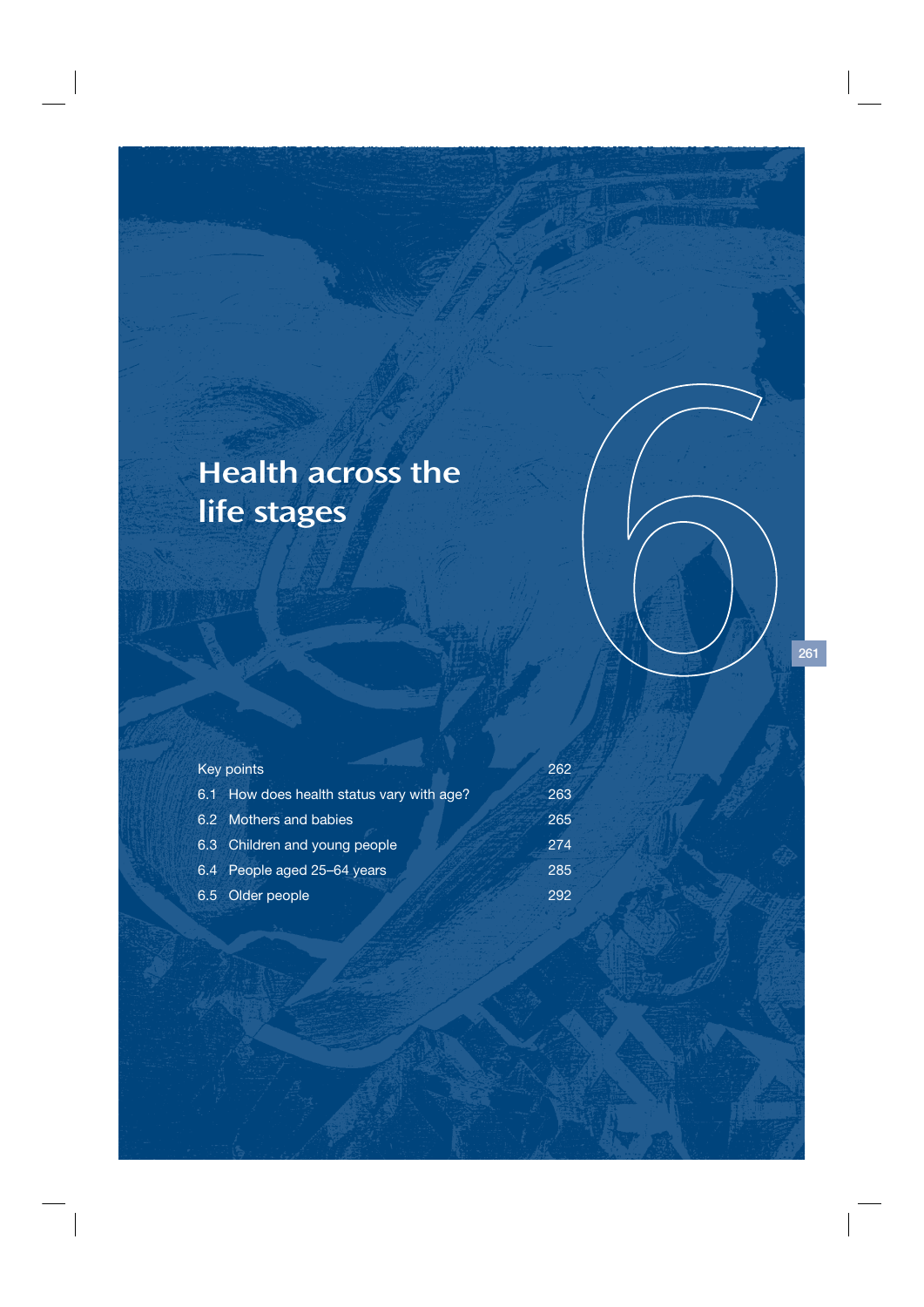# Key points

- Death rates among children and young people more than halved in the two decades to 2005, largely because of a reduction in injury-related deaths.
- More children are now being vaccinated against major preventable childhood diseases—with over 90% of children fully vaccinated at 2 years of age.
- Close to three in 10 children and young people are overweight or obese.
- Among young Australians, one in 10 had a long-term mental or behavioural problem in 2004–05 and mental disorders accounted for almost half of their total disease burden in 2003.
- The most common causes of death among people aged 25–64 years are coronary heart disease for males (16% of their deaths) and breast cancer for females  $(15\%)$ .
- For older Australians, the most prominent health conditions in terms of death and hospitalisation are heart disease, stroke and cancer.
- At age 65, Australian males can now expect to live to about 83 years and females to 86 years—about 6 years more than their counterparts a century ago.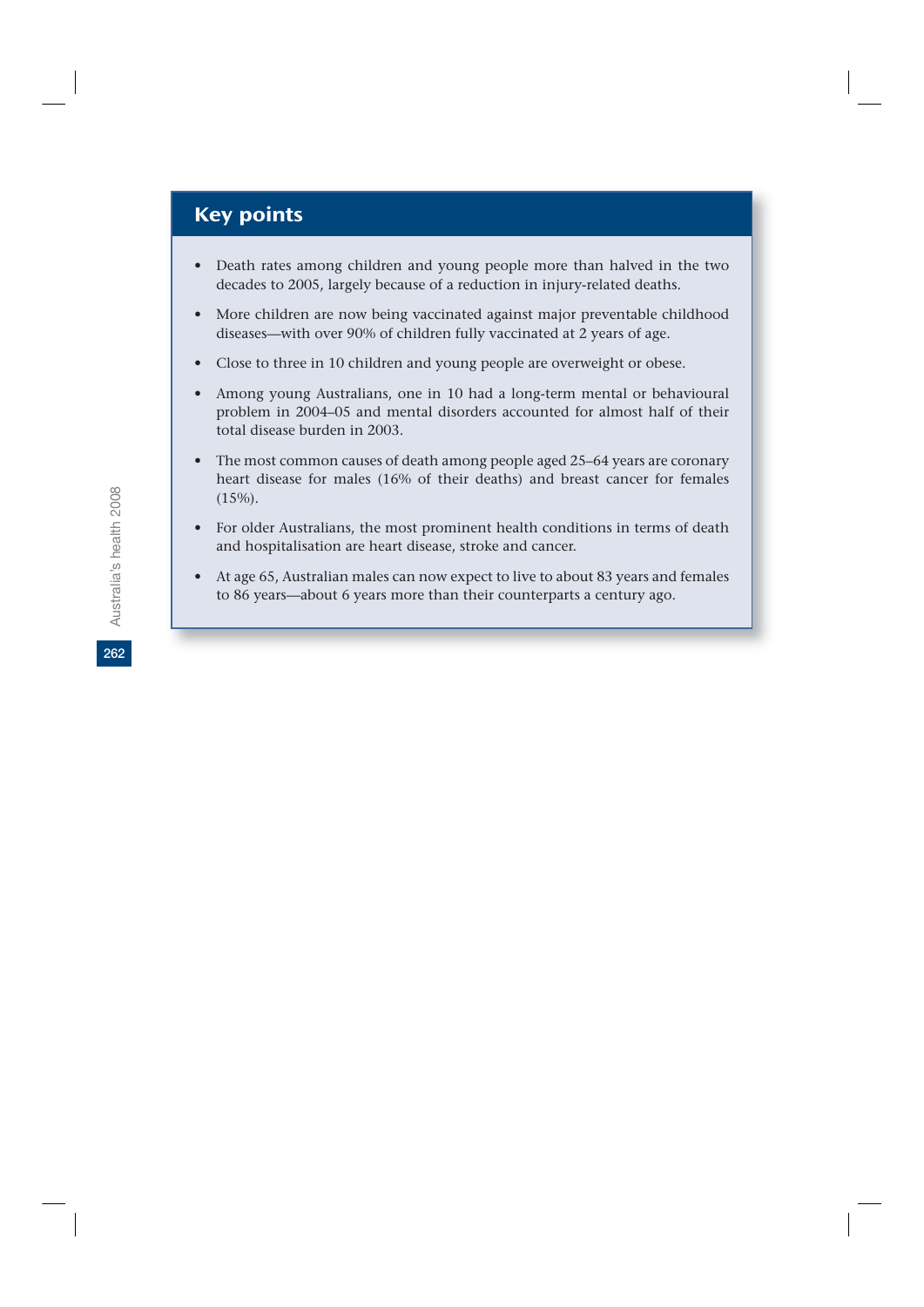263

s mentioned in Chapter 3, health can be discussed in many ways. Chapter 3 provided<br>the important perspective of population groups, showing how health status and<br>the things that influence it can vary significantly with peop the important perspective of population groups, showing how health status and the things that influence it can vary significantly with people's circumstances. This chapter presents a further view of the health of Australians—that of 'life stages'. It covers a range of age groups, from babies (and their mothers), through the early childhood and adolescent stages, to the 'working age' years and finally to those aged 65 years and over.

The chapter begins with an overview of how some general factors vary with age, such as death rates, the main causes of death and hospitalisation rates. It then discusses the four age groups in turn, sketching their special social and personal features and summarising the main aspects of their health.

Why take this life stage perspective? First, several of these age groups are already a long established focus of the health system. For example, there are specialist health professionals and services dedicated to expectant mothers and childbirth, to infants and other children, and to the elderly. This chapter should be of special interest to those professionals.

Second, this approach can help to lay out a whole-of-life story that is difficult to obtain in other ways. It can be seen that some health problems are virtually confined to certain age groups but many problems—such as injury—run throughout life and only their prominence varies with age. Also, many problems may only become pronounced in older ages but their seeds begin in childhood with factors such as smoking, poor diet and obesity (see Chapter 4). Information such as this provides a long-range view that is important for health planning.

However, readers should note that the story presented here is only a rough guide to how health changes across the life stages because it relies on a 'snapshot' view of the various age groups as they are now, rather than following individuals over time. When today's children reach their later decades, for example, new social and medical circumstances may give them a different health profile from today's elderly.

# 6.1 How does health status vary with age?

Most aspects of health status vary with age, with problems usually increasing over the life stages. Death rates are an example where there is a marked increase with age. The exception is in the infant group (aged under 1 year) where death rates are much higher than for children overall and exceeded only by people in the 55–64 years age range (Figure 6.1). After infancy, the death rate drops dramatically, is at its lowest among those aged 10–14 years, and then increases progressively to a peak among those aged 85 years and over (see also Section 2.5 and Table 2.2).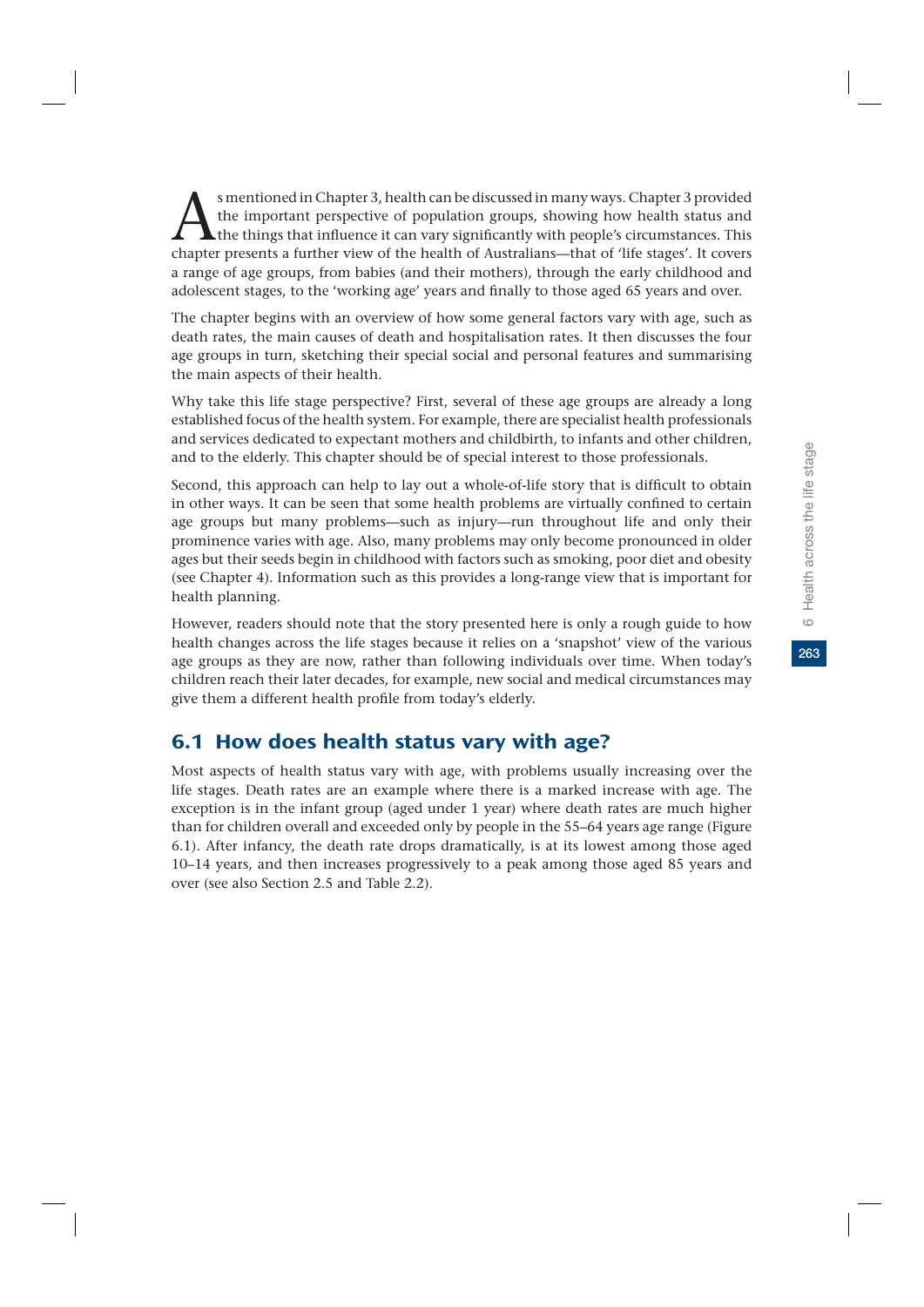

The leading causes of death also vary with age, reflecting different exposure to environmental factors and to the underlying ageing processes (see Section 2.5). For example, the most common causes of death for infants are conditions emerging from the perinatal period, followed by congenital anomalies. Injury and poisoning is the most common cause of death among children and young people and remains the leading cause among males aged 25–44 years. However, for females aged 25–44 years, cancer emerges as the most common cause of death. Cancer then becomes the most common cause of death among males and females aged 45–64 years, followed by cardiovascular disease. This pattern persists among males aged 65–84 years but cardiovascular disease becomes the most prominent cause of death for females of this age. For those aged 85 years and over, cardiovascular disease is the leading cause of death.

Information about the use of health services by different age groups provides another perspective on the health status of people at various life stages. For example, hospitalisation rates increase steadily across the age groups of interest in this chapter, from 133 per 1,000 children to the almost ninefold level of 1,150 among people aged 85 years and over (Figure 6.2).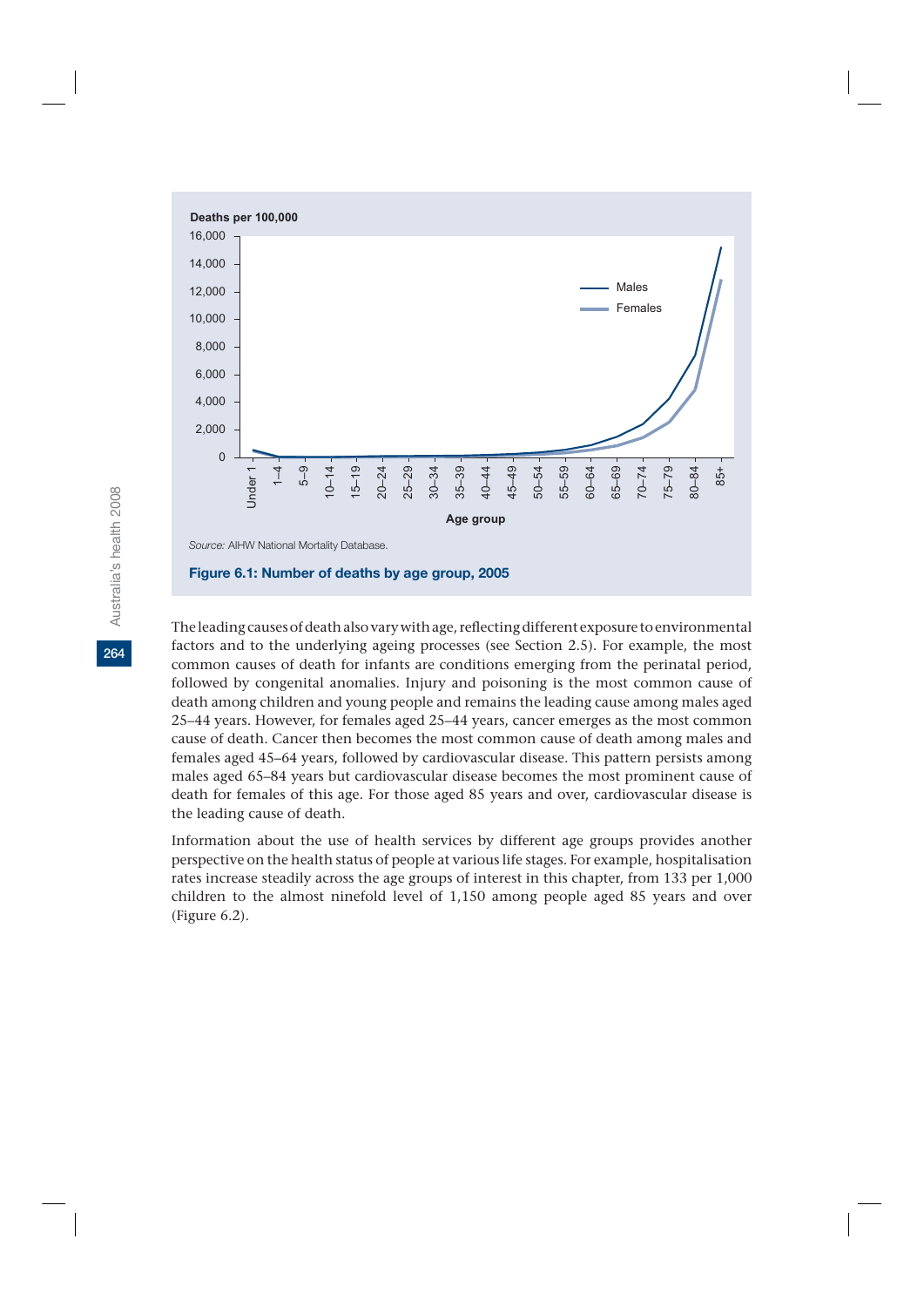

#### **Figure 6.2: Hospitalisation rates by age group, 2005–06**

In the remainder of this chapter, information is presented for each selected life stage. Sections include information about various aspects of health (for example, self-reported health status, disability, mortality and use of health services) and key risk and protective factors for health (for example, smoking and alcohol consumption).

# 6.2 Mothers and babies

Recent years have seen some notable changes in births and the health of Australian mothers and babies. From 1991 to 2005, the number of births fluctuated between about 254,000 and 263,000 per year until 2004, before increasing sharply to over 270,000 in 2005. During this period, the proportion of multiple births increased, and perinatal mortality declined. This section presents information on these topics, as well as on birthweight, pre-term births and congenital anomalies. The statistics draw largely on three key sources: birth registration data and perinatal death registration data published annually by the Australian Bureau of Statistics (ABS) and data from the National Perinatal Data Collection published annually by the AIHW National Perinatal Statistics Unit. The latest available data are for births registered in 2006 (ABS), deaths registered in 2005 (ABS) and births occurring in 2005 (National Perinatal Data Collection) (ABS 2007a; Laws et al. 2007).

Further information on fertility is also presented in Chapter 2 (Section 2.1).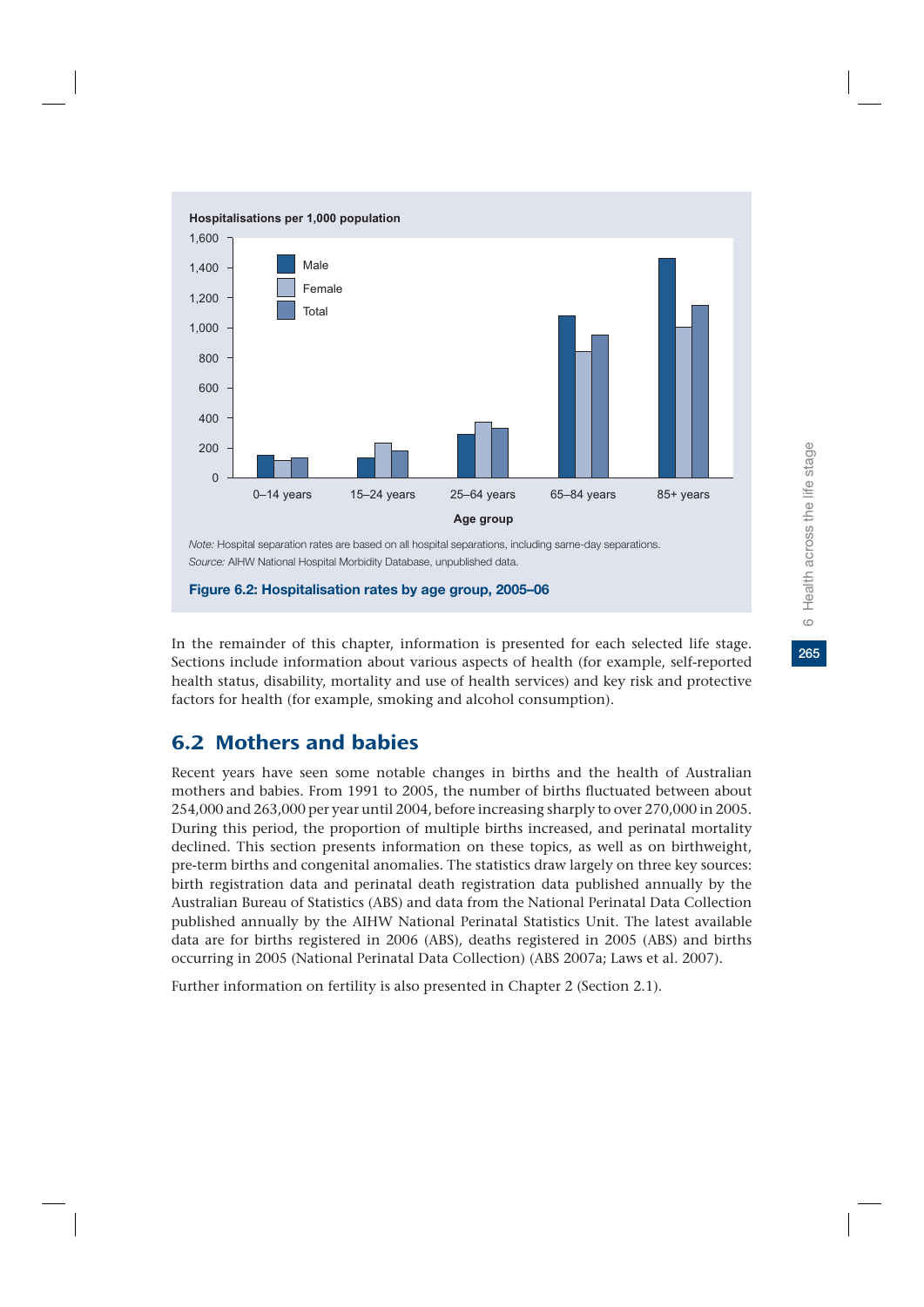### **Mothers**

### Maternal age

There has been an upward trend in maternal age in recent years. Data from the National Perinatal Data Collection show that in 2005 the average age of all females who gave birth was 29.8 years, compared with 27.9 in 1991. The average age of first-time mothers was 28.0 years in 2005, an increase from 25.8 in 1991. In 2005, 4.4% of all females who gave birth were aged under 20 years (compared with 5.9% in 1991) and 20.4% were aged 35 years and over, an increase from 10.7% in 1991.

### Method of birth

In 2005, about 6 in 10 females who gave birth had spontaneous vaginal births, about three in 10 had caesarean sections and just over one in 10 had births involving forceps, vacuum extraction or vaginal breech delivery (Table 6.1).

Nationally, the proportion of females having caesarean sections has increased markedly since 1991 (from 18.0% in 1991 to 30.3% in 2005). In 2005, of all females who gave birth, 17.9% had a caesarean section without labour and 12.4% had a caesarean section following labour. The proportion of females having caesarean sections was higher in private hospitals than in public hospitals (40.3% versus 27.1%)(*NHPC indicator 3.12*).

Statistics from 2005 show differences between states and territories in the use of interventions to assist in birth (Table 6.1). Western Australia, South Australia and Queensland reported caesarean rates above the national average (33.9%, 32.3% and 32.1% respectively). Victoria recorded the highest percentage of forceps delivery (6.0%), and Tasmania the lowest (1.0%). The percentage of vacuum extractions also varied, from a high of 9.9% in Western Australia to 5.7% in the Northern Territory.

| <b>Method of birth</b> | <b>NSW</b>               | <b>Vic</b> | Qld    | <b>WA</b> | <b>SA</b> | <b>Tas</b> | ACT <sup>(a)</sup> | <b>NT</b> | <b>Australia</b> |
|------------------------|--------------------------|------------|--------|-----------|-----------|------------|--------------------|-----------|------------------|
|                        | <b>Number of mothers</b> |            |        |           |           |            |                    |           |                  |
| Total                  | 89,139                   | 65,427     | 54,336 | 26,529    | 17.896    | 5,820      | 4,995              | 3,651     | 267,793          |
|                        |                          |            |        |           | Per cent  |            |                    |           |                  |
| Spontaneous vaginal    | 61.2                     | 56.2       | 59.6   | 53.5      | 55.8      | 64.6       | 58.3               | 62.3      | 58.5             |
| Forceps                | 3.1                      | 6.0        | 1.7    | 2.4       | 4.2       | 1.0        | 5.4                | 2.2       | 3.5              |
| Vacuum extraction      | 7.1                      | 7.1        | 6.2    | 9.9       | 7.3       | 7.8        | 6.8                | 5.7       | 7.2              |
| Vaginal breech         | 0.4                      | 0.4        | 0.4    | 0.4       | 0.4       | 0.1        | 0.6                | 0.7       | 0.4              |
| Caesarean section      | 28.1                     | 30.2       | 32.1   | 33.9      | 32.3      | 26.4       | 28.9               | 29.1      | 30.3             |
| Labour                 | 11.9                     | 12.7       | 12.2   | 11.9      | 15.4      | 13.8       | 10.4               | 12.8      | 12.4             |
| No labour              | 16.2                     | 17.5       | 19.9   | 22.0      | 16.8      | 12.6       | 18.5               | 16.3      | 17.9             |
| Not stated             | 0.0                      |            |        |           |           |            |                    |           | 0.0              |
| Other                  |                          |            | 0.0    |           |           |            |                    |           | 0.0              |
| Not stated             | 0.0                      | 0.0        |        |           |           |            |                    |           | 0.0              |
| <b>Total</b>           | 100.0                    | 100.0      | 100.0  | 100.0     | 100.0     | 100.0      | 100.0              | 100.0     | 100.0            |

#### **Table 6.1: Method of birth, all mothers, by state and territory, 2005**

(a) 15.5% of females who gave birth in the Australian Capital Territory (ACT) were non-ACT residents. Care must be taken when interpreting ACT percentages.

*Note:* For multiple births, the method of birth of the first born baby was used in these statistics. *Source:* Laws et al. 2007.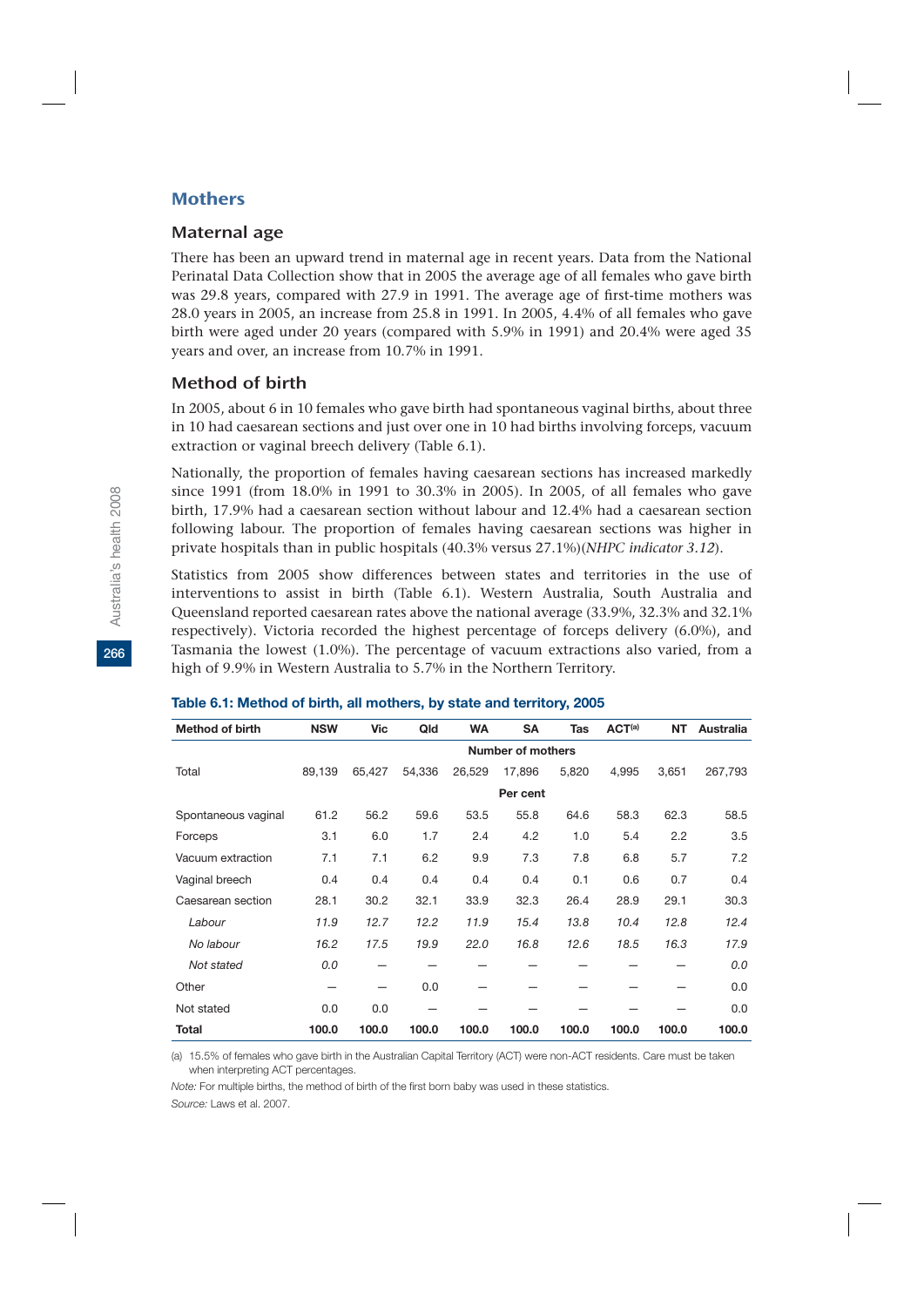267

# Aboriginal and Torres Strait Islander mothers

As discussed in Chapter 2, the total fertility rate for Aboriginal and Torres Strait Islander females is higher than for all Australian females (estimated to be 2.1 babies and 1.8 babies respectively in 2006)(ABS 2007a). High fertility at younger ages is a contributor to this higher overall fertility for Indigenous females.

Aboriginal and Torres Strait Islander mothers tended to be younger (average age 24.9 years) than other mothers (29.9 years) for those giving birth in 2005 (Laws et al. 2007).

In 2006, the teenage birth rate for Indigenous females (69 babies per 1,000) was more than five times that for non-Indigenous females (13 babies per 1,000). For Indigenous females, the peak age group for births in 2006 was 20–24 years (125 babies per 1,000), followed by those aged 25–29 years (110). In contrast, the peak age group for births to non-Indigenous females was 30–34 years (120 babies per 1,000)(ABS 2007a).

In 2005, Indigenous mothers had higher rates of spontaneous vaginal birth (69.8%) than non-Indigenous mothers (58.1%) and lower rates of delivery by caesarean section (24.0% compared with 30.5%) (Laws et al. 2007).

# Maternal mortality

Maternal deaths occur infrequently in Australia. The most recent triennial report, covering the period 2003–2005, reported 65 maternal deaths for the 3 years (Sullivan & Hall 2008). A maternal death is defined as:

the death of a woman while pregnant or within 42 days of the termination of the pregnancy, irrespective of the duration and site of the pregnancy, from any cause related to or aggravated by the pregnancy or its management, but not from accidental or incidental causes (WHO 1992).

Maternal deaths are classified into direct deaths (deaths from pregnancy complications such as embolisms and obstetric haemorrhage), indirect deaths (deaths from pre-existing diseases aggravated by pregnancy, such as heart disease) and incidental deaths, where the pregnancy was unlikely to have contributed significantly to the death (for example, car accidents and cancers).

There were 29 direct maternal deaths (44.6% of the total) and 36 indirect deaths (55.4%) reported in 2003–2005. The leading causes of direct death were amniotic fluid embolism (8), hypertensive disorders of pregnancy (5) and thrombosis and thromboembolism (5). Almost half (16) of the 36 indirect deaths were attributed to heart and psychiatric conditions. In addition, there were 13 incidental deaths due to motor vehicle accidents, some cancers and infections that were deemed unlikely to have contributed significantly to the death. The maternal mortality ratio, calculated using direct and indirect deaths, was 8.4 deaths per 100,000 females who gave birth (Sullivan & Hall 2008). In comparison, the World Health Organization estimated that the ratio for the world was 400 deaths per 100,000 live births in 2000. The estimated ratio for developed regions (including Australia, New Zealand, United States of America, Europe, Japan and Canada) was 20 deaths per 100,000 live births and for developing countries it was 440 deaths (WHO 2004).

For the six year period 2000–2005, the maternal mortality for Aboriginal and Torres Strait Islander females was 31.5 per 100,000 females who gave birth, which was more than 3 times as high as the maternal mortality ratio for other females (8.8) (Sullivan & Hall 2008).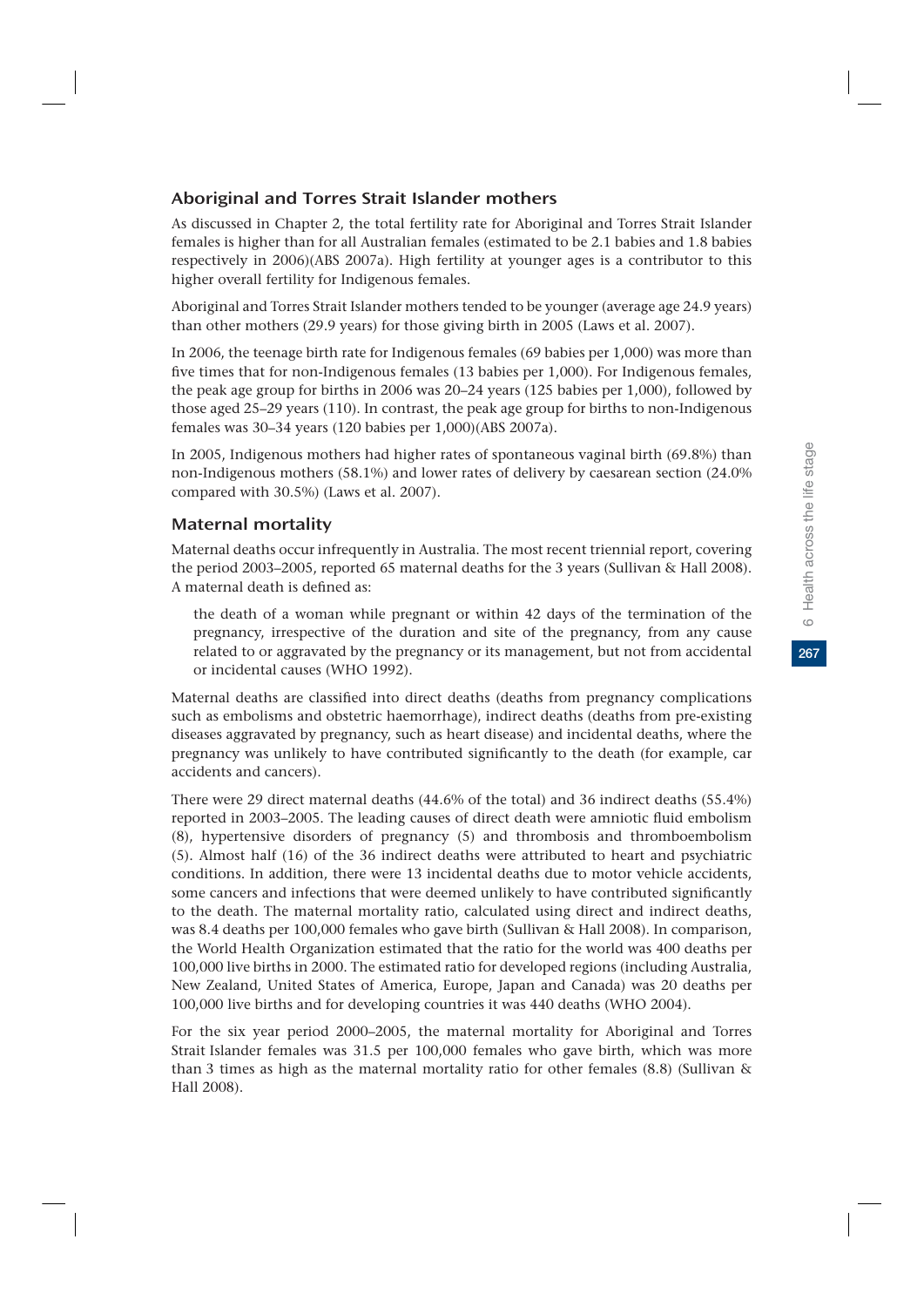# **Rahies**

### **Births**

In 2005, there were 272,419 births reported to the National Perinatal Data Collection, an average of 746 per day. These births included 270,440 live births and 1,979 fetal deaths. From 1991 to 2004, the number of births fluctuated between about 254,000 and 263,000 per year before increasing sharply by 5.9% in 2005 (Figure 6.3). The biggest increase was not seen in first-time pregnancies, but in females having their second or later babies.



#### **Figure 6.3: Number of births, 1991 to 2005**

During the 20th century, Australia's number of registered births reached a peak in 1971, with 276,400. The number then fell sharply during the remainder of the 1970s, before increasing from the early 1980s to reach 264,200 in 1992. Over the following decade, the number of births generally declined, but increased from 2002 (ABS 2006a).

The crude birth rate, which is the number of live births per 1,000 population, was 12.8 in 2005*,* down from 14.1 in 1995. Australia's rate lies between those of the United Kingdom (12.0) and the United States (14.0). Among developed countries, Germany's and Japan's rates are relatively low (8.3 and 8.4 in 2005), and Ireland's relatively high (14.8) (see Table S4).

Data from the Australian and New Zealand Assisted Reproduction Database show that in 2005 there were 8,500 births in Australia to females who had assisted reproduction technology (ART) treatment. These births included 8,399 live births, 91 fetal deaths and 10 babies with an unknown birth outcome.

### Sex

Male births exceed female births in developed countries, including Australia (Table S4). In 2005, Australia's male births accounted for 51.3% of all births (138,792 males compared with 131,550 females). This proportion was similar across the states and territories, and has changed little over time.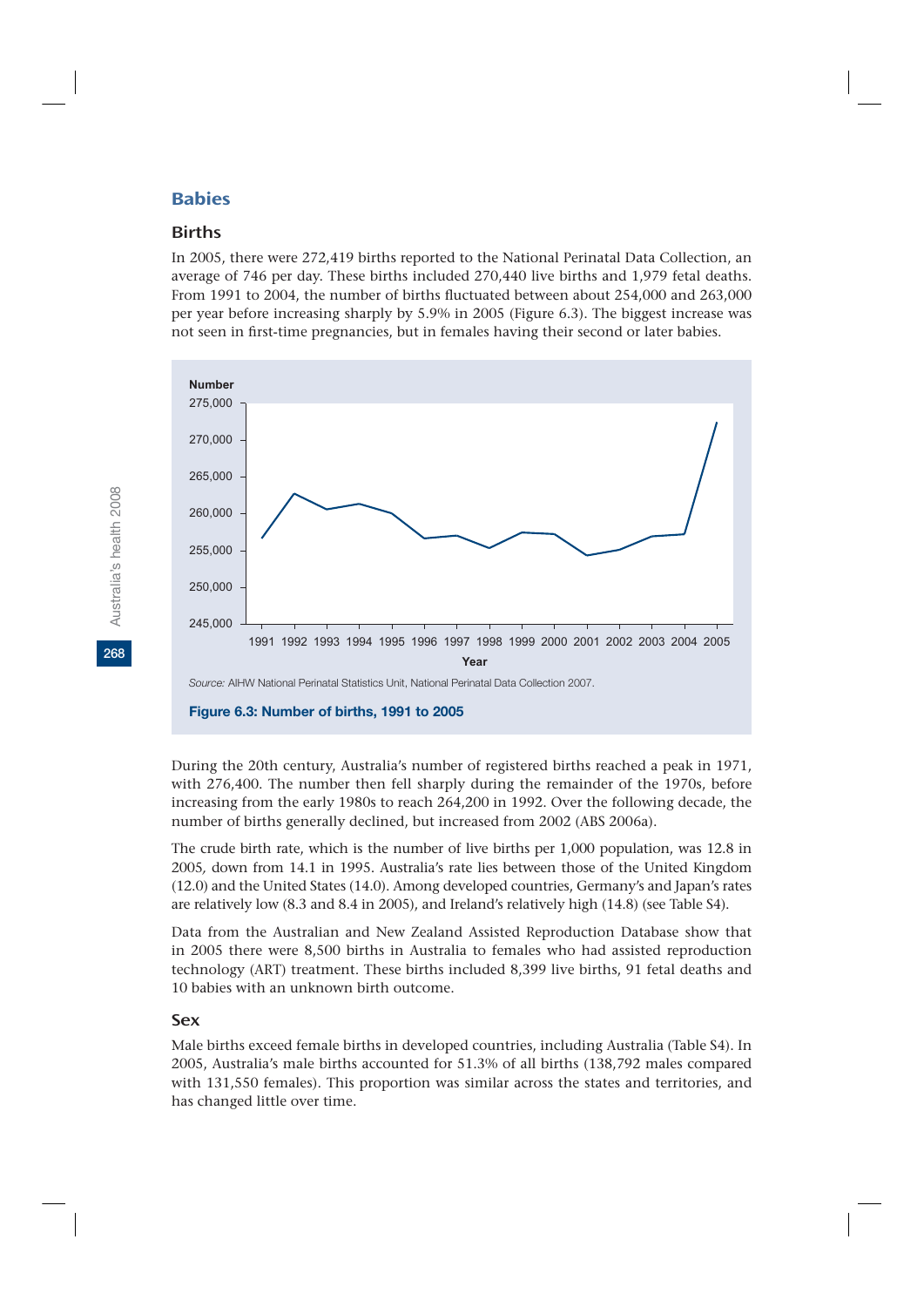269

# Multiple births

The rate of multiple births in Australia has risen steadily since the early 1980s. This can be attributed to an increasing average age of mothers giving birth and growing use of fertility drugs and assisted conceptions.

There were 8,871 twin and 284 triplet and higher order multiple births in 2005, representing 3.3% and 0.1% of all births in Australia, respectively. The associated multiple birth rate was 33.6 per 1,000 births, up from 26.9 in 1991.

Of the 8,500 births resulting from ART treatment, 25.5% (2,166) were multiple births. This included 2,094 twins (24.6%) and 72 higher order multiples (0.9%). See Chapter 7 for further information about ART treatment.

# Gestational age

In 2005, the average gestational age of all babies born was 38.8 weeks. For babies of at least 20 weeks gestation born to females who had ART treatment, the average was 37.4 weeks. Figure 6.4 shows the differing distributions in gestational age at birth of all babies and babies born following ART.

The great majority of babies (90.7%) were born at term—that is, 37–41 weeks gestation. Only 1.2% of babies were born post-term, at 42 weeks or more gestation. Pre-term births—those occurring before 37 weeks gestation—may be associated with neonatal problems that cause significant illness and mortality in newborn babies and are sometimes associated with long-term disabilities. Of all births in 2005, 22,023 (8.1%) were pre-term. The Northern Territory had the highest proportion of pre-term births, 11.1% of all births, and Tasmania reported the lowest, 6.9%.



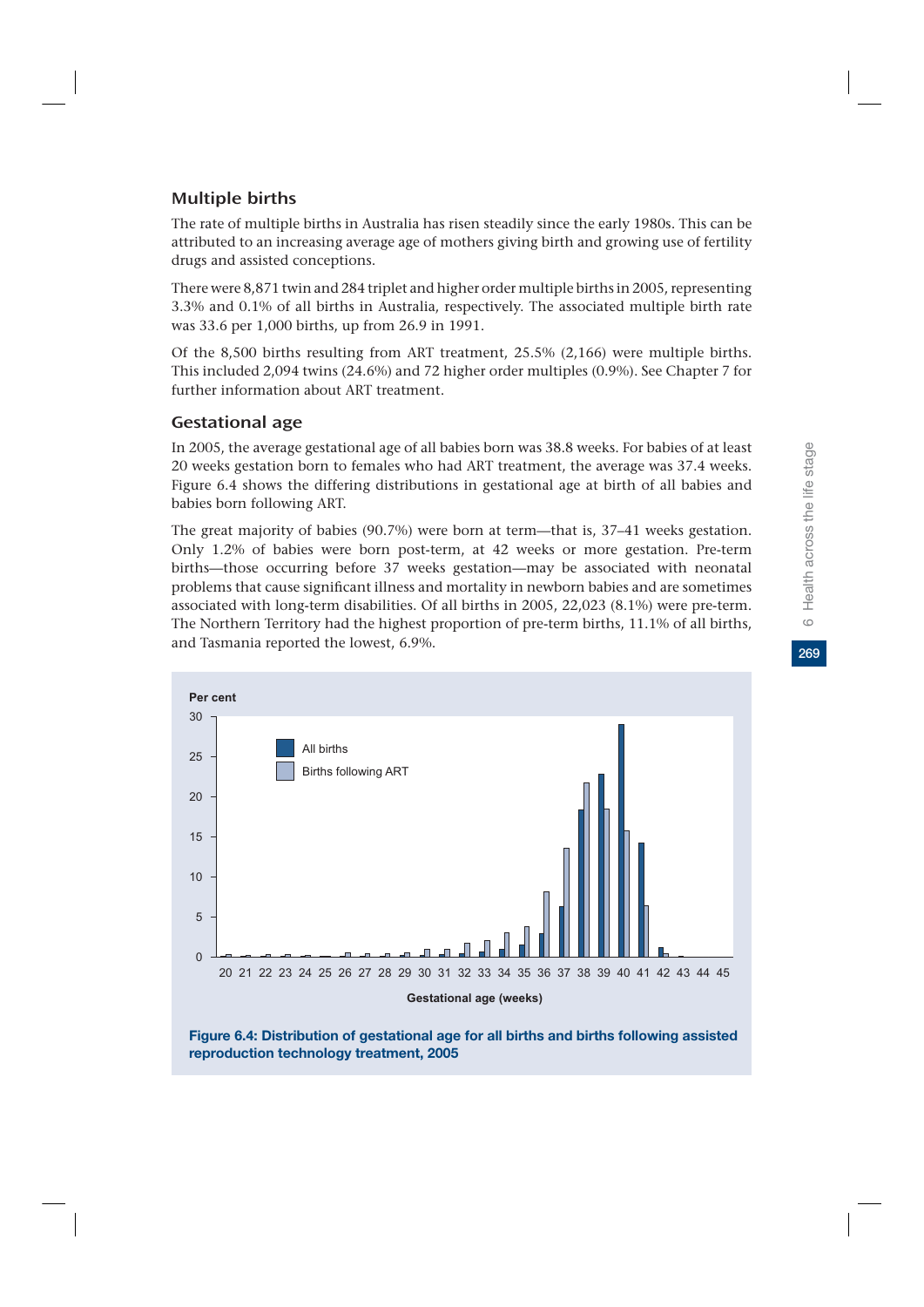Pre-term birth was more likely for babies of multiple births. Whereas 6.5% of single births were pre-term, 53.1% of twins and 95.8% of higher order multiples were pre-term. Almost a quarter of babies born following ART treatment were pre-term (23.6%). Of ART twins, 61.3% were pre-term, and 91.7% of higher order multiples were pre-term.

### Birthweight

A key indicator of infant health is the proportion of babies with low birthweight. These babies have a greater risk of poor health and dying, require a longer period of hospitalisation after birth, and are more likely to develop significant disabilities. The term 'low birthweight' is used when babies have a birthweight of less than 2,500 grams, 'very low birthweight' when the birthweight is less than 1,500 grams and 'extremely low birthweight' when it is less than 1,000 grams.

In 2005, 17,241 (6.4%) liveborn babies were of low birthweight, 2,875 (1.1%) were very low birthweight and 1,282 (0.5%, one in 200) were extremely low birthweight (*NHPC indicator 2.10*). The proportion of liveborn low birthweight babies ranged from 5.9% in New South Wales to 9.6% in the Northern Territory. Male liveborn babies were less likely to be low birthweight (5.9%) than female babies (6.9%). Of liveborn babies conceived after ART, 18.6% were low birthweight.

The average birthweight of liveborn babies in Australia in 2005 was 3,369 grams, ranging from 3,246 grams in the Northern Territory to 3,395 in Tasmania (Table 6.2). The average birthweight of liveborn male babies (3,427 grams) was about 4% (119 grams) higher than for female babies (3,307 grams). For liveborn single babies, the average birthweight was 3,402 grams, about 40% higher than for twins (2,407 grams) and more than double the average birthweight for triplets and other multiple births (1,668 grams). The average birthweight of liveborn babies conceived after ART was 3,069 grams.

| <b>Birthweight (grams)</b> | <b>NSW</b> | Vic    | Qld    | <b>WA</b> | SA            | <b>Tas</b> | ACT <sup>(a)</sup> | <b>NT</b> | <b>Australia</b> |
|----------------------------|------------|--------|--------|-----------|---------------|------------|--------------------|-----------|------------------|
| Average                    | 3,379      | 3,368  | 3,376  | 3,343     | 3,352         | 3,395      | 3,362              | 3,246     | 3,369            |
|                            |            |        |        |           | <b>Number</b> |            |                    |           |                  |
| Total                      | 90,073     | 66,041 | 54,905 | 26,783    | 18,066        | 5,874      | 5,041              | 3,657     | 270,440          |
|                            |            |        |        |           | Per cent      |            |                    |           |                  |
| Less than 1,000            | 0.4        | 0.6    | 0.4    | 0.5       | 0.6           | 0.3        | 0.7                | 0.8       | 0.5              |
| 1,000-1,499                | 0.5        | 0.6    | 0.6    | 0.6       | 0.8           | 0.5        | 0.8                | 1.0       | 0.6              |
| 1,500-1,999                | 1.2        | 1.2    | 1.4    | 1.3       | 1.4           | 1.2        | 1.5                | 1.8       | 1.3              |
| 2,000-2,499                | 3.8        | 4.1    | 4.1    | 4.2       | 4.3           | 4.0        | 4.4                | 6.0       | 4.0              |
| 2,500-2,999                | 15.1       | 15.3   | 14.6   | 16.4      | 14.9          | 15.5       | 14.2               | 19.7      | 15.2             |
| 3,000-3,499                | 36.0       | 35.6   | 35.3   | 36.5      | 36.1          | 34.0       | 35.5               | 36.2      | 35.7             |
| 3,500-3,999                | 30.9       | 30.7   | 31.2   | 29.9      | 30.4          | 30.6       | 30.3               | 24.8      | 30.7             |
| 4,000-4,499                | 10.3       | 10.2   | 10.5   | 9.2       | 9.8           | 11.7       | 10.6               | 7.8       | 10.2             |
| 4,500 and over             | 1.8        | 1.8    | 1.8    | 1.4       | 1.6           | 2.1        | 2.0                | 1.8       | 1.8              |
| Not stated                 | 0.0        | 0.0    | 0.0    |           |               |            |                    | 0.1       | 0.0              |
| <b>Total</b>               | 100.0      | 100.0  | 100.0  | 100.0     | 100.0         | 100.0      | 100.0              | 100.0     | 100.0            |
| Less than 1,500            | 0.9        | 1.1    | 1.1    | 1.0       | 1.4           | 0.9        | 1.5                | 1.8       | 1.1              |
| Less than 2,500            | 5.9        | 6.4    | 6.6    | 6.5       | 7.0           | 6.1        | 7.3                | 9.6       | 6.4              |

#### **Table 6.2: Live births by birthweight and state and territory, 2005**

(a) 15.5% of females who gave birth in the Australian Capital Territory (ACT) were non-ACT residents. Care must be taken when interpreting percentages.

*Source:* Laws et al. 2007.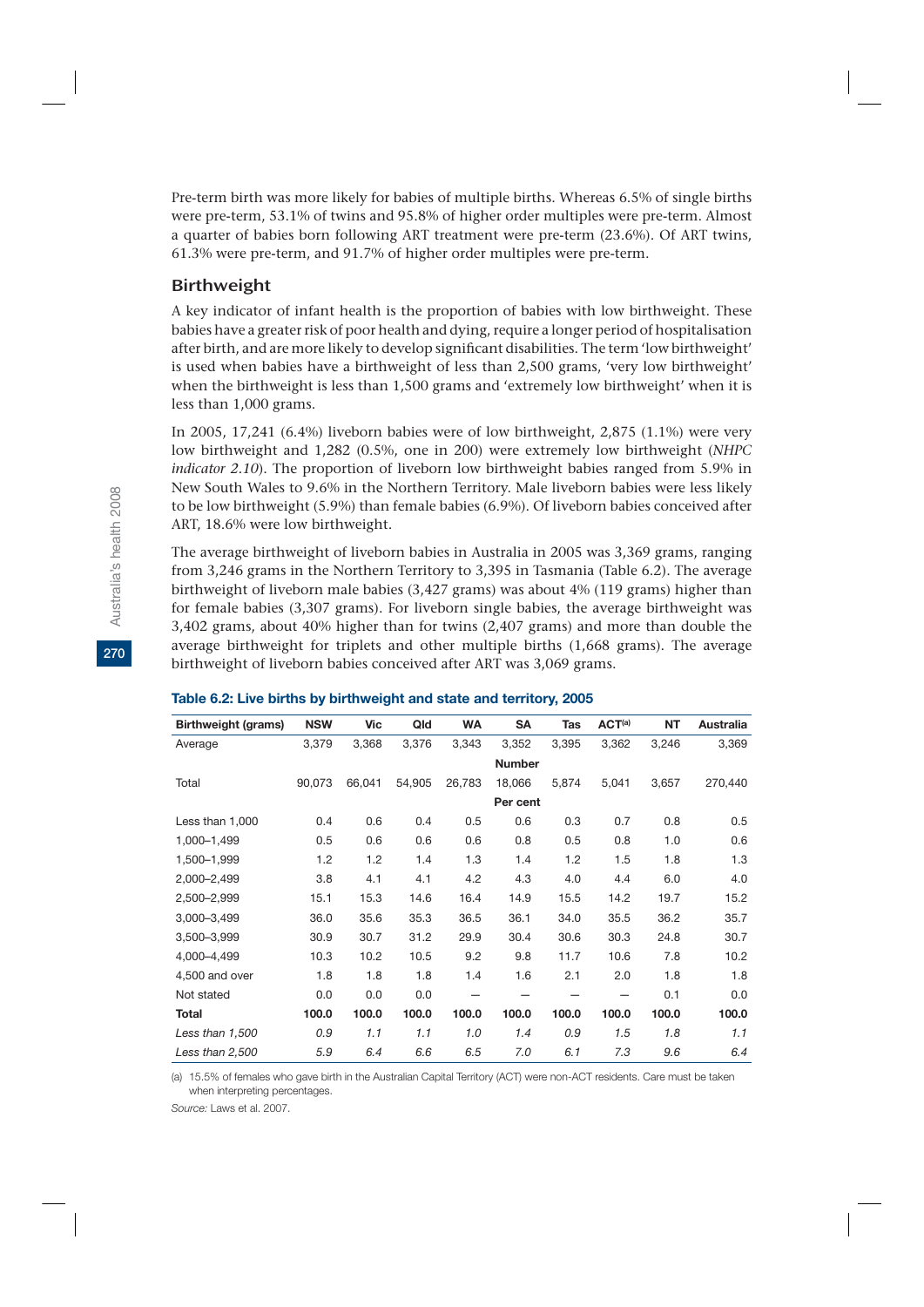# Babies of Aboriginal and Torres Strait Islander mothers

In 2005, there were 9,865 live births and 117 fetal deaths recorded for mothers who identified as being Aboriginal or Torres Strait Islander in the National Perinatal Data Collection, representing 3.7% of all births (Laws et al. 2007). Based on ABS birth registration data, there were about 12,100 live births registered in 2005 where at least one parent was of Indigenous origin, representing about 5% of all live births (ABS 2006a).

Babies born to Indigenous mothers are much more likely to be pre-term and/or low birthweight than those born to other Australian mothers. In 2005, 13.9% of babies of Aboriginal and Torres Strait Islander mothers were classified as pre-term compared with 7.9% in babies of non-Indigenous mothers. The proportion of low birthweight in liveborn babies of Aboriginal and Torres Strait Islander mothers was 13.2% in 2005, more than twice that of babies of non-Indigenous mothers (6.1%). The average birthweight of liveborn babies of Indigenous mothers was 3,157 grams.

# Admission to special care or intensive care nurseries

Among all liveborn babies in 2005, close to one in six (15.5%) were admitted to a special care nursery (SCN) or neonatal intensive care unit (NICU). The proportion was higher for multiple births, and especially for higher order multiple births (three or more babies). Of these higher order multiple live births, 94.2% were admitted to an SCN or NICU, compared with 60.1% of twins and 14.0% of single babies.

# Perinatal mortality

Perinatal deaths are deaths that occur in the period shortly before or after birth. In this report, the count of perinatal deaths includes stillbirths (fetal deaths) and deaths of infants within the first 28 days of life (neonatal deaths), where the fetus or infant weighed at least 400 grams (or, if birthweight is unknown, had a gestational age of 20 weeks or more).

In 2005, there were 2,213 perinatal deaths registered—1,411 fetal and 802 neonatal deaths. Almost 3 in 10 (29.8%) of all registered perinatal deaths were not allocated a specific cause of death, since medical certifiers are often unwilling or unable to provide an accurate cause of death without the assistance of an autopsy. The main listed causes of perinatal deaths (originating in the fetus/infant) were congenital malformations, deformations and chromosomal abnormalities (18.8%), respiratory and cardiovascular disorders specific to the perinatal period (15.5%), and disorders related to length of gestation and fetal growth (14.0%) (ABS 2007b).

Overall, the perinatal death rate declined over the most recent decade (from 9.4 per 1,000 births in 1995 to 8.5 in 2005). Fetal deaths accounted for 63.8% of perinatal deaths, and neonatal deaths for 36.2%. The perinatal death rate for males (8.9 per 1,000 births) was higher than that for females (8.0)(ABS 2007b).

The perinatal death rate is also higher among Indigenous babies than non-Indigenous babies. For the period 2003–2005, there were 350 perinatal deaths of Indigenous infants in the four jurisdictions with the most complete coverage of Indigenous deaths (Queensland, Western Australia, South Australia and the Northern Territory). The rate of perinatal deaths over this period was 15.7 per 1,000 births for Indigenous babies compared with 10.3 per 1,000 births for non-Indigenous babies (ABS & AIHW 2008). (See Section 3.2 for information about Indigenous infant mortality).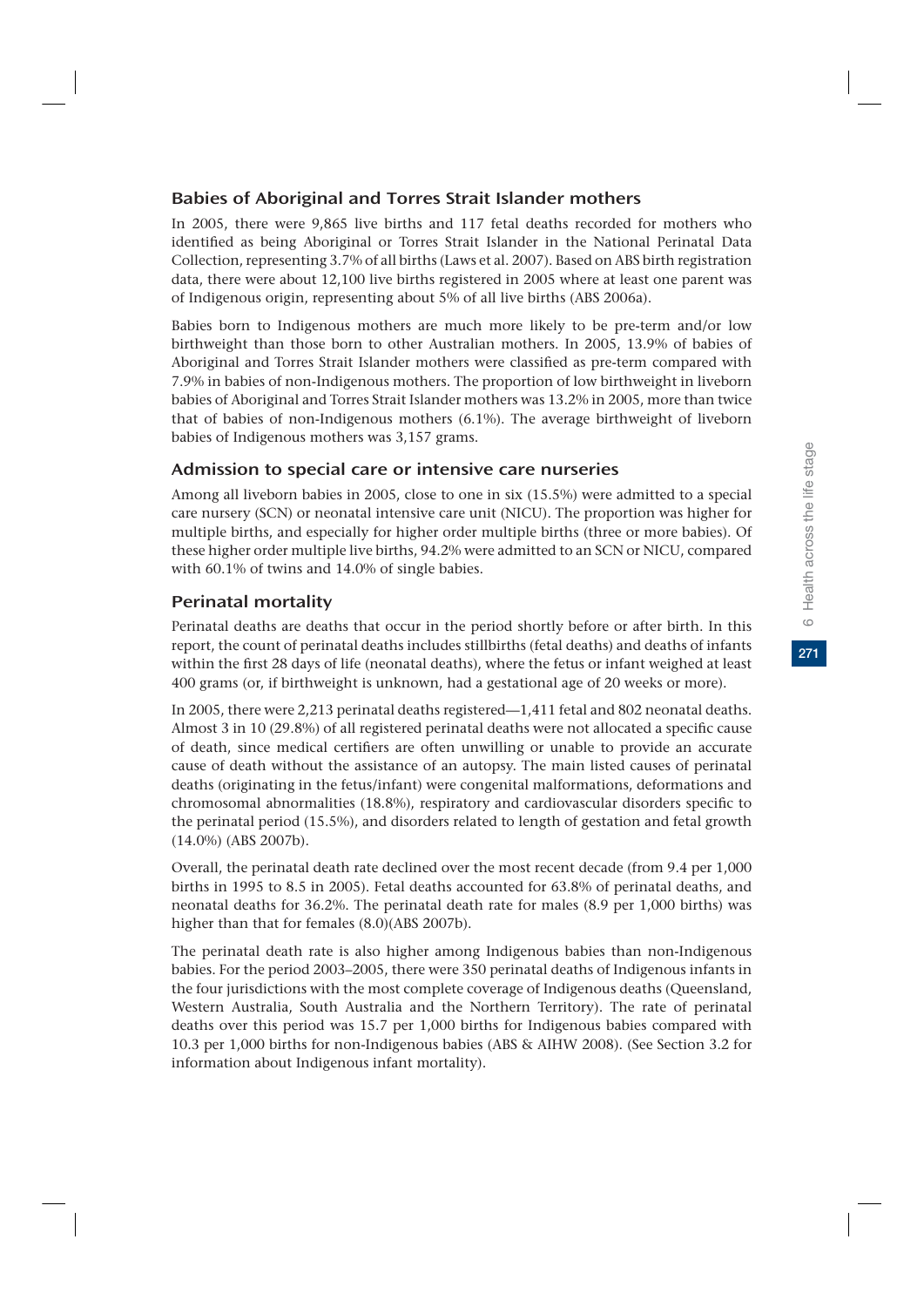### Congenital anomalies

Congenital anomalies are structural or functional defects (for more information see Box 6.1). These conditions are major causes of morbidity and mortality during childhood. More severe conditions and anatomically obvious conditions are detected at or before birth. Some conditions may manifest later in life or may not manifest at all during the lifetime.

The collection of data on these conditions has enabled their prevalence to be monitored over time, facilitated health service planning and research activities, and assisted in monitoring the impact of related health interventions (for example, the mandatory folic acid fortification of flour). Some conditions have shown a declining trend at birth, mainly because of early detection and termination of pregnancy at early stages. The rate of pregnancy termination is higher for severe congenital anomalies than for surgically correctable conditions.

### Box 6.1: Congenital anomalies

#### **Neural tube defects:**

- Anencephaly: Total or partial absence of the cranial vault, the covering skin, and the brain tissue.
- Spina bifida: Non-closure of the spine during development, producing external exposure of the spinal cord and/or its coverings (the meninges).
- Encephalocele: Protrusion of the brain tissue and its coverings outside the skull (covered by normal or defective skin).

**Cleft lip or cleft palate:** A cleft lip is a narrow opening or gap in the skin of the upper lip that extends all the way to the base of the nose. A cleft palate is an opening between the roof of the mouth and the nasal cavity caused by abnormal facial development.

**Polydactyly:** Presence of extra fingers or toes. It can affect the hand, the foot, or both.

**Limb reduction defects:** Total or partial absence or severe failure of limb skeletal structures to grow.

**Renal agenesis or dysgenesis:** One or both of the kidneys are absent or severely abnormal in their development.

**Trisomy 18:** A genetic disorder associated with the presence of extra material from chromosome 18. The extra material interferes with normal development and is associated with multiple abnormalities and mental retardation.

**Trisomy 21 (Down syndrome):** A genetic disorder caused by the presence of all or part of an extra chromosome 21. Down syndrome is associated with impairment of cognitive ability and physical growth as well as a distinctive/characteristic facial appearance.

Data on congenital anomalies detected at birth (live births, stillbirths and terminations of pregnancy at or after 20 weeks gestation) are collected by all jurisdictions except the Northern Territory. The rates at birth presented below are therefore based on all states and the Australian Capital Territory. Only four states collect information about terminations of pregnancy at less than 20 weeks gestation—New South Wales, Victoria, South Australia and Western Australia. Therefore, estimated rates of congenital anomalies are based on data from those four states and include anomalies detected and terminated before 20 weeks of pregnancy. This rate is an estimate, rather than a count, because the total number of terminations of pregnancy is unknown. However, these rates are likely to be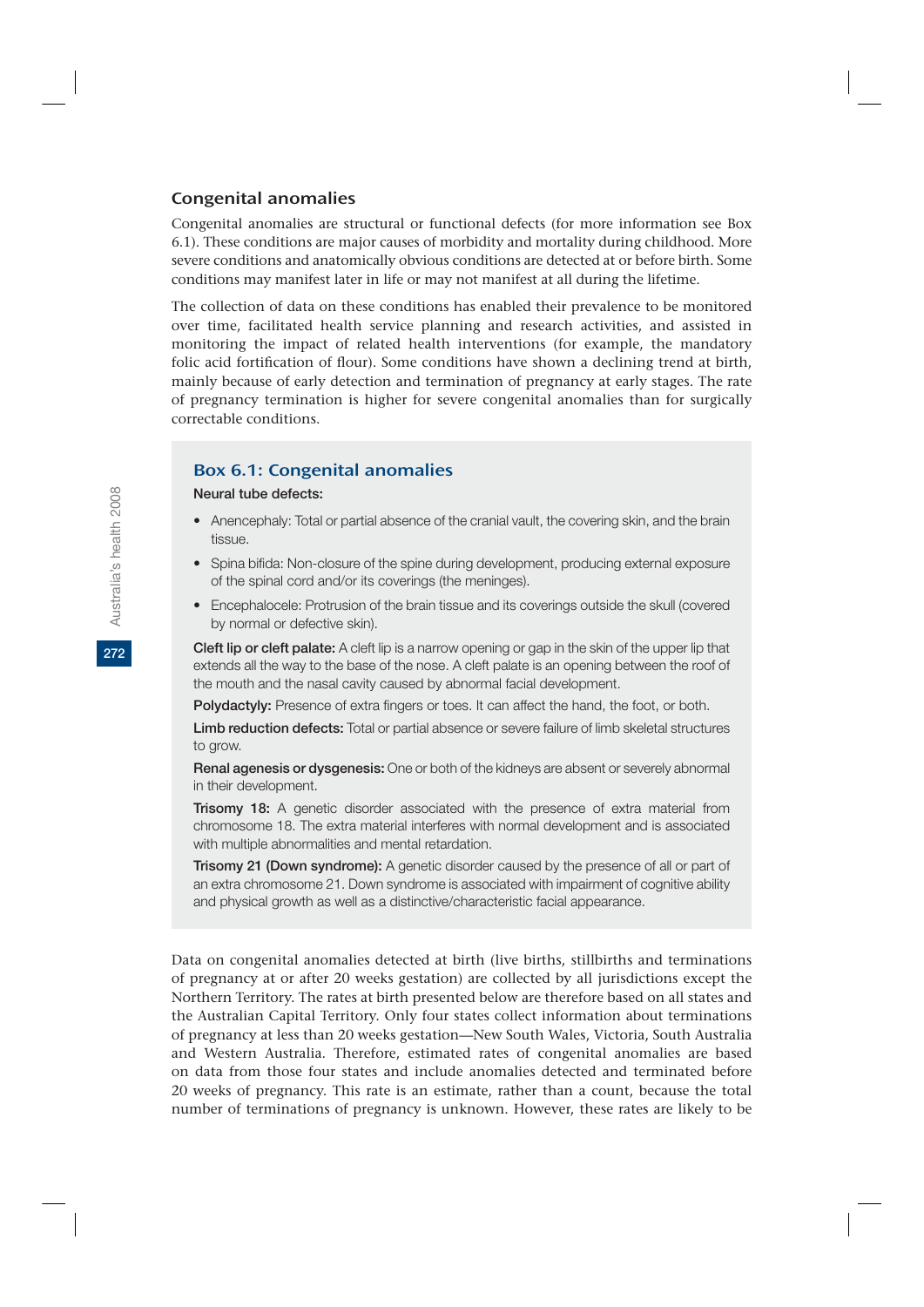underestimates because the number of anomalies aborted spontaneously is not known. See Box 6.1 for definitions of the selected birth anomalies.

Neural tube defects are relatively common severe congenital anomalies and include anencephaly, spina bifida and encephalocele. These anomalies are due to incomplete closure of the neural tube at the end of the fourth week of embryonic life. Some of these conditions are incompatible with life and some babies survive with lifelong neurological problems.

In 2001, the reported rate of neural tube defects at birth was 4.4 per 10,000 births and the estimated rate was more than 2 times as high, at 10.6. Both these rates were slightly lower in 2001 than their counterparts in 1998 (5.0 and 11.4 respectively) (Table 6.3).

Spina bifida is the most common condition arising from neural tube defects. In 2001, the rate at birth was 2.9 per 10,000 births, a slight reduction from 3.2 in 1998. Similarly, the estimated rate of spina bifida in 2001 was 5.4 per 10,000 births, compared with 5.9 in 1998. Anencephaly is not compatible with life and the estimated rate at birth was 4.4 per 10,000 births in 2001.

Studies have shown that increased folic acid around the time of conception can reduce the occurrence of neural tube defects. In June 2007, the Australia and New Zealand Food Regulation Ministerial Council issued a joint communiqué on mandatory fortification of folic acid to wheat flour for bread-making. This public health initiative has previously been adopted in a number of other countries to reduce the prevalence of neural tube defects. The implementation of the standard is expected to occur over a period of two years.

|                            | 1998                  |                                 |                                         | 2001                  |                                 |                                         |  |
|----------------------------|-----------------------|---------------------------------|-----------------------------------------|-----------------------|---------------------------------|-----------------------------------------|--|
|                            | Number <sup>(a)</sup> | Rate at<br>birth <sup>(b)</sup> | <b>Estimated</b><br>rate <sup>(c)</sup> | Number <sup>(a)</sup> | Rate at<br>birth <sup>(b)</sup> | <b>Estimated</b><br>rate <sup>(c)</sup> |  |
| Neural tube defects        | 127                   | 5.0                             | 11.4                                    | 111                   | 4.4                             | 10.6                                    |  |
| Cleft lip and cleft palate | 244                   | 9.7                             | 11.4                                    | 230                   | 9.2                             | 9.9                                     |  |
| Polydactyly                | 226                   | 9.0                             | 9.9                                     | 227                   | 9.1                             | 10.2                                    |  |
| Limb reduction defects     | 128                   | 5.1                             | 6.4                                     | 115                   | 4.6                             | 5.8                                     |  |
| Renal agenesis/dysgenesis  | 134                   | 5.3                             | 6.7                                     | 132                   | 5.3                             | 5.7                                     |  |
| Trisomy 18                 | 59                    | 2.3                             | 6.5                                     | 44                    | 1.8                             | 6.0                                     |  |
| Trisomy 21 (Down syndrome) | 279                   | 11.1                            | 21.1                                    | 280                   | 11.2                            | 23.2                                    |  |

#### **Table 6.3: Most common congenital anomalies reported to the Australian Congenital Anomalies Monitoring System**

(a) Numbers are for the actual rate at birth, not the estimated rate. Numbers based on data from four states: New South Wales, Victoria, Western Australia and South Australia.

(b) Birth rates are per 10,000 births (live births and fetal deaths).

(c) Estimated rates are per 10,000 births (live births and fetal deaths), including anomalies detected and terminated before 20 weeks of pregnancy.

*Source:* Australian Congenital Anomalies Monitoring System unpublished data.

With increasing maternal age in Australia, more pregnancies are affected by chromosomal abnormalities. A large number of fetuses identified with Down syndrome (trisomy 21) are now being terminated in early pregnancy. There were 11.2 per 10,000 births of Down syndrome in 2001 and the estimated rate of cases increased more than twofold when early terminations before 20 weeks were included. The rate of trisomy 18 increased threefold when early terminations were added (from 1.8 to 6.0 per 10,000 births in 2001).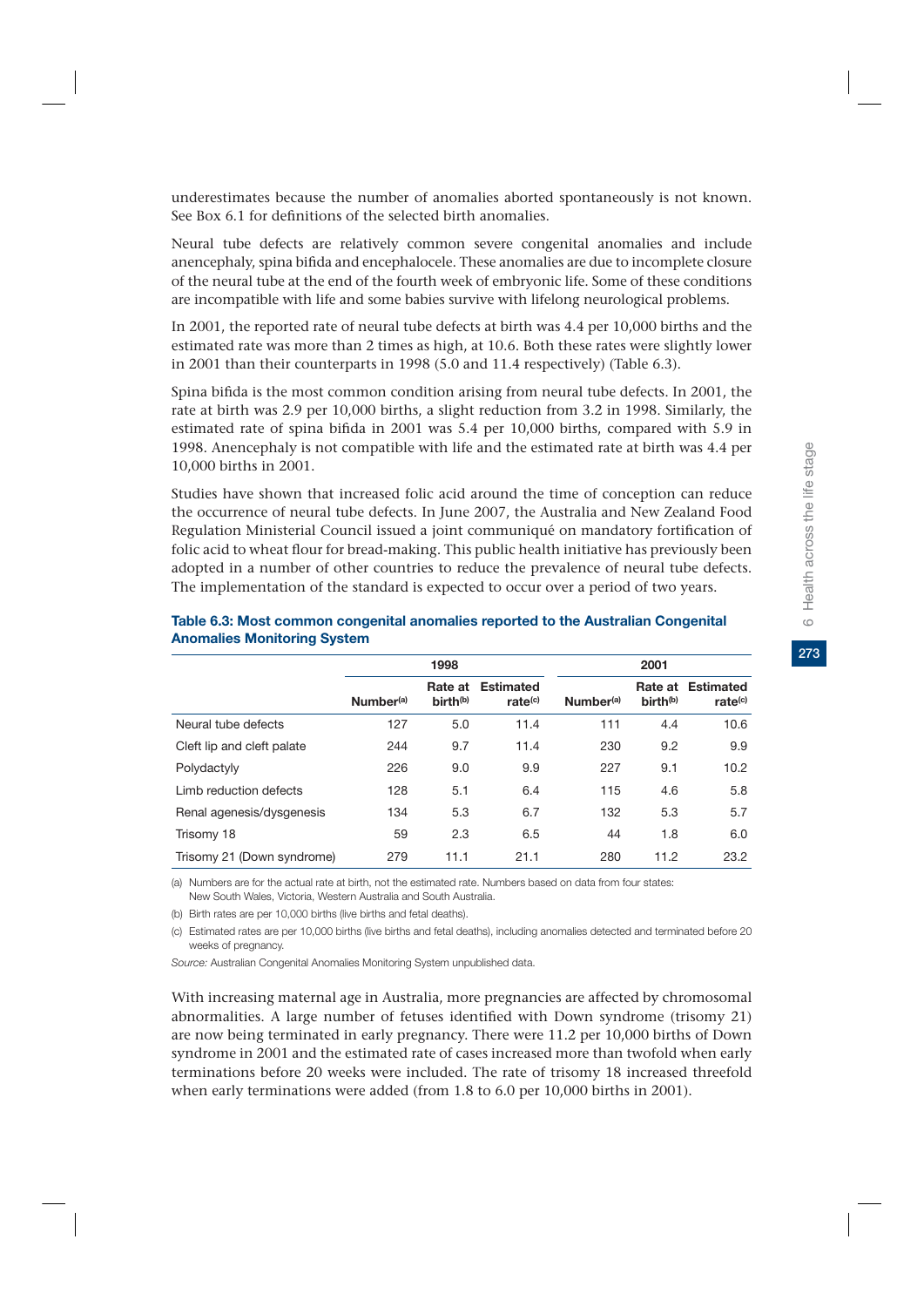# 6.3 Children and young people

This section provides an overview of the health and wellbeing of Australia's children and young people. For more detailed information refer to *A picture of Australia's children 2005* and *Young Australians: their health and wellbeing 2007* (AIHW 2005, 2007a). Children are defined here as boys and girls aged under 15 years and young people as those aged 15–24 years.

### Children

Childhood, particularly early childhood, is a period in which the foundations for children's later health and wellbeing are established. During this period, children acquire a vast range of skills and behaviours through their family, social and school environments. These experiences, along with biological factors, all influence children's physical and psychological health, their behaviour and their educational achievements (Patton et al. 2005; Prior et al. 2000; Zubrick et al. 2000).

In 2006, almost 4 million Australians (20% of the total population) were children aged under 15 years. Of these, 2.0 million were boys and 1.9 million were girls. There were around 171,000 Aboriginal and Torres Strait Islander children in 2006, constituting 4.3% of all children (ABS 2007c). The Indigenous population has a much younger age structure than the non-Indigenous population—in 2001, children made up 39% of Indigenous Australians and 20% of non-Indigenous Australians (ABS & AIHW 2005).

#### Health status

Most Australian children enjoy good health, as indicated by low and declining rates of infant and childhood deaths, and declines in specific conditions such as communicable diseases and injuries. However, there are a number of areas of concern, including high rates of overweight and obesity, insufficient physical activity and poor eating habits, mental health problems, and long-term health conditions such as asthma and diabetes.

According to the ABS 2003 Survey of Disability, Ageing and Carers, 8% of children had a disability (around 320,000 children)—much less than the overall disability rate of 20%. Around half (52%) of all children with disability had a severe or profound core activity limitation, indicating they sometimes or always needed assistance with activities of daily living, and 62% had schooling limitations (ABS 2004).

In 2005–06, there were 536,978 hospitalisations among children—this was 7% of all hospitalisations. Hospitalisation rates were higher for boys than girls (14,807 compared with 11,478 hospitalisations per 100,000 children, respectively), and 26% of all child hospitalisations were of infants (children aged under 1 year). The most common reason for hospitalisation among children overall was for respiratory conditions (17%), followed by injury and poisoning (13%) (Table 6.4). However, injury and poisoning was the leading cause of hospitalisation among children aged 10–14 years.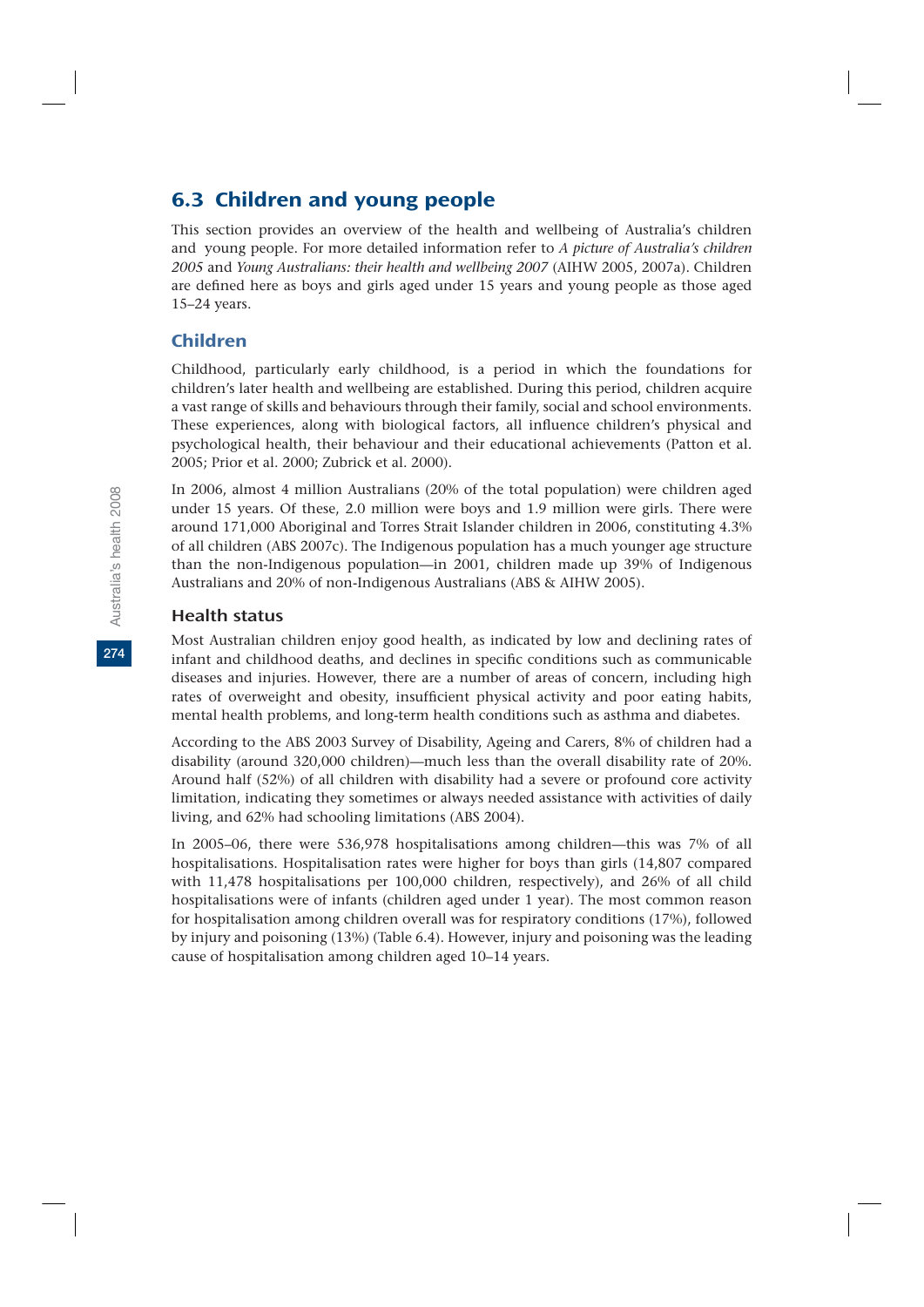|                                      | 0-4 years |                 | 5-9 years |                 | $10-14$ years |                 | <b>Total</b> |                 |
|--------------------------------------|-----------|-----------------|-----------|-----------------|---------------|-----------------|--------------|-----------------|
|                                      |           | Number Per cent |           | Number Per cent |               | Number Per cent |              | Number Per cent |
| Respiratory<br>conditions            | 60.600    | 19.8            | 22.068    | 18.1            | 10.541        | 9.7             | 93.209       | 17.4            |
| Injury and<br>poisoning              | 22.865    | 7.5             | 20.191    | 16.6            | 24.567        | 22.6            | 67.623       | 12.6            |
| <b>Digestive</b><br>conditions       | 19,358    | 6.3             | 18,261    | 15.0            | 16,276        | 15.0            | 53,895       | 10.0            |
| Perinatal<br>conditions              | 53,922    | 17.6            | 57        | 0.0             | 36            | 0.0             | 54,015       | 10.1            |
| Infectious and<br>parasitic diseases | 30,031    | 9.8             | 7.056     | 5.8             | 4.050         | 3.7             | 41,137       | 7.7             |
| Other conditions                     | 119,803   | 39.0            | 54.260    | 44.5            | 53.036        | 49.0            | 227.099      | 42.2            |
| <b>Total</b>                         | 306,579   | 100.0           | 121,893   | 100.0           | 108,506       | 100.0           | 536,978      | 100.0           |

| Table 6.4: Most common causes of hospitalisations <sup>(a)</sup> for children aged 0–14 years, 2005–06 |
|--------------------------------------------------------------------------------------------------------|
|--------------------------------------------------------------------------------------------------------|

(a) All hospital separations, including same-day separations.

*Source:* AIHW National Hospital Morbidity Database.

#### Long-term health conditions

Based on the 2004–05 National Health Survey (NHS), about 41% of Australian children had a long-term health condition—that is, a condition which has lasted or is expected to last for 6 months or more. The most commonly reported conditions were asthma (12%), hayfever and allergic rhinitis (8%) and other allergies (6%) (ABS 2006b).

The prevalence of asthma among children remained steady between 2001 and 2004–05 (13% and 12%, respectively), with boys continuing to have slightly higher rates than girls (13% and 10% respectively in 2004–05) (ABS 2002, 2006b; 2004–05 NHS unpublished data). Of the estimated 451,500 children with asthma in 2004–05, almost half (46%) had taken a health action for their asthma in the previous 2 weeks—44% of all children with asthma took medication, 6% consulted a GP/specialist and 7% had days away from school or days of reduced activity (ABS 2006b). In 2005–06, there were 21,363 hospitalisations for asthma among 0–14 year olds, representing 4% of all hospitalisations for this age group (AIHW National Hospital Morbidity Database).

The rate of new cases of Type 1 diabetes in children is increasing in Australia and is high compared with that of other countries; a recent study found Australia is among the 10 countries with the highest incidence of Type 1 diabetes among children (AIHW: Catanzariti et al. 2007; IDF 2006). In 2005, the National Diabetes Register recorded 901 new cases of Type 1 diabetes among children aged under 15 years. The rate of 23 new cases per 100,000 children represents a significant increase from 19 in 2000. In 2005–06, there were 2,813 hospitalisations of children for diabetes, representing less than 1% of all hospitalisations for this age group (AIHW National Hospital Morbidity Database). Type 1 diabetes accounted for nearly all (97%) diabetes hospitalisations for children, and Type 2 diabetes was responsible for 1%. Available data sources do not currently provide reliable national estimates of the prevalence of Type 1 or Type 2 diabetes among children and young people.

In 2004, there were 610 new cases of cancer diagnosed among children, a rate of 15 per 100,000 children—a similar rate to 1994. By comparison, the all-ages cancer incidence rate in 2004 was 474 per 100,000 persons. The risk of most cancers increases with age and most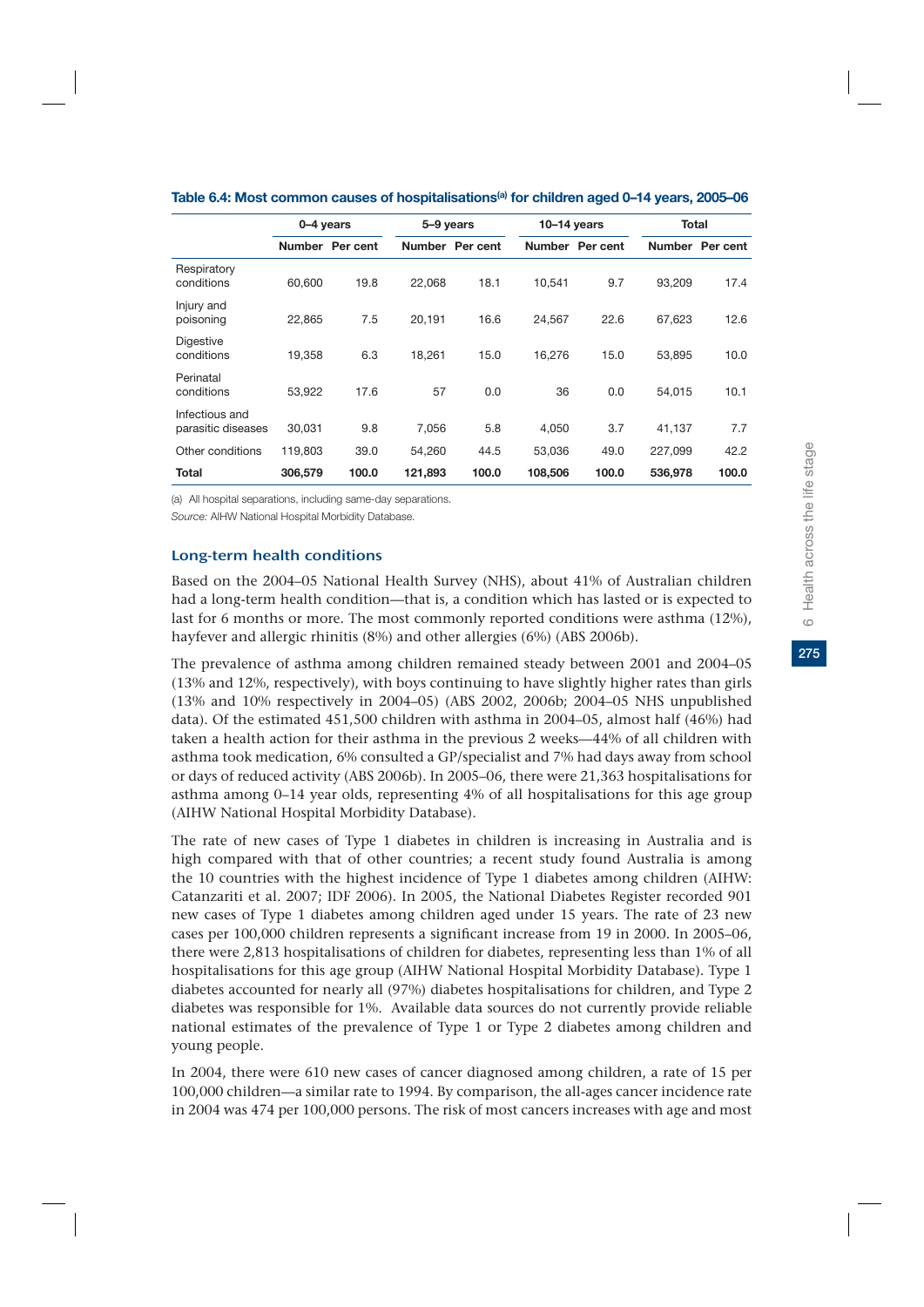types of cancer are uncommon in children. The most common cancers affecting children in 2004 were leukaemia (37% of all childhood cancers) and brain cancer (12%) (AIHW cancer incidence data cubes).

Based on parents' reports, 7% of Australian children had a long-term mental or behavioural problem in 2001 and 2004–05 (ABS 2002, 2006a). From the 1997 National Survey of Mental Health and Wellbeing it was estimated that around one in seven (14%) children aged 4–14 years had a mental health problem in 1998—13% of children aged 6–14 years had attention deficit hyperactivity disorder (ADHD), 3% had conduct disorder and 3% depressive disorder (AIHW 2005). These estimates were based on parents' responses to a diagnostic interview schedule and behaviour checklists for children.

#### Injury

Injury is the leading cause of death and a major cause of disability among Australian children (AIHW 2005). The 2004–05 NHS indicated that one in four children (25%) had some kind of injury in the previous 4 weeks that required a 'health action' (self-help or professional help) (ABS 2006b).

In 2005–06, injury (including poisoning) was the second leading cause of hospitalisations for children overall, and the leading cause of hospitalisation for those aged 10–14 years. In this period there were 67,623 hospitalisations for injury among children, accounting for 13% of all their hospitalisations. The boys' hospitalisation rate for injury was almost twice that of girls (2,025 compared with 1,303 hospitalisations per 100,000 children). The most common causes of injury hospitalisations among children were falls (38% of all their injury hospitalisations), transport and pedestrian accidents (14%), and hitting something or being hit or crushed by something (8%) (AIHW National Hospital Morbidity Database). (See also Section 5.10 on injury.)

#### Dental health

In 2001, 60% of 12 year olds had no dental caries (decayed, missing or filled teeth) in their permanent teeth—an increase from 42% in 1991. In line with this trend, the average number of teeth with dental caries had also declined over this period, from 1.26 to 0.95 (AIHW 2007a). The 2002 National Dental Telephone Interview Survey found that almost nine in ten (88%) children aged 5–11 years had visited a dentist within the previous 12 months, and 98% had visited a dentist in the previous 2 years. Almost three in four (73%) children in this age group attended their last dental visit for a check-up rather than for a specific problem (Carter & Stewart 2003).

#### Vaccine-preventable diseases

More children are now being vaccinated against major preventable childhood diseases. Data from the Australian Childhood Immunisation Register indicate that the proportion of children who had been fully vaccinated at 1 year of age rose from 76% to 91% between 1997 and 2007. Similarly, the proportion fully vaccinated at 2 years of age increased from 66% to 92% between 1998 and 2007 (Medicare Australia 2007). (See Section 4.5 for further information about vaccination rates.)

In line with this trend, the notification rates for a number of vaccine-preventable diseases have been steadily declining. Between 1996 and 2006, aged-standardised notification rates for rubella and measles rapidly decreased—for rubella, from 21.4 to 0.1 per 100,000 children, and for measles, from 12.2 to 1.7. In 2006, there were no cases of polio, tetanus or diphtheria among children aged under 15 years (National Notifiable Diseases Surveillance System 2007).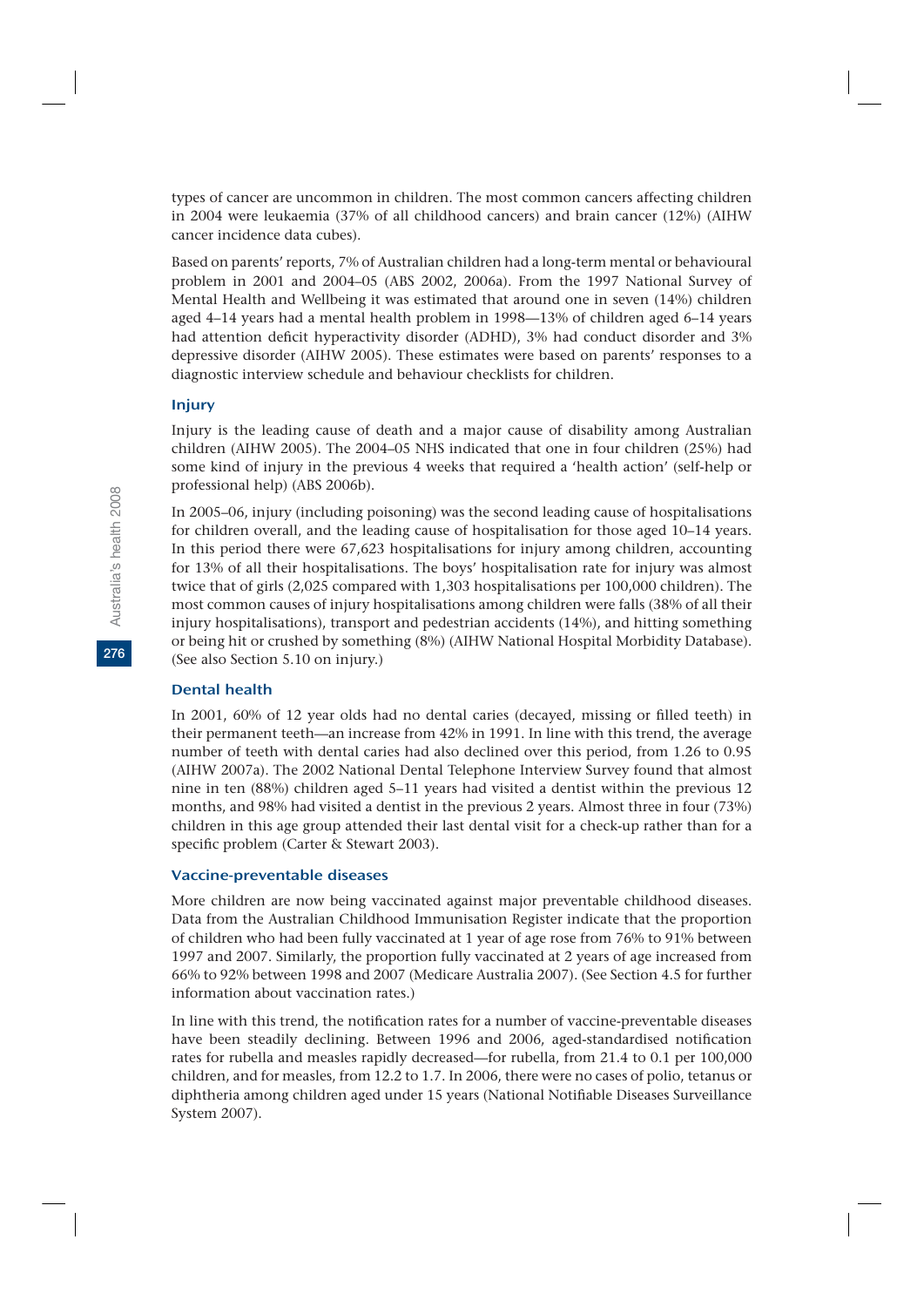277

# **Mortality**

In 2005, there were 1,831 deaths among Australian children, representing 45 deaths per 100,000 children. Over the two decades to 2005, child death rates more than halved (from 94 deaths per 100,000 children in 1985). Most of the child deaths in 2005, 71%, occurred among infants (children under 1 year of age) (AIHW National Mortality Database).

Australian infant mortality rates halved between 1985 and 2005—from 10 to 5 deaths per 1,000 live births (Figure 6.5). The death rates for male infants have remained consistently higher than for female infants over this period. In 2005, the major causes of infant death were conditions originating in the perinatal period (51% of all infant deaths), congenital malformations (24%) and sudden infant death syndrome (7%). Based on data from Queensland, Western Australia, South Australia and Northern Territory, the death rate among Indigenous infants was three times that of non-Indigenous infants in 1999–2003—among males, 15 compared with 5 deaths per 1,000 live births; among females, 12 compared with 4 (ABS & AIHW 2005).

Despite their considerable fall over time, Australia's infant mortality rates do not compare favourably with other OECD countries. In 2005, although below the OECD average infant mortality rate of 5.4 deaths per 1,000 live births, Australia's infant mortality rate (5.0) was ranked twentieth among OECD countries—meaning that 19 other countries had lower rates. By comparison, Iceland had the lowest infant mortality rate with 2.3 deaths per 1,000 live births, and Turkey had the highest at 23.6 (OECD 2007).



Similar to the trends among infants, mortality rates among children aged 1–14 years more than halved between 1985 and 2005 (from 31 to 14 deaths per 100,000). They also remained consistently higher among boys (Figure 6.6).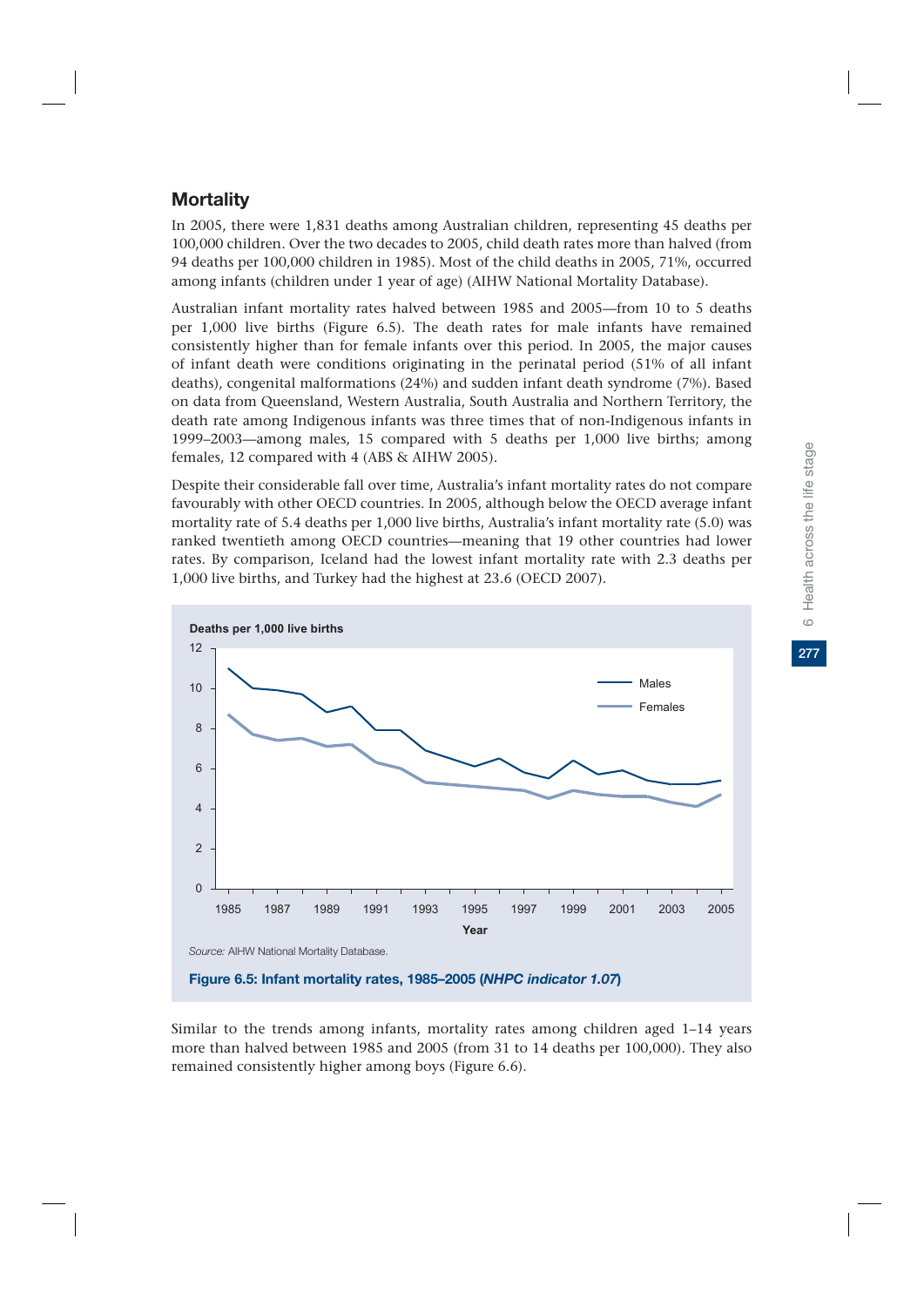

Injury (including poisoning) remains the leading cause of death among children aged 1–14 years—189 deaths in 2005, which was 36% of all deaths among this age group. Transport accidents and accidental drowning were the most common causes of injury deaths (67 and 32 deaths respectively). Other leading causes of mortality among children aged 1–14 years include cancer (89 deaths, 17% of all child deaths), and diseases of the nervous system, such as cerebral palsy and epilepsy (46 deaths, 9% of all deaths). There was a major decline in the rate of deaths due to transport accidents and accidental drowning between 1985 and 2005—transport accident deaths declined from 8 to 2 per 100,000 children, and accidental drowning deaths declined from 3 to 1 per 100,000.

Based on data from Queensland, Western Australia, South Australia and the Northern Territory, the mortality rate among Indigenous children is around three times that of non-Indigenous children (41 deaths compared with 14 per 100,000 children aged 1–14 years in 2003–2005).

#### Health risk and protective factors

#### Nutrition, physical activity and body weight

Breastfeeding plays a major role in protecting infants against infection and chronic diseases such as diabetes and asthma, and it has been suggested that it also reduces the risk of obesity in childhood (NHMRC 2003). The 2004–05 NHS indicated that 88% of children aged 0–3 years had been breastfed, a similar proportion to 2001 and 1995 (87% and 86%, respectively) (AIHW 2007b). The National Health and Medical Research Council dietary guidelines suggest that it is an achievable goal to have 80% of Australian mothers still breastfeeding their child at 6 months (NHMRC 2003a). In 2001, less than half (48%) of all infants were receiving any breast milk at the age of 6 months, and none were being fully breastfed—that is, receiving only breast milk (and not breast milk substitutes or solids) (ABS 2003).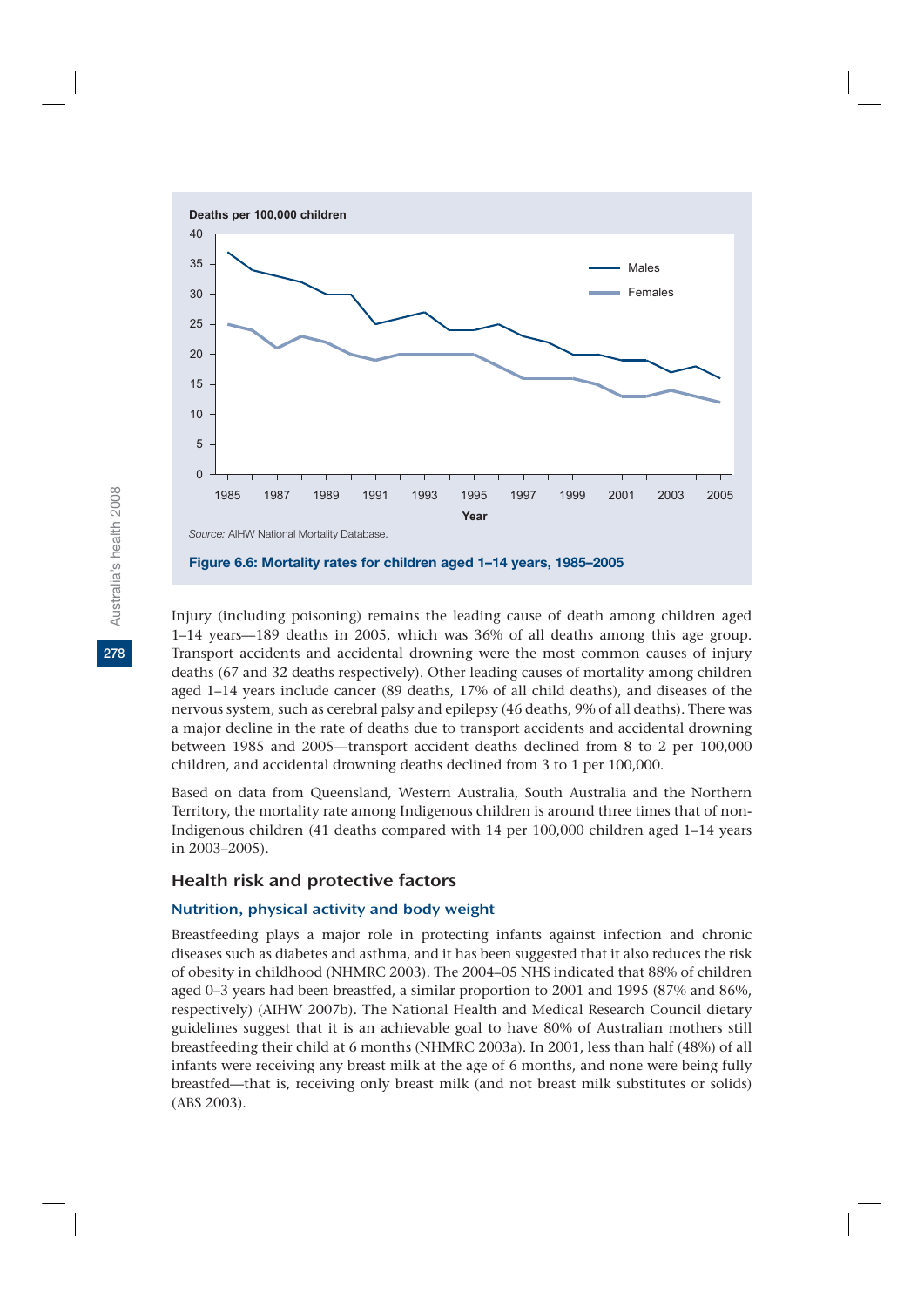Poor eating habits (considering the quality and quantity of food consumed) and lack of physical activity are often cited as being prime contributors to the rising prevalence of overweight and obesity in developed nations (AIHW 2007a). However, there are limited national and recent data available on these issues relating to Australian children.

Data from the 2004–05 NHS indicated that only 26% of children aged 12–14 years met the national guidelines for daily fruit consumption and 28% met the consumption guidelines for vegetables—three serves of fruit and four serves of vegetables per day (DoHA & NHMRC 2005).

The 2004 NSW Schools Physical Activity and Nutrition Survey (SPANS) found that, among Year 6 students, 84–89% of boys and 72–80% of girls met the national recommendation for at least 1 hour of moderate-to-vigorous-intensity exercise each day. However, it was also found that Year 6 students engaged in 25 hours (median) of sedentary behaviour per week, and 61% of boys and 45% of girls were exceeding the recommended limit of 2 hours per day using electronic media for entertainment (for example, watching television or DVDs, or playing computer or console games) (Booth et al. 2006).

As indicated by the 2004 SPANS, among Year 4 and 6 students, 19–22% of boys and 16–22% of girls were overweight but not obese, and 7–9% of boys and 8% of girls were obese. The remaining 70% or so were considered to be a healthy weight (Booth et al. 2006).

### Exposure to tobacco smoke

The harmful effects of inhaling environmental tobacco smoke, or passive smoking, and the impacts of smoking during pregnancy, are well documented (AIHW 2006b; Laws et al. 2007). In 2007, around 1 in 12 Australian households (8%) with children under 15 years had a household member that smoked inside the home—a decrease from 31% in 1995 (National Drug Strategy Household Survey). Data from New South Wales, Western Australia, South Australia, and the Australian Capital Territory reveal that 16% of females who gave birth in 2005 smoked during pregnancy—this proportion had declined steadily from 19% in these jurisdictions in 2001 (Laws et al. 2007; Laws & Sullivan 2004).

### Sun protection

Sun exposure during childhood and adolescence is considered to be the most significant risk factor for developing melanoma skin cancer (AIHW 2007a). The 2003–04 National Sun Survey found that the most commonly reported sun protection behaviours used by children aged 0–11 years were wearing headwear (64% of respondents), using 15+ sunscreen (58%) and staying mainly in the shade (32%) (Cancer Council Australia 2007). From the 2004–05 NHS, around three in five children aged under 15 years (61%) had their skin regularly checked, by themselves or someone else, for changes in freckles or moles (ABS unpublished data).

# Young people

Youth is a period of rapid emotional, physical and intellectual transition, where young people progress from being dependent children to independent adults. Young people face a range of life events and make decisions that can affect their immediate and longer term health and wellbeing. Features of this life stage may include final school years, decisions about further education, training and employment, leaving the family home and possibly parenthood and new family life. This is also a period where young people learn to drive and many have sexual experiences and experiment with alcohol, tobacco and perhaps other drugs. It follows that injuries (especially from traffic accidents), psychological problems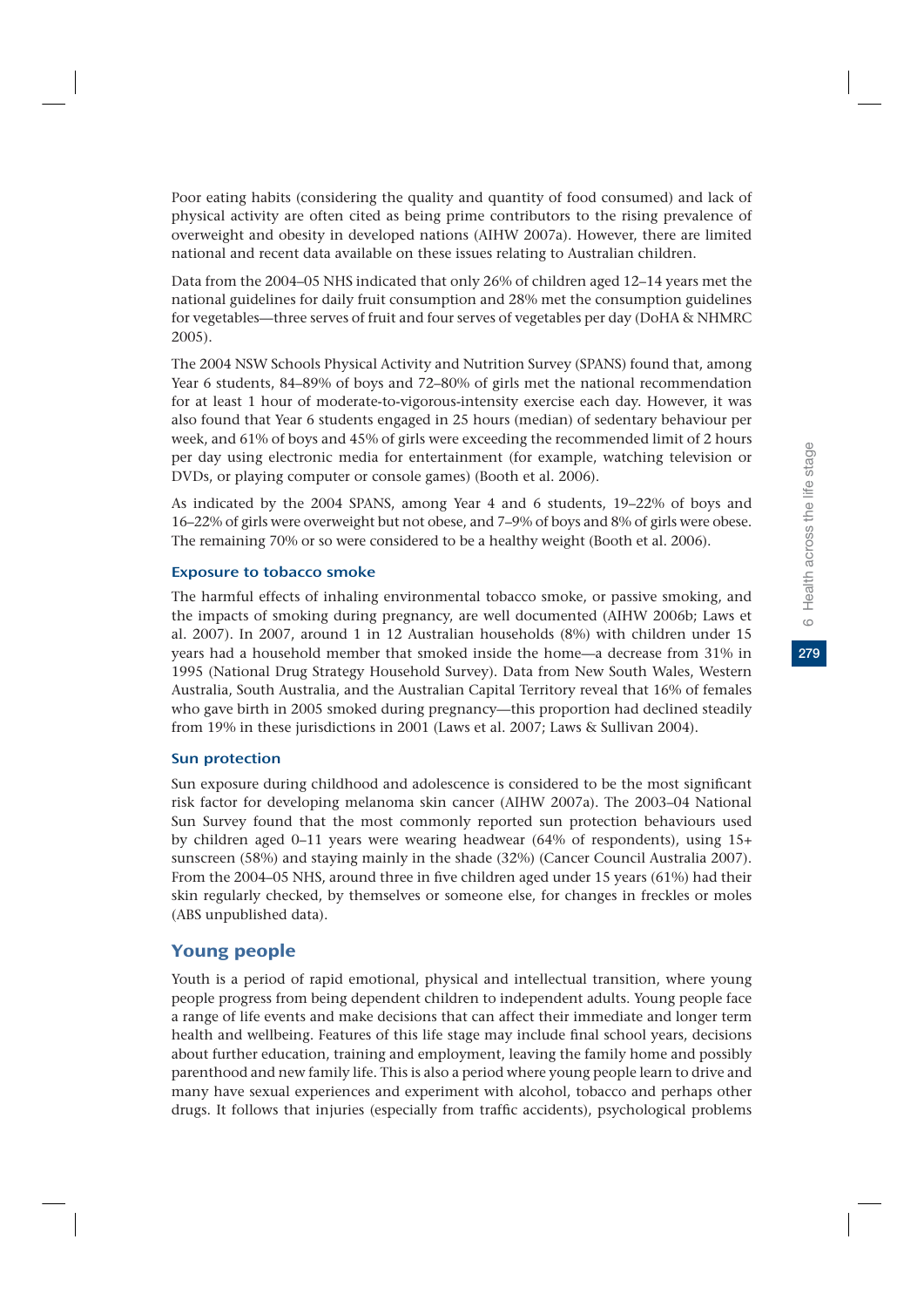and the harmful effects of alcohol and other drug use are prominent hazards for many young Australians.

In 2006, there were 2.7 million young people (that is, those aged 15–24 years) in Australia, accounting for 14% of the total population. Of these, 1.4 million were males and 1.3 million were females. This included around 86,000 Aboriginal and Torres Strait Islander young people, representing 3.2% of all young people in Australia (ABS 2007c).

### Health status

Most young Australians are in good health, as indicated by self-reported health status and relatively low and declining morbidity and mortality. However, there are a number of health concerns that can affect them during youth and influence their health later in life. These include mental health problems, substance use, injury and high levels of overweight and obesity.

Most young people in Australia rate their own health favourably. According to the 2004– 05 NHS, around 70% of young Australians rated their health as either 'excellent' or 'very good' and a further 24% rated it as 'good'. Only 7% rated their heath as either 'fair' or 'poor' (ABS 2006b).

From the Survey of Disability, Ageing and Carers, in 2003 there were around 251,300 young Australians (9%) with disability (ABS 2004). Of these, almost one in four (24%) had a severe or profound core activity limitation, indicating they sometimes or always needed assistance with activities of daily living, and 61% had employment limitations because of their disability (ABS 2004; AIHW 2007a).

In 2005–06, there were 519,139 hospitalisations among young people, comprising 7% of all hospitalisations. Female hospitalisation rates were higher than those for males (22,939 hospitalisations per 100,000 young people compared with 13,532). The most common reasons for hospitalisation among young people overall were pregnancy and childbirth (21%), digestive conditions (17%, with almost half of these due to embedded/impacted teeth) and injury and poisoning (15%) (Table 6.5).

|                                     | $15-19$ years |          | $20 - 24$ years |          | Total         |          |
|-------------------------------------|---------------|----------|-----------------|----------|---------------|----------|
|                                     | <b>Number</b> | Per cent | <b>Number</b>   | Per cent | <b>Number</b> | Per cent |
| Pregnancy and childbirth            | 29.025        | 13.5     | 78.993          | 26.0     | 108.018       | 20.8     |
| Digestive conditions                | 39.646        | 18.4     | 46.087          | 15.2     | 85.733        | 16.5     |
| Injury and poisoning                | 37.261        | 17.3     | 37,799          | 12.5     | 75.060        | 14.5     |
| Mental and behavioural<br>disorders | 17.722        | 8.2      | 23.425          | 7.7      | 41.147        | 7.9      |
| Respiratory conditions              | 14.072        | 6.5      | 11.957          | 3.9      | 26.029        | 5.0      |
| Other conditions                    | 77.819        | 36.1     | 105.342         | 34.7     | 183.152       | 35.3     |
| <b>Total</b>                        | 215,536       | 100.0    | 303,603         | 100.0    | 519.139       | 100.0    |

#### Table 6.5: Most common causes of hospitalisations<sup>(a)</sup> for young people aged 15–24 **years, 2005–06**

(a) All hospital separations, including same-day separations.

*Source:* AIHW National Hospital Morbidity Database.

**280**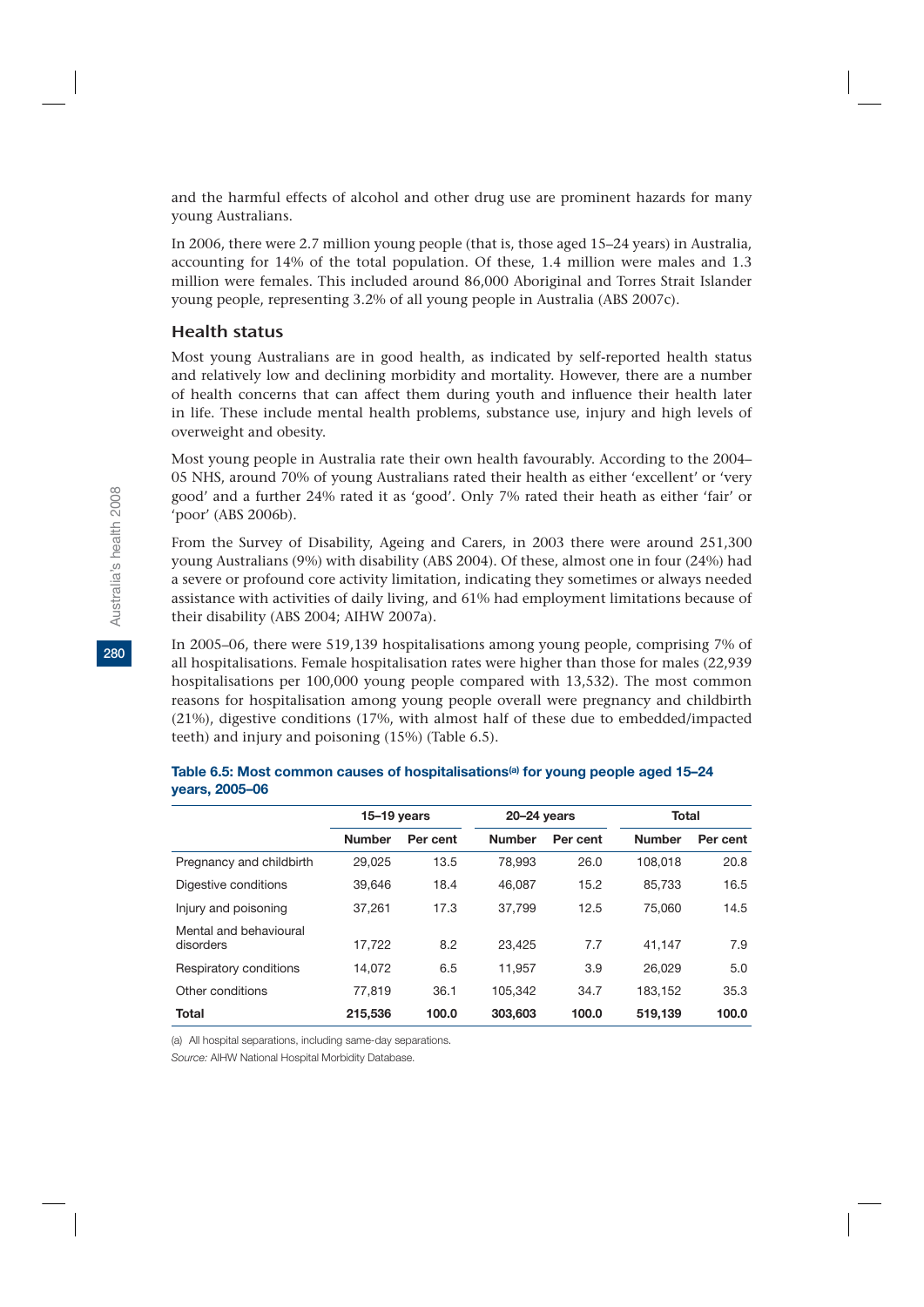281

#### Long-term health conditions

In the 2004–05 NHS, two-thirds of young people (66%) reported having a long-term health condition. The most commonly reported conditions were hayfever and allergic rhinitis (19%), short-sightedness (18%), asthma (12%) and back pain or disc disorder (9%) (ABS 2006b).

The prevalence of asthma among young Australians declined from 16% to 12% between 2001 and 2004–05 (ABS 2002, 2006b). Of the 333,100 young people with asthma in 2004–05, almost half (49%) had taken a health action for their asthma in the previous 2 weeks: 48% of all young people with asthma used medication and 6% consulted a GP/specialist (ABS 2006b). In 2005–06, there were 2,686 hospitalisations for asthma among 15–24 year olds, representing less than 1% of all hospitalisations among young Australians (AIHW National Hospital Morbidity Database).

In 2005, there were an estimated 425 new cases of Type 1 diabetes among 15–24 year olds, a rate of 15 new cases per 100,000 young people (the same rate as in 2000). In 2005–06, there were 3,704 hospitalisations of young people for diabetes. Type 1 accounted for the great majority (75%) of these hospitalisations and Type 2 was responsible for 4%. Hospitalisation rates were much higher among females than males (171 hospitalisations per 100,000 young females compared with 91 for young males), reflecting that 20% of all diabetes hospitalisations of young people were for gestational diabetes among young females (AIHW National Hospital Morbidity Database).

In 2004, there were 907 new cases of cancer diagnosed among young Australians, a rate of 32 per 100,000 young people—a similar rate to 1994 (31). By comparison, the all-ages cancer incidence rate in 2004 was over 14 times as high at 474 per 100,000 persons. Although cancer is generally more common among older age groups, it is still one of the leading causes of death among young Australians. The most common cancers affecting them in 2004 were melanomas (27% of all cancers among this age group), cancer of the testis (12%) and Hodgkin disease (12%) (AIHW cancer incidence data cubes).

In 2003, mental disorders were the leading contributor to the total burden of disease among young Australians, accounting for 49% of that total (AIHW 2007a). The NHS surveys indicate that one in ten young people had a long-term mental or behavioural problem in 2001 and 2004–05 (based on parent- and self-reports) (ABS 2002, 2006b). Of all respondents aged  $18-24$  years, one in six  $(16%)$  reported high or very high levels of psychological distress in 2004–05 (19% of females, 12% of males).

In 2005–06, there were 41,147 hospitalisations for mental and behavioural disorders among 15–24 year olds, a rate of 1,439 per 100,000 young people, accounting for 8% of all their hospitalisations. The rates were higher for young females than young males (1,709 per 100,000 young females compared with 1,182 for males). The most common reasons for mental and behavioural disorder hospitalisations among young males were substance use and schizophrenia (28% and 21% of these hospitalisations, respectively), whereas depressive episodes and eating disorders were the most common among young females (18% and 12% of these, respectively). In 2005–06, there were also 6,980 hospitalisations for intentional self-harm, a rate of 246 hospitalisations per 100,000 young people. The hospitalisation rate for intentional self-harm among females was more than twice that for males (345 and 152 hospitalisations per 100,000 females and males, respectively) (AIHW National Hospital Morbidity Database).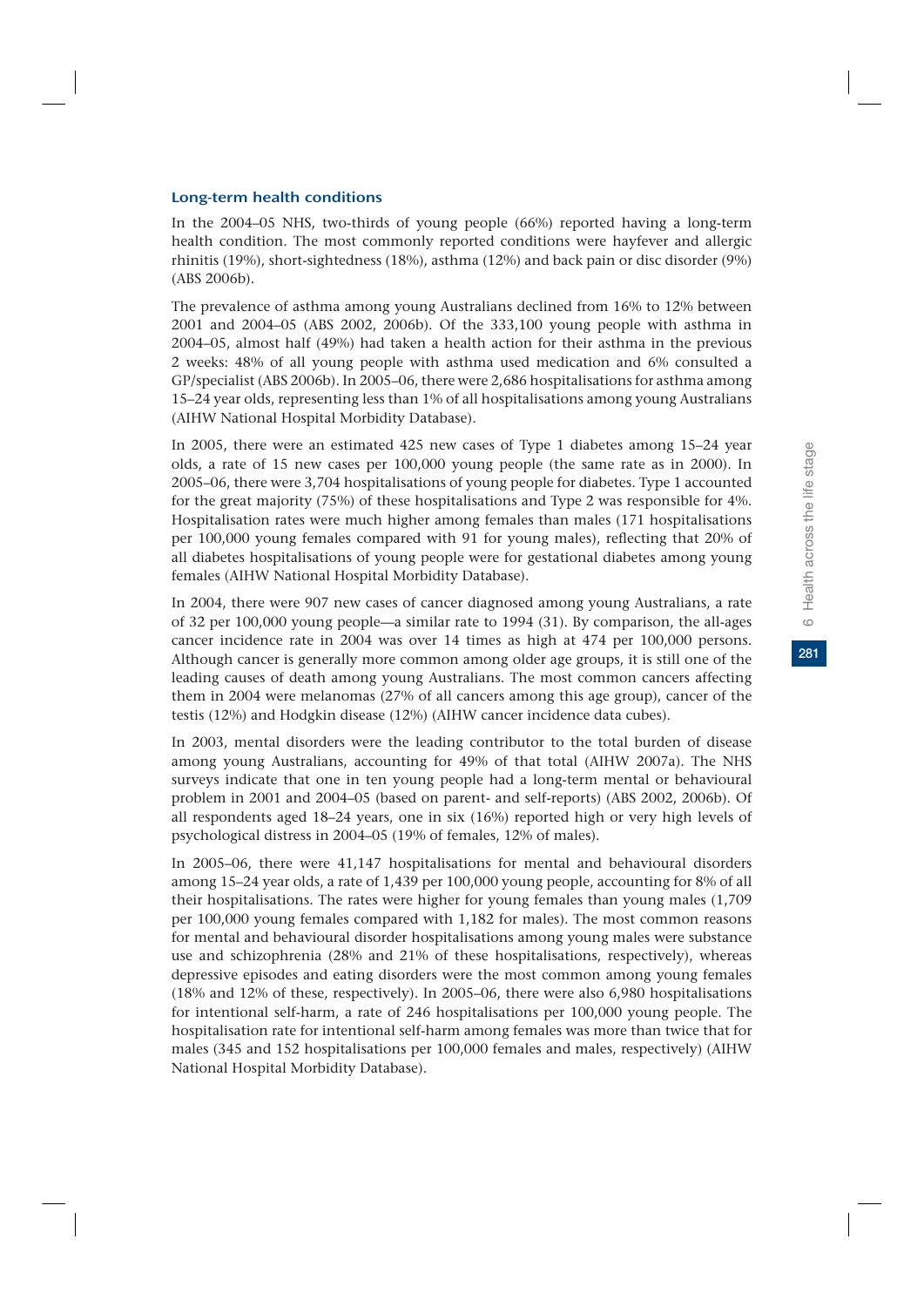#### Injury

Injuries are common among young Australians and are the leading cause of their hospitalisations and deaths. In 2004–05, almost one in four young people (24%) had some kind of injury in the previous 4 weeks that required a 'health action' (self-help or professional help) (ABS 2006b). Among these young people, the most frequently reported types of injury were being cut (33%), hitting something or being hit by something (16%) and falling from a low height (16%).

Injury (including poisoning) was a leading cause of hospitalisation for young people in 2005–06 with 75,060 hospitalisations, representing 15% of all their hospitalisations. Injury hospitalisation rates were more than twice as high among young males as among young females (3,664 hospitalisations per 100,000 compared with 1,562). The most common causes of injury hospitalisations among young people were transport accidents (20% of all injury hospitalisations), falls (12%) and assault (10%) (AIHW National Hospital Morbidity Database).

#### Sexually transmitted infections

Sexually transmitted infections (STIs) can cause significant long-term morbidity and they remain a major public health concern in Australia (DoHA 2005). In 2006, there were 32,459 notifications for STIs among young Australians (a rate of 1,135 notifications per 100,000 young people), representing 55% of all STI notifications that year. Chlamydia notification rates more than tripled over the decade from 1996 to 2006, from 291 to 998 notifications per 100,000 young people, respectively. Similarly, notification rates for gonococcal infections almost doubled over this period (from 77 to 124 per 100,000). In contrast, syphilis notification rates are low and declining (from 23 to 13 notifications per 100,000 young people between 1996 and 2006) (National Notifiable Diseases Surveillance System 2007). In 2005, there were 88 HIV notifications for those aged 18–24 years (75 for males, 13 for females), a rate of four notifications per 100,000 in that age group, representing a slight decrease from six in 1995 (National Centre in HIV Epidemiology and Clinical Research, unpublished data).

### **Mortality**

In 2005 there were 1,309 deaths among young Australians—a rate of 46 deaths per 100,000 young people—with males accounting for 73% of these deaths. The male rates were consistently higher than those for females over the 20 years to 2005, but the rates for both halved (Figure 6.7) (AIHW National Mortality Database).

Injury (including poisoning) was the leading cause of death for young Australians in 2005—919 deaths, representing 70% of all deaths among this group. Motor vehicle traffic accidents and suicide were the main causes of these injury deaths (39% and 32% respectively). The overall decline in mortality among young people in the 20 years to 2005 can be attributed largely to a fall in the death rates from injury (including poisoning)—a fall from 68 to 32 deaths per 100,000 young people between 1985 and 2005. The injury death rates halved among males and females in both the 15–19 and 20–24 age groups over this period (Figure 6.8).

Cancers (malignant neoplasms) were also a leading cause of death among young Australians in 2005—114 deaths, accounting for 9% of all their deaths. Over a quarter (27%) of cancer deaths among young people were due to leukaemia, with a further 11% due to brain cancer.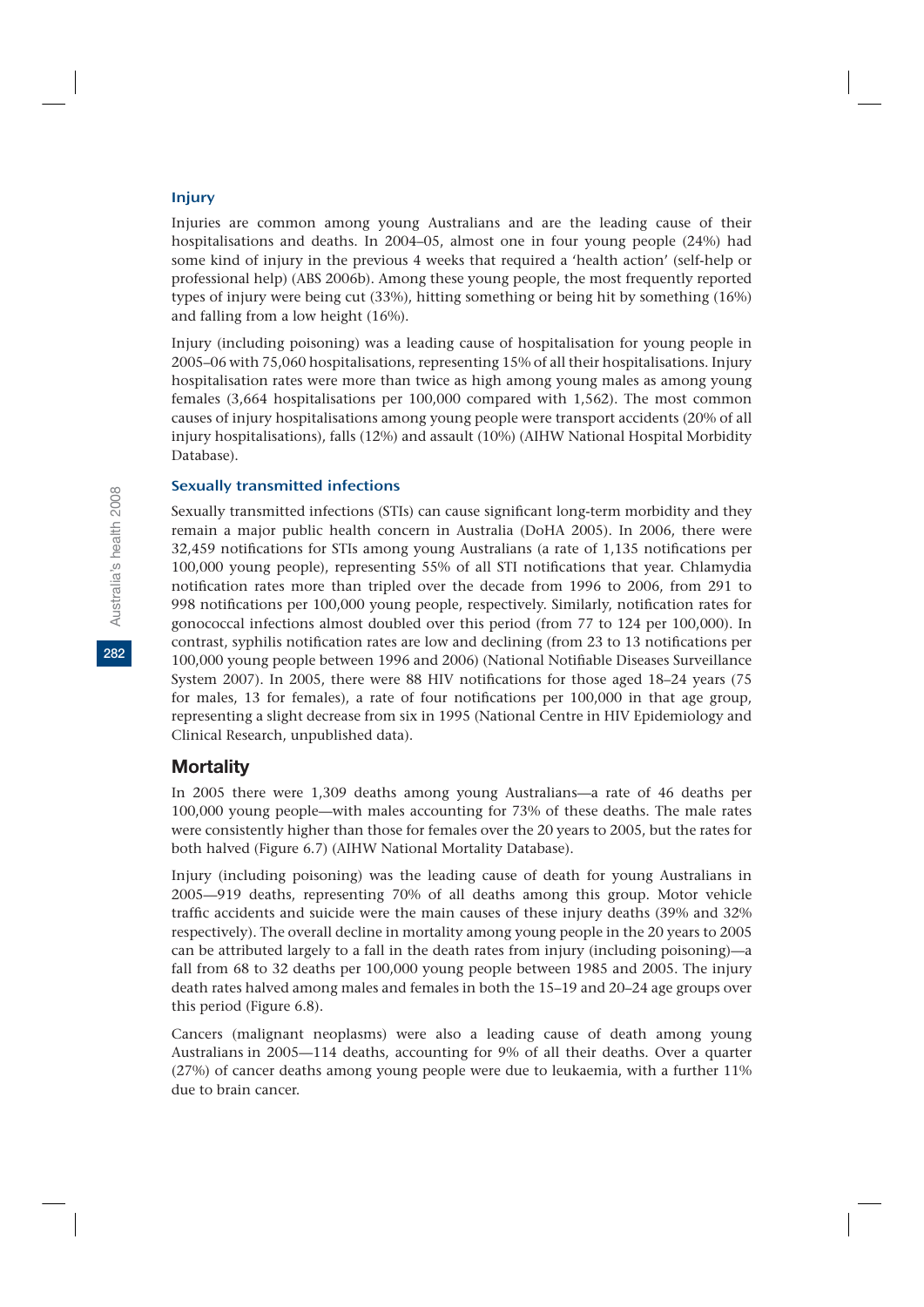Based on data from Queensland, Western Australia, South Australia and the Northern Territory, the mortality rate among young Indigenous Australians is almost three times that of non-Indigenous young people (146 deaths per 100,000 young people compared with 51, in 2003–2005).



*Source:* AIHW National Mortality Database.





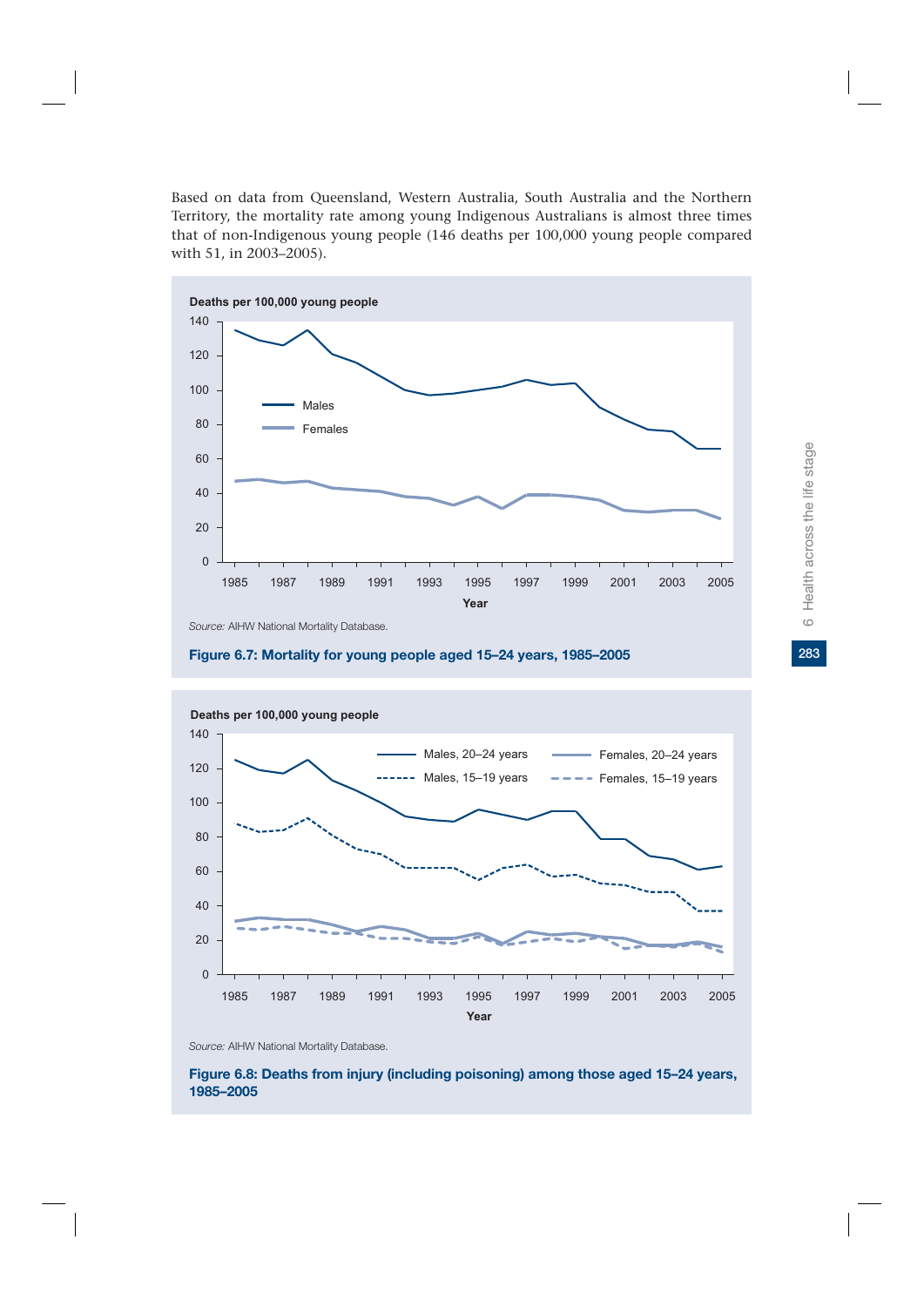### Health risk and protective factors

#### Nutrition, physical activity and body weight

Poor eating habits, low levels of physical activity and being overweight or obese are linked to a range of immediate and long-term health problems (AIHW 2007a). For young people aged 15–18 years, the national recommendations are for three serves of fruit and four serves of vegetables each day, and for people aged 19 years and over, two serves of fruit and five serves of vegetables per day are recommended (DoHA & NHMRC 2005). In 2004–05, 37% of young people met the daily fruit consumption guidelines and 10% reported they did not usually eat any fruit. Around one in six young people (16%) met the daily vegetable consumption guidelines (2004–05 NHS unpublished data).

According to the 2004–05 NHS, 46% of males and 30% of females aged 15–24 years participated in levels of physical activity as recommended in the national guidelines to obtain a health benefit (AIHW 2007a). More young females (32%) than males (23%) were sedentary, or undertook low levels of physical activity (38% and 31%, respectively).

Based on self-reported height and weight, 29% of young people aged 18–24 years were considered overweight or obese in 2004–05 (22% overweight, 7% obese). This is an increase from 1995, when 17% were considered overweight and 5% obese (ABS 2006b).

#### Tobacco, alcohol and other substance use

Alcohol and illicit drug use were the leading risk factors contributing to the burden of disease among young Australians in 2003—mainly through motor vehicle accidents, injury, substance dependence, overdose and suicide (AIHW 2007a; Begg et al. 2007). The 2007 National Drug Strategy Household Survey (NDSHS) indicated that 17% of young people were current smokers (with 13% smoking daily), with another 76% reporting they had never smoked. Most adult smokers begin during adolescence, and in 2007 the average age of starting was 15.8 years (2007 NDSHS unpublished data).

The 2007 NDSHS indicated that around two in five young Australians (37%) consumed alcohol at least once a month at levels considered to be risky or high risk in the short term; that is, on any one day, seven or more standard drinks for males and five or more standard drinks for females (NHMRC 2001).

In 2007, nearly a quarter of young people (23%) had used an illicit drug in the preceding 12 months. The most common types of illicit drugs used were marijuana/cannabis (18% of all young people), ecstasy (9%) and methamphetamine (including ice) (4%) (2007 NDSHS unpublished data).

In 2005–06, there were 8,013 hospitalisations among young people for mental and behavioural disorders due to drug and alcohol use (almost 2% of all hospitalisations among young people). In addition, there were 195 hospitalisations for accidental overdose of narcotics and hallucinogens, and 120 for accidental poisoning by alcohol (AIHW National Hospital Morbidity Database).

The Australian Secondary Students' Alcohol and Drug Survey has found that smoking prevalence among secondary students aged 12–17 years declined between 1999 and 2005 (AIHW 2007c). Over this period, the use of illicit substances also declined or remained stable, with steady decreases in the proportion of students ever using marijuana/cannabis, inhalants, tranquilisers, amphetamine, hallucinogens and opiates. Results from the 1999, 2000 and 2005 surveys showed a significant decrease in the proportion of 12–17 year olds who had consumed alcohol (ever, in the last month or in the last week).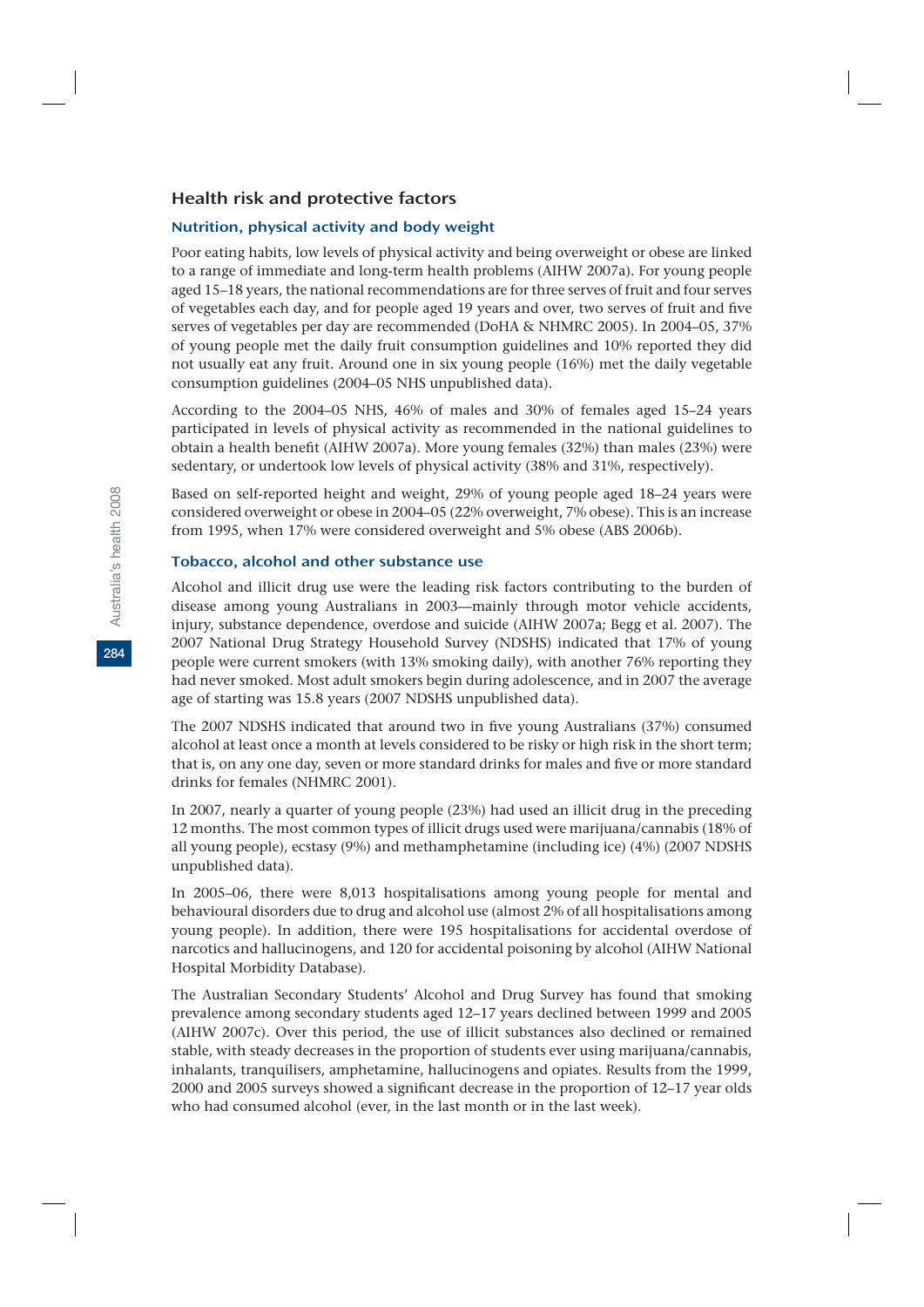#### Sun protection

Melanoma is the most serious type of skin cancer, and is the most common cancer diagnosed among young people. Sun exposure is a key risk factor for developing melanoma (AIHW 2007a). In 2003–04, the most commonly reported sun protection behaviours among 18–24 year olds were wearing sunglasses (52%), wearing headwear or long leg cover (37% each) and wearing 15+ sunscreen (36%) (Bowles et al. 2005). Based on self-reports from the 2004–05 NHS, almost half (49%) of young people aged 15–24 years regularly checked their skin for changes in freckles or moles, or had it checked by a doctor—a decrease from 55% in 2001 (AIHW 2006a). Young females were more likely than young males to have their skin checked—53% compared with 45% in 2004–05 (2004–05 NHS unpublished data).

#### Teenage pregnancy

Teenage pregnancies pose an increased risk to the health and socioeconomic conditions of both mothers and babies (AIHW 2007a). In 2006, 4% of all births in Australia were to females aged under 20 years (10,474 births). Fertility rates among young Australian females steadily declined over the two decades between 1986 and 2006—from 22 to 15 births per 1,000 females under 20 (ABS 2007a).

Fertility at younger ages continues to be much higher among Indigenous females. In 2006, the fertility rates among Indigenous females were 4 times as high as the national rates for those aged under 20 years (69 births per 1,000 females compared with 15 ).

# 6.4 People aged 25–64 years

The 25–64 years age group—often referred to as 'working-age adults'—constitutes just over half the total Australian population (54% in June 2006). Throughout the 40 years of life included in this age group, there are many changes that can occur for individuals. These may include marriage and parenthood, establishment in the workforce, changes in career paths, and, for many people, retirement. It is also the 'life stage' at which a wide variety of health conditions are likely to emerge. This is the group in which foundations for good or bad health in older years may become more set, especially in terms of health behaviours. Examining patterns in health and health behaviours for this group can therefore not only benefit the people concerned but also assist in predicting future health needs in the older population.

In Australia, people aged 25–64 years generally enjoy good health. However, as individuals progress through those years, their likelihood of maintaining good health diminishes because ageing itself is a risk factor for ill health. Health status varies within this age group. For example, as for other ages, working-age Aboriginal and Torres Strait Islander peoples and people from lower socioeconomic groups often have poorer health and shorter life expectancy than other population groups.

# Health and functioning

### Life expectancy

As for other age groups, life expectancy for those aged 25–64 years has increased over time and this trend is continuing. In the 10 years up to 2005, life expectancy improved by 3 years for males and 2 years for females (ABS 2006c). Females have higher life expectancy than males at all ages. At age 25, males in 2005 could expect to live until 79.5 years, and females until 84.0 years. At age 64, males could expect to live to age 82.9, and females to 86.2.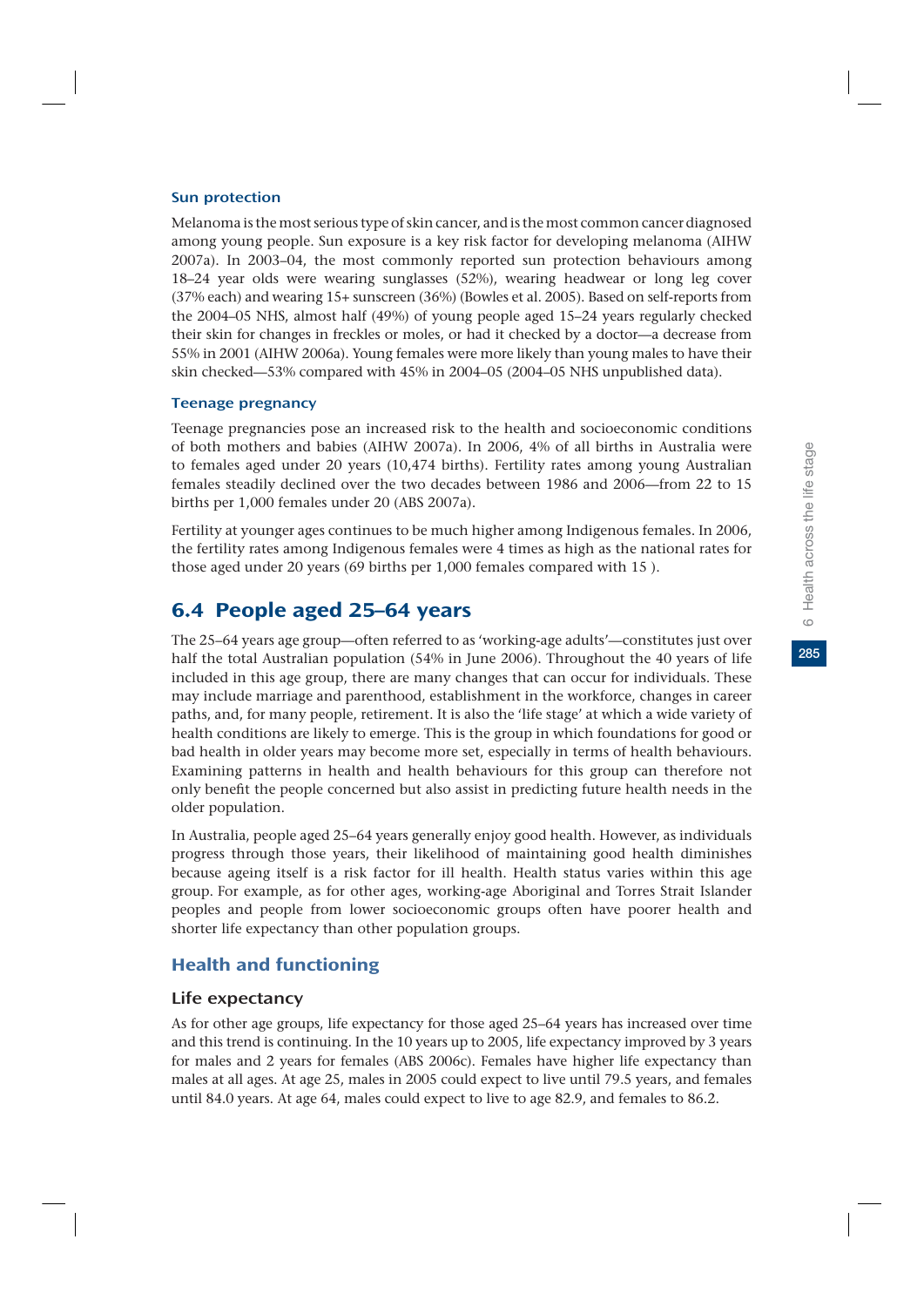### Self-assessed health status

Most Australians in the 25–64 years age group rate their health highly, but the proportions doing so decrease with age (Table 6.6). Estimates from the 2004–05 National Health Survey (NHS) show that almost two-thirds (64%) of 25–34 years olds rate their health as excellent or very good and this proportion declines to under half (47%) in the 55–64 years group. At all ages, higher proportions of females than males rate their health as excellent or very good.

#### **Table 6.6: People aged 25–64 years who assessed their health as excellent or very good, 2004–05 (per cent)**

|            |           |           | Age group |       |
|------------|-----------|-----------|-----------|-------|
| <b>Sex</b> | $25 - 34$ | $35 - 44$ | $45 - 54$ | 55-64 |
| Males      | 61.9      | 57.5      | 53.2      | 46.8  |
| Females    | 65.8      | 66.1      | 56.1      | 47.6  |

*Source:* ABS 2006b.

Self-assessed health status declines as a person's number of long-term health conditions increases (Table 6.7). Only a third (32%) of people who reported five or more long-term conditions assessed their health as excellent or very good, compared with three quarters (74%) of those with no long-term conditions.

#### **Table 6.7: Number of long-term health conditions reported by self assessed health status, people aged 25–64 years (per cent)**

|                      | Number of long-term health conditions |            |     |              |      |              |  |  |  |
|----------------------|---------------------------------------|------------|-----|--------------|------|--------------|--|--|--|
| <b>Health status</b> | <b>None</b>                           | <b>One</b> | Two | <b>Three</b> | Four | Five or more |  |  |  |
| Excellent/very good  | 74                                    | 70         | 65  | 57           | 51   | 32           |  |  |  |
| Good                 | 22                                    | 25         | 28  | 31           | 32   | 31           |  |  |  |
| Fair/poor            | 4                                     | 5          | 8   | 12           | 17   | 37           |  |  |  |
| Total                | 100                                   | 100        | 100 | 100          | 100  | 100          |  |  |  |

*Note:* Long-term health conditions are self-reported.

*Source:* AIHW analysis of the ABS 2004–05 NHS.

### Long-term health conditions

In general, most people (nearly 90%) in the 25–64 years age group have at least one long-term health condition, and as people age their likelihood of developing more longterm conditions increases.

The long-term conditions they most commonly reported in the 2004–05 NHS are sight problems—mainly long- and short-sightedness (Table 6.8). The frequency of reporting certain conditions varies by age: for example, long-sightedness was rarely reported by those aged 25–34 years but was common in those aged 45 years and over. As Table 6.8 shows, in the younger age groups (under 45 years), asthma was commonly reported, whereas hypertensive disease and high cholesterol were not frequently reported until 45 years and over.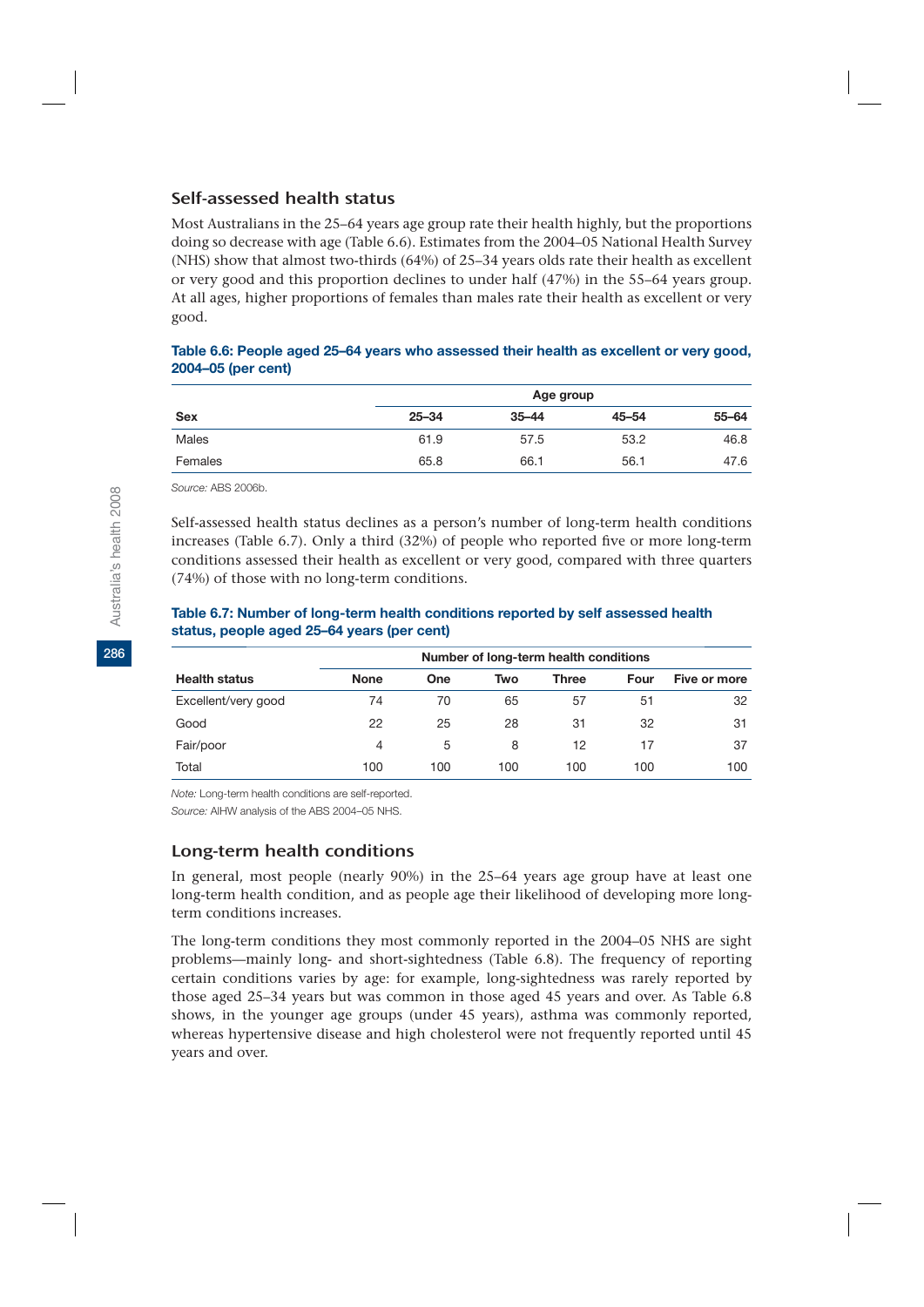|                                          | Age group (years) |           |           |           |              |  |  |
|------------------------------------------|-------------------|-----------|-----------|-----------|--------------|--|--|
| Long-term condition                      | $25 - 34$         | $35 - 44$ | $45 - 54$ | $55 - 64$ | <b>Total</b> |  |  |
| Long-sightedness                         | . .               | 14.7      | 52.2      | 63.0      | 30.1         |  |  |
| Short-sightedness                        | 22.3              | 21.6      | 30.5      | 36.5      | 27.1         |  |  |
| Back pain & disc problems <sup>(a)</sup> | 15.3              | 21.6      | 22.5      | 26.1      | 21.0         |  |  |
| Hayfever & allergic rhinitis             | 22.0              | 20.3      | 19.3      | 14.9      | 19.4         |  |  |
| Arthritis (all types)                    | $\ddotsc$         | 10.0      | 20.0      | 38.6      | 15.6         |  |  |
| Chronic sinusitis                        | 11.3              | 11.6      | 12.3      | 12.3      | 11.8         |  |  |
| Deafness                                 | 5.3               | 8.5       | 10.8      | 17.9      | 10.1         |  |  |
| Hypertensive disease                     | $\ddotsc$         | $\ddotsc$ | 13.6      | 26.4      | 8.8          |  |  |
| Migraine                                 | 10.4              | 10.4      | 10.3      | $\cdot$ . | 8.3          |  |  |
| Asthma                                   | 10.7              | 8.8       | 9.2       | . .       | 7.7          |  |  |
| Astigmatism                              | 5.6               | $\cdot$ . | . .       | . .       | . .          |  |  |
| Presbyopia                               | $\ddotsc$         | $\cdot$ . | . .       | 10.7      | . .          |  |  |
| Allergy                                  | 5.8               | $\cdot$ . | . .       | . .       | . .          |  |  |
| Mood affective problems                  | 6.6               | 7.8       | $\cdot$ . | . .       | . .          |  |  |
| High cholesterol                         | $\cdot$ .         | $\cdot$ . | $\cdot$ . | 17.6      | . .          |  |  |

#### **Table 6.8: Ten most commonly reported long-term health conditions, people aged 25–64 years, 2004–05 (per cent of each age group)**

(a) Includes back problems not elsewhere classified.

. . These conditions are not applicable as they are not one of the ten most commonly reported conditions for that age group. *Note:* Long-term conditions are self-reported.

*Source:* ABS 2006b.

# Burden of disease

The impact of conditions causing illness, impairment, injury or premature death—known as the 'burden of disease'—has been estimated using a measure called the disability adjusted life year (DALY). For further information about DALYs, see Chapter 2.

The conditions that cause the most burden to those aged 25–64 years differ for males and females (Begg et al. 2007). For example, in 2003, coronary heart disease was the largest single contributor to disease burden for males (9.5% of all DALYs), whereas anxiety and depression was the largest contributor for females (15.7%).

Suicide and self-inflicted injuries (4.8%), road traffic accidents (2.9%), and alcohol dependence and harmful use (3.2%) were included in the top ten conditions for males but not for females. Breast cancer (8.0%), Type 2 diabetes (6.7%), lung cancer (2.9%), and personality disorders (2.3%) are included in the top ten for females.

### **Disability**

Results from the ABS 2006 General Social Survey show that most people aged 25–64 years (85%) do not have disabilities that restrict them in their core activities or with their employment. Proportions of those who do have such restrictions increase with age and, generally, higher proportions of females than males report having core activity restrictions (Figure 6.9). In 2006, 6% of survey respondents aged 25–34 years reported restrictions with core activities and 4% with employment. These proportions increased for those aged 55–64 years—about 17% of the males and 19% of the females reported restrictions with core activities, and 8% of both males and females reported restrictions affecting their employment.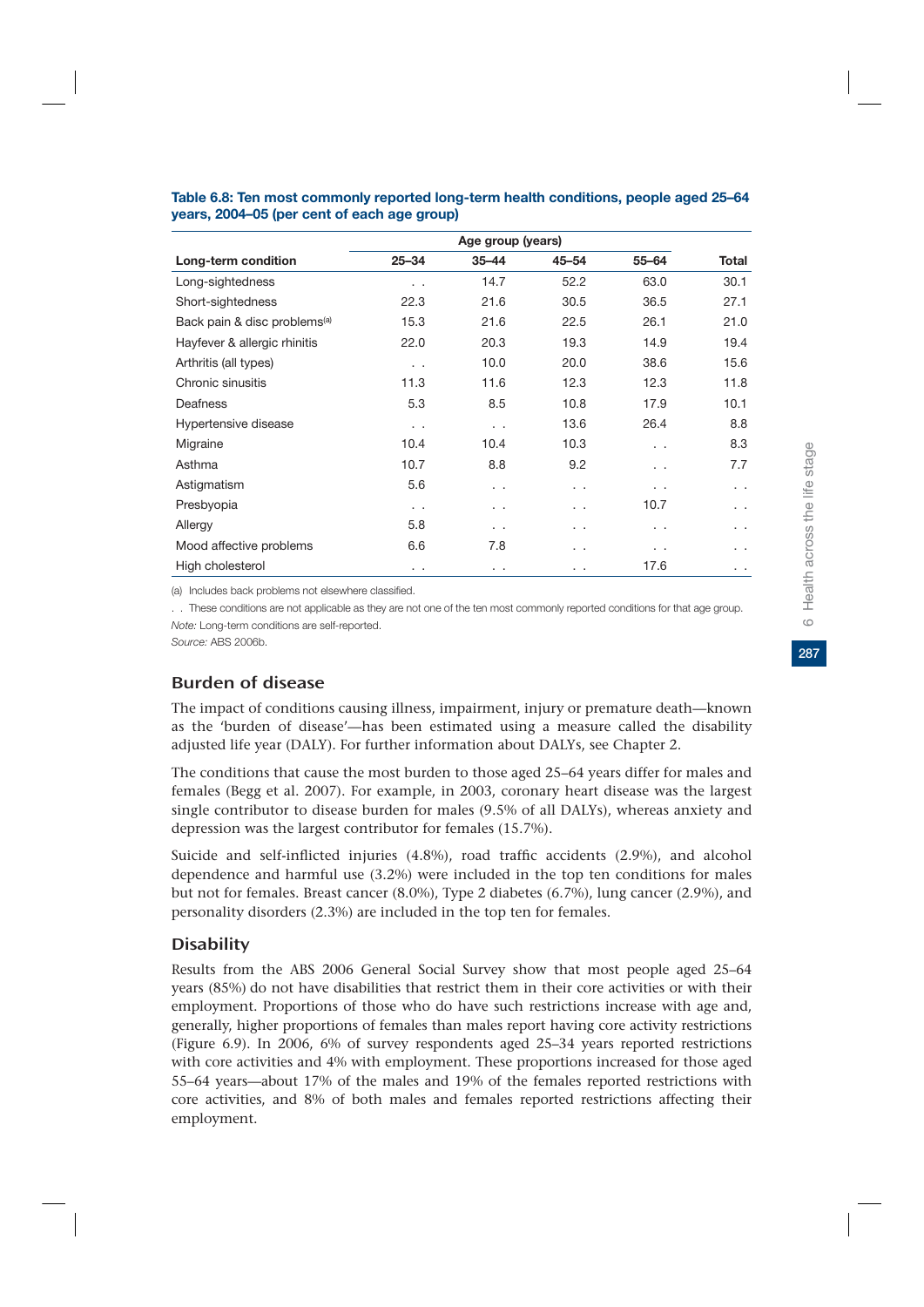

*Notes* 

1. There are four levels of core activity limitation (profound, severe, moderate, and mild). For further information about how people were classified for the General Social Survey, readers should refer to the source of these data.

2. People are classified as having an employment restriction if they have any difficulties with employment because of their long-term health conditions.

*Source:* ABS 2007d.

#### **Figure 6.9: Activity restrictions by age and sex, 2006**

#### Work-related injury and absenteeism

Over 80% of Australians aged 25–64 years are employed, hence the term 'working-age Australians'. Illness and injury affect a person's ability to work, leading to productivity losses. Results from the 2004–05 NHS show that 8% of employed persons had days away from work because of an illness in the fortnight before the survey interview (ABS 2006b). This equated to almost 3 million days away from work because of personal illness within that period.

In 2004–05 there were over 140,600 new workers compensation claims for either a workplace injury or a disease or condition caused by the workplace (ASCC 2007). The great majority of these claims (85%) were for people aged 25–64 years and 64% were for males in that age group. The majority of these claims were for sprains and strains of joints and adjacent muscles (44%) and the most common bodily locations of injuries or diseases were the back (24%) and hands (12%).

Diseases of the musculoskeletal system are also commonly reported as a cause of workrelated conditions. In the 2004–05 NHS, over 20% of respondents aged 25–64 years reported a long-term condition originally caused by their work. Back pain/problems and disc disorders were the most common work-related conditions (36%), followed by deafness (10%).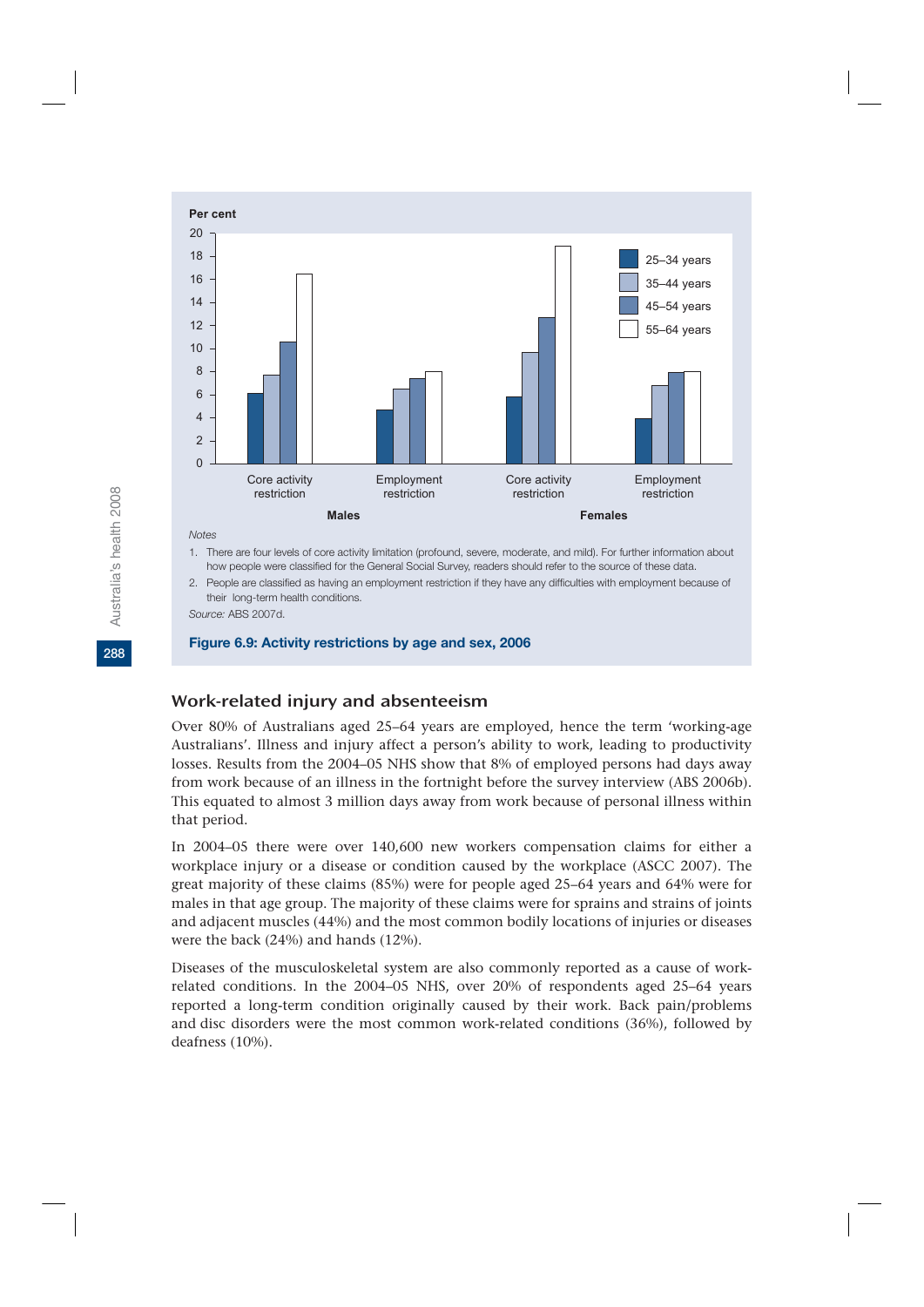# Use of health services

During 2006, there were 135 million Medicare services for Australians aged 25–64 years. This equates to 12.2 services per person in that age group. The most used services were general practitioner (GP) and specialist consultations (5.9 on average), and pathology services (4.3 on average). Service rates vary by sex and increase with age. Males and females aged 25–34 years had on average 5.6 and 13.5 services per year respectively, with the higher average rate among females relating mainly to obstetrics services. The Medicare service rate increased to 16.3 and 19.2 respectively for males and females aged 55–64 years.

In 2005–06, the problem most commonly managed at GP consultations in the age group was hypertension (high blood pressure) (Table 6.9).

| <b>Males</b>                  |                              | <b>Females</b>                |                              |  |  |
|-------------------------------|------------------------------|-------------------------------|------------------------------|--|--|
| <b>Problem</b>                | <b>Per 100</b><br>encounters | Problem                       | <b>Per 100</b><br>encounters |  |  |
| Hypertension                  | 9.4                          | Hypertension                  | 7.1                          |  |  |
| Upper respiratory infection   | 5.3                          | Depression                    | 5.8                          |  |  |
| Lipid (cholesterol) disorders | 4.5                          | Female genital check up       | 5.1                          |  |  |
| <b>Back complaints</b>        | 4.5                          | Upper respiratory infection   | 4.8                          |  |  |
| <b>Diabetes</b>               | 4.1                          | Lipid (cholesterol) disorders | 3.1                          |  |  |

#### **Table 6.9: Problems most commonly managed at GP encounters, people aged 25–64 years, 2005–06**

*Source:* Australian GP Statistics and Classification Centre analysis of BEACH data.

Consulting with health professionals other than doctors is common, with 12% of male and 18% of female respondents in the 25–64 years age group reporting doing so in the 2004–05 NHS. Of those consulting other health professionals, nearly one-third (30%) consulted chemists and about one-fifth consulted chiropractors (21%) or physiotherapists/ hydrotherapists (19%).

Within the population aged 25–64 years, rates of hospitalisation vary by age group and sex (Table 6.10). Female rates are higher than male rates in all age groups until 54 years of age. This includes hospitalisations for pregnancy and childbirth, both of which are the dominant reasons for hospital admissions in females aged 25–34 years. However, in the 55–64 year age group, male hospitalisation rates are higher than those for females: 536 per 1,000 population in 2005–06 compared with 476.

#### Table 6.10: Hospitalisation<sup>(a)</sup> by age group and sex, people aged 25–64 years, 2005–06

|                             | Age group |           |           |           |  |  |  |  |
|-----------------------------|-----------|-----------|-----------|-----------|--|--|--|--|
| Sex/measure                 | $25 - 34$ | $35 - 44$ | $45 - 54$ | $55 - 64$ |  |  |  |  |
| <b>Males</b>                |           |           |           |           |  |  |  |  |
| Total hospital separations  | 232,300   | 328,400   | 441.200   | 601,000   |  |  |  |  |
| Number per 1,000 population | 162       | 219       | 316       | 536       |  |  |  |  |
| <b>Females</b>              |           |           |           |           |  |  |  |  |
| Total hospital separations  | 554,600   | 491.600   | 482,900   | 528,800   |  |  |  |  |
| Number per 1,000 population | 389       | 324       | 341       | 476       |  |  |  |  |
|                             |           |           |           |           |  |  |  |  |

(a) All hospital separations, including same-day separations. *Source:* AIHW 2007d.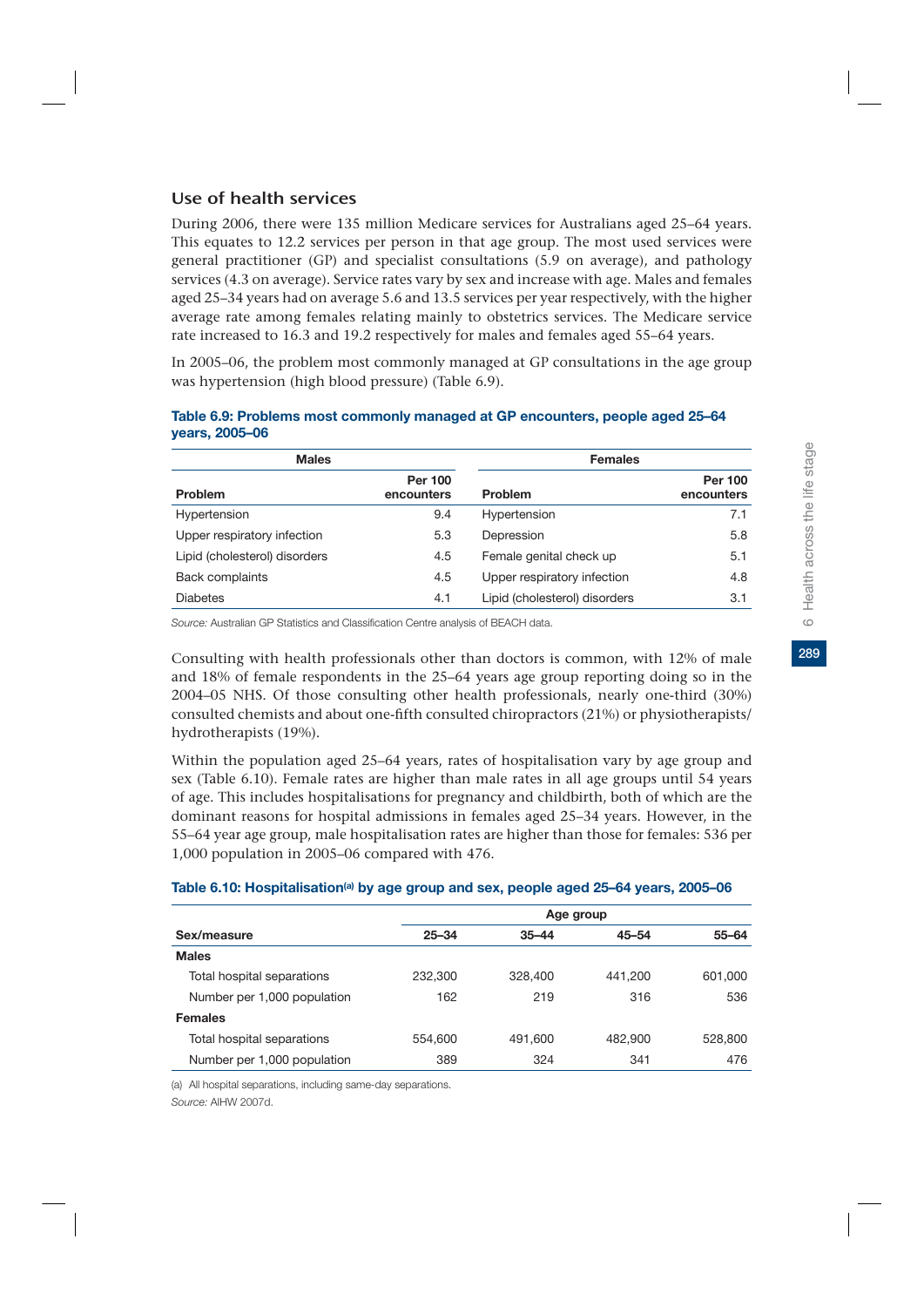The most common reason for hospitalisation for males aged 25–64 years was *Admit for renal dialysis*. For females, this was also the most frequently recorded reason with the exception of the 25–34 years age group, where the leading five reasons were obstetrics-related.

### **Mortality**

With life expectancy at birth in 2003–2005 at 78.5 years for males and 83.3 years for females (ABS 2006c), deaths in those aged 25–64 years are considered premature. In 2005, 18% of all deaths were among those aged 25–64 years (23% of all male deaths and 14% of all female deaths).

Many more males than females die in this age group (Figure 6.10). In the younger age group (25–34 years), male deaths are more than twice as common as female deaths. This difference decreases with age but the male rate at age 55–64 years is still 70% higher than the female rate.



The most common specific causes of death in the 25–64 years age group differ by sex (Table 6.11)—for males, it is coronary heart disease (15.7%) and for females, breast cancer (14.5%). However, these leading causes are not representative of the younger ages within the group. For both males and females in the 25–34 years age group, external causes such as intentional self-harm (suicide), land transport accidents and accidental poisonings feature strongly. With increasing age, chronic diseases emerge. In the oldest group (55–64 years), the top four causes of death for both males and females are heart disease and types of cancer.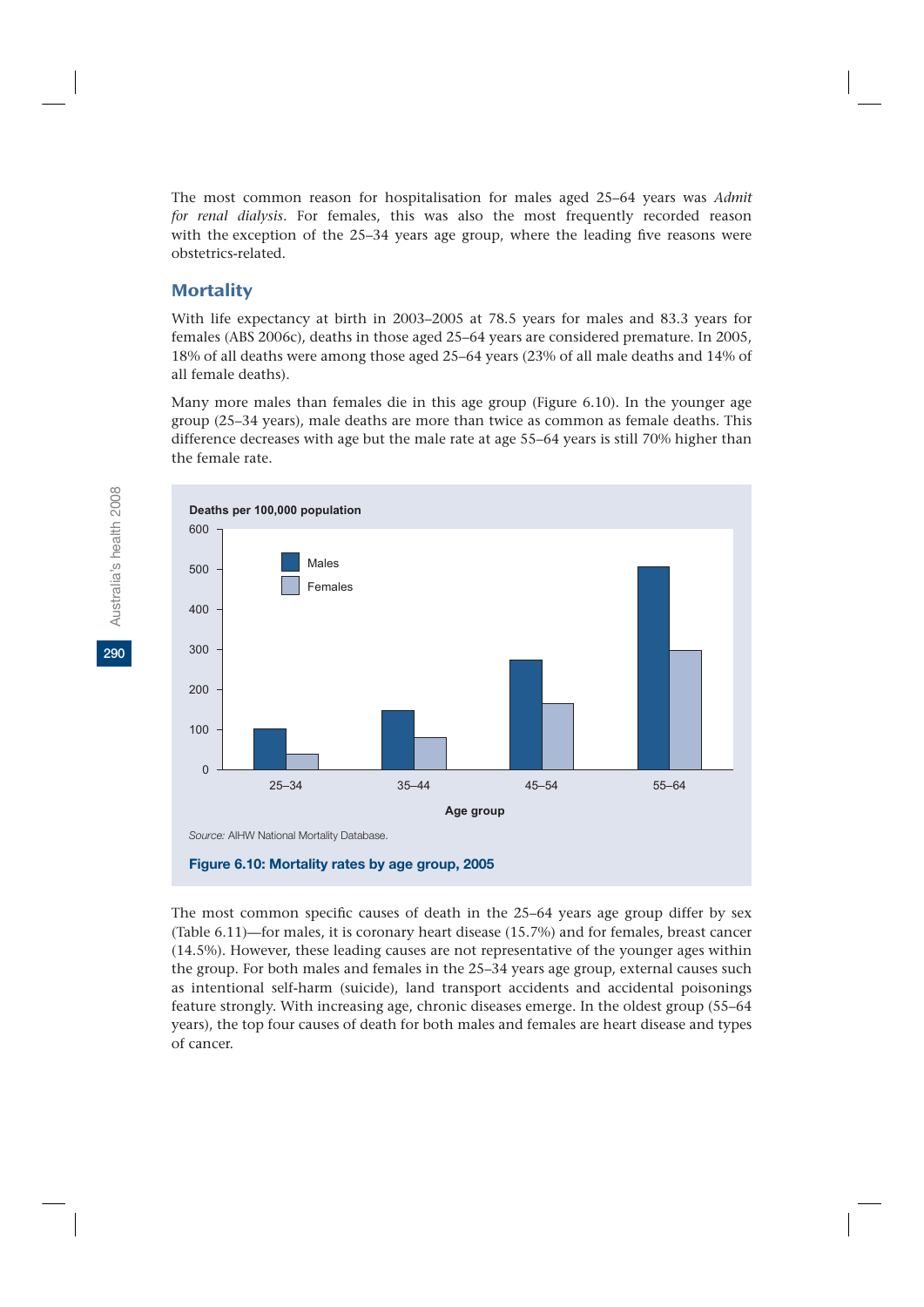|                                          | Age group (years)    |                      |                      |                      |                           |
|------------------------------------------|----------------------|----------------------|----------------------|----------------------|---------------------------|
| Cause of death                           | $25 - 34$            | $35 - 44$            | $45 - 54$            | $55 - 64$            | <b>Total</b><br>$25 - 64$ |
|                                          |                      |                      |                      |                      | years                     |
|                                          |                      |                      | <b>Males</b>         |                      |                           |
| Coronary heart disease                   | 2.9                  | 11.4                 | 18.0                 | 18.2                 | 15.7                      |
| Intentional self-harm                    | 24.9                 | 16.8                 | 7.7                  | $\ddot{\phantom{0}}$ | 7.9                       |
| Lung cancer                              | $\ddot{\phantom{0}}$ | $\ddot{\phantom{0}}$ | 5.8                  | 11.5                 | 7.5                       |
| Land transport accidents                 | 17.9                 | 7.4                  | $\ddot{\phantom{0}}$ | $\ddotsc$            | 4.2                       |
| Colorectal cancer                        | $\ddot{\phantom{0}}$ | $\ddot{\phantom{0}}$ | 4.4                  | 5.5                  | 4.2                       |
| Other heart disease                      | 2.7                  | . .                  | . .                  | 3.8                  | . .                       |
| Unknown primary site cancers             | $\ddot{\phantom{0}}$ | $\ddot{\phantom{0}}$ | $\ddot{\phantom{0}}$ | 3.8                  | $\sim$                    |
| Cirrhosis and other disease of the liver | $\ddot{\phantom{0}}$ | 4.8                  | 5.5                  | . .                  | . .                       |
| Accidental poisoning                     | 11.1                 | 6.5                  | . .                  | . .                  | . .                       |
|                                          |                      |                      | <b>Females</b>       |                      |                           |
| Breast cancer                            | 5.5                  | 15.1                 | 18.4                 | 13.3                 | 14.5                      |
| Lung cancer                              | $\ddot{\phantom{0}}$ | $\ddot{\phantom{0}}$ | 7.5                  | 11.2                 | 8.2                       |
| Coronary heart disease                   | $\ddot{\phantom{0}}$ | 4.9                  | 6.0                  | 7.6                  | 6.5                       |
| Colorectal cancer                        | $\ddot{\phantom{0}}$ | $\ddot{\phantom{0}}$ | 4.9                  | 5.0                  | 4.5                       |
| Cerebrovascular disease                  | $\ddot{\phantom{0}}$ | 4.7                  | 3.8                  | $\ddotsc$            | 3.6                       |
| Chronic obstructive pulmonary disease    | $\ddot{\phantom{0}}$ | $\ddot{\phantom{0}}$ | . .                  | 3.8                  | . .                       |
| Intentional self-harm                    | 14.4                 | 7.7                  | . .                  | . .                  | . .                       |
| Land transport accidents                 | 11.2                 | $\ddot{\phantom{0}}$ | . .                  | . .                  | . .                       |
| Accidental poisoning                     | 7.7                  | 4.9                  | . .                  | . .                  | . .                       |
| Other heart disease                      | 4.4                  | $\ddot{\phantom{0}}$ | . .                  | . .                  | . .                       |

#### **Table 6.11: Five leading causes of death by age group, 2005 (per cent of age group)**

. . Not applicable because the cause of death is not one of the five most commonly causes of death for that age group. *Source:* AIHW National Mortality Database.

Although this age group largely consists of people who are in the workforce, there are relatively few work-related deaths each year. Preliminary data for 2004–05 show that there were 214 compensated fatality claims related to work, about 74% of which were for people aged 25–64 years (ASCC 2007). The majority of these deaths were of males and the highest number of fatalities occurred in the transport and storage industry.

# Health risk and protective factors

There are many factors that can either raise or lower the risk of ill health for individuals, both in the short- and longer term. These are discussed in detail in Chapter 4 of this report. This section provides information about the prevalence of a number of well-known health risk and protective factors among the working-age population.

Health risk and protective factors vary across the 25–64 years age group by sex (Table 6.12). In 2004–05, levels of excess body weight for this group were high. Almost two-thirds (64%) of males in this group were overweight or obese and for females this proportion was 42%. One quarter (25%) were current smokers. Alcohol intake at risky or high-risk levels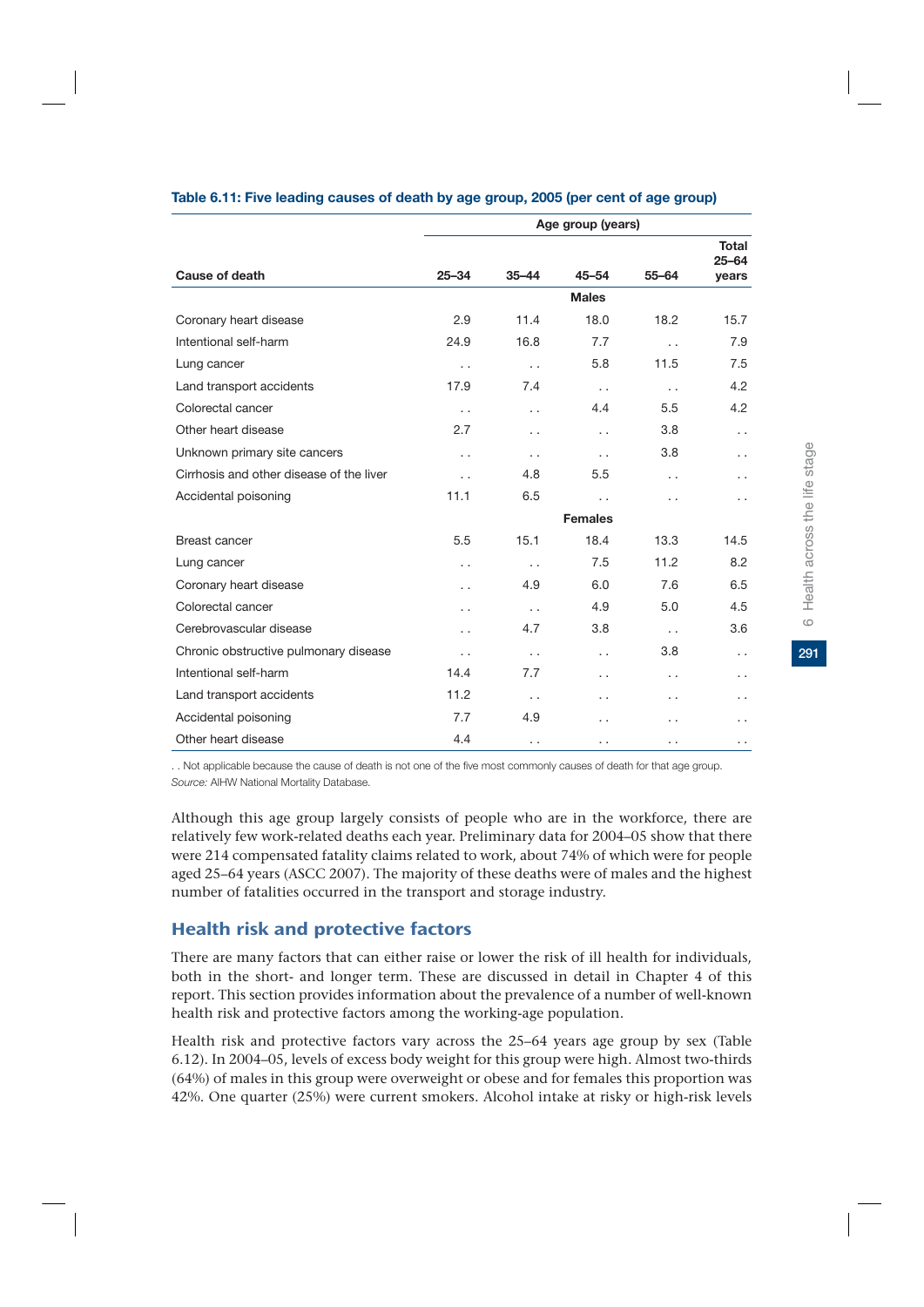was relatively uncommon, but still a concern—in the 2004–05 NHS, 17% of males and 13% of females reported consuming alcohol at levels that are considered risky to health.

Dietary patterns are also of concern: less than 15% in this group eat the recommended daily serves of vegetables. Fruit consumption estimates are more positive, with 46% of males and 60% of females eating the recommended two or more serves per day. The majority of people in the age group (67.5%) undertook some form of exercise for sport, recreation or fitness in the 2 week period before the survey, and one-third reported exercising at low levels or being sedentary.

| <b>Risk and protective factor</b>                                               | <b>Males</b> | <b>Females</b> | <b>Total</b> |
|---------------------------------------------------------------------------------|--------------|----------------|--------------|
| Current smokers <sup>(a)</sup>                                                  | 28.4         | 22.5           | 25.4         |
| Risky or high risk alcohol consumption <sup>(b)</sup>                           | 16.8         | 12.5           | 14.7         |
| Sedentary exercise <sup>(c)</sup>                                               | 33.6         | 31.5           | 32.5         |
| Overweight or obese <sup>(d)</sup>                                              | 64.2         | 42.2           | 53.1         |
| Usually eats less than the recommended<br>daily fruit intake <sup>(e)</sup>     | 53.6         | 40.4           | 47.0         |
| Usually eats less than the recommended<br>daily vegetable intake <sup>(f)</sup> | 88.0         | 82.9           | 85.4         |
| High blood pressure                                                             | 11.0         | 10.2           | 10.6         |
| High blood cholesterol                                                          | 7.8          | 6.6            | 7.2          |

#### **Table 6.12: Selected health risk and protective factors, people aged 25–64 years, 2004–05 (per cent)**

(a) Daily or other current smokers.

(b) In a 1-week period.

(c) Physical activity for sport, recreation or exercise only; does not include those who exercised for transport or for work.

(d) Body mass index greater than or equal to 25.

(e) Dietary guidelines recommend at least two serves of fruit per day.

(f) Dietary guidelines recommend at least five serves of vegetables per day.

*Source:* AIHW analysis of the 2004–05 NHS.

Risk factors—such as smoking, risky consumption of alcohol and high blood cholesterol can help initiate chronic illnesses, speed up their progression, or impede recovery or quality of life. The risk of developing illness increases with the number of risk factors. From the 2004–05 NHS, most people aged 25–64 years had at least one risk factor (99% of males and 96% of females) and large proportions had three or four (58% of males and 42% of females). Of the 85% of adults aged 25–64 years who did not eat the recommended number of serves of vegetables, 61% also exercised at low levels or were sedentary, 45% were overweight or obese, and 43% ate fewer than the recommended serves of fruit.

# 6.5 Older people

Good health is a crucial factor in older Australians being able to enjoy a good quality of life, stay independent and participate fully in the community. Good health among older Australians also helps to moderate demand for health and aged care services, which is important as Australia's population ages over coming decades. In response to population ageing, Australia has made improving older people's health a national research priority. One area of special interest is the adoption of a healthy lifestyle at older ages because its benefits include the prevention of disease and functional decline, extended longevity and enhanced quality of life (WHO 2002).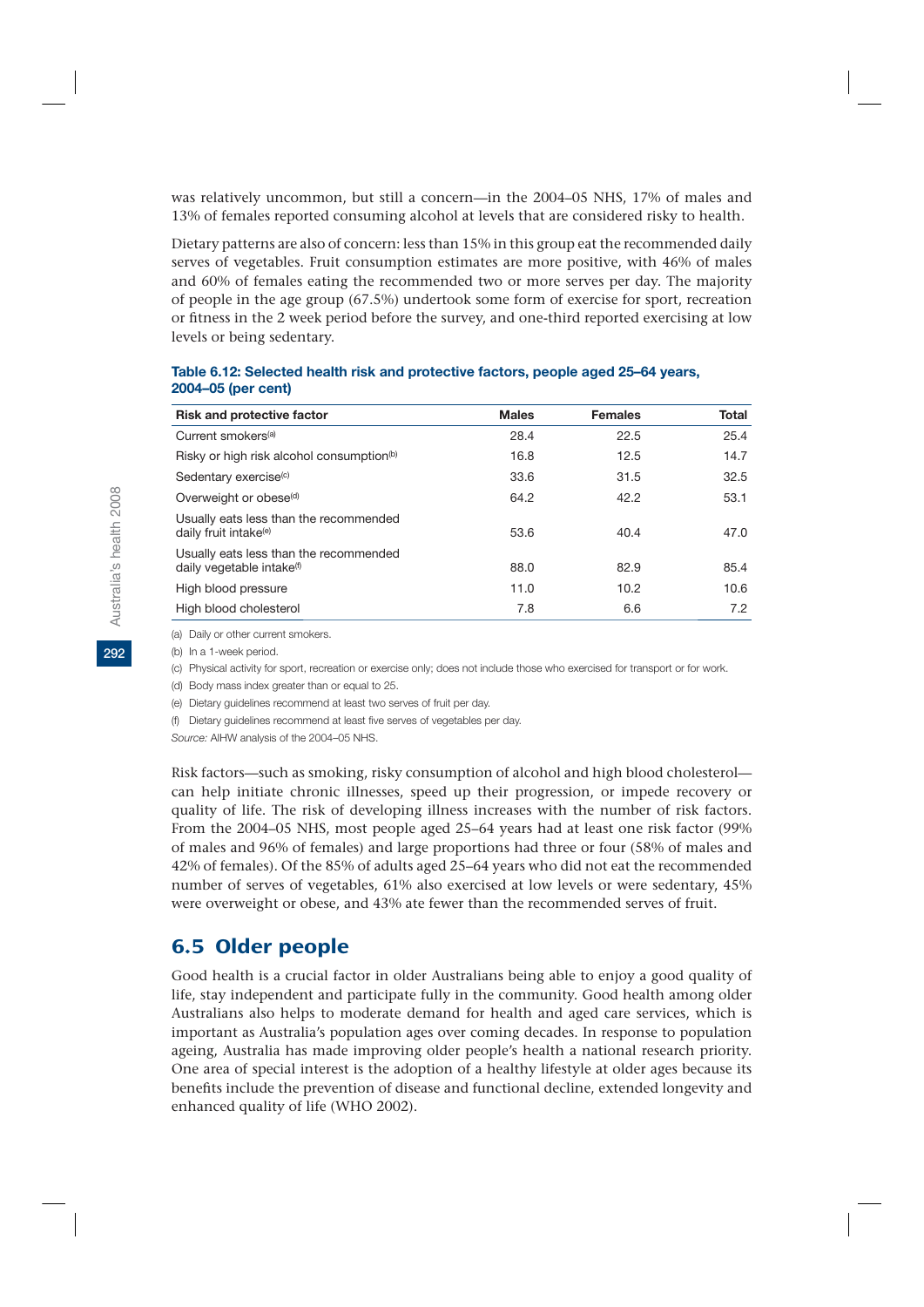The evidence shows that today's older Australians are living longer and, in several respects, healthier lives than previous generations. This section documents some of that evidence and examines the health conditions and diseases that have the biggest impact on older Australians. A focus on hospital use among older Australians is also presented.

Older Australians, defined in this section as people aged 65 years and over, make up a little over one in eight Australians, about 13% of the population (2,687,000 people at 30 June 2006) (ABS 2007e).

# Health status

### Life expectancy

At age 65, Australia's males can now expect to live to be 83.1 years and females to be 86.4 years, which is about 6 years more than their counterparts at the beginning of the 20th century (ABS 2006c). Males and females aged 85 years can expect to live for a further 5.9 and 7.1 years respectively, which is about 2 years more than for the early 1900s. Most of these gains in life expectancy among older Australians occurred during the latter three decades of the 20th century, when mortality from cardiovascular diseases (notably heart disease and stroke) fell rapidly.

Even though age-specific prevalence rates of disability appear relatively stable in Australia, the ageing of the population and the greater longevity of individuals are leading to growing numbers of people, especially at older ages, with a disability and a severe or profound core activity limitation.

Indeed, the evidence for Australia suggests that most of the recent gain in life expectancy for individuals was spent with disability in those last extra years, much of the period with a profound or severe core activity limitation (AIHW 2006b). A recent analysis of Australian data over the 15-year period from 1988 to 2003 showed that a male's life expectancy at age 65 increased by 1.5 years over this period (AIHW 2006b). Of this gain, one extra year of life was spent with disability (67% of the gain), including 27% of the gain being spent with profound or severe core activity limitation. Older females increased their life expectancy at age 65 by 1.2 years; over 90% of the gain was estimated to be time spent with disability, including 58% of the gain being spent with profound or severe limitation.

These patterns in life expectancy and disability have important consequences for the number of Australians reaching older ages and for patterns of health, disease and disability in the community.

### Self-assessed health status

According to the 2004–05 NHS, the majority of older Australians consider themselves to be in excellent, very good or good health, although the proportion reporting fair or poor health increases with age (Table 6.13). Thus, many older people have a positive view of their health even though older age may be generally associated with increasing levels of disability and illness. Over the latest 10 years there has been a general increase in the proportion of older Australians reporting their health as excellent or very good (ABS 2006b). At the same time, older females have been consistently more likely than older males to rate their health as excellent or very good.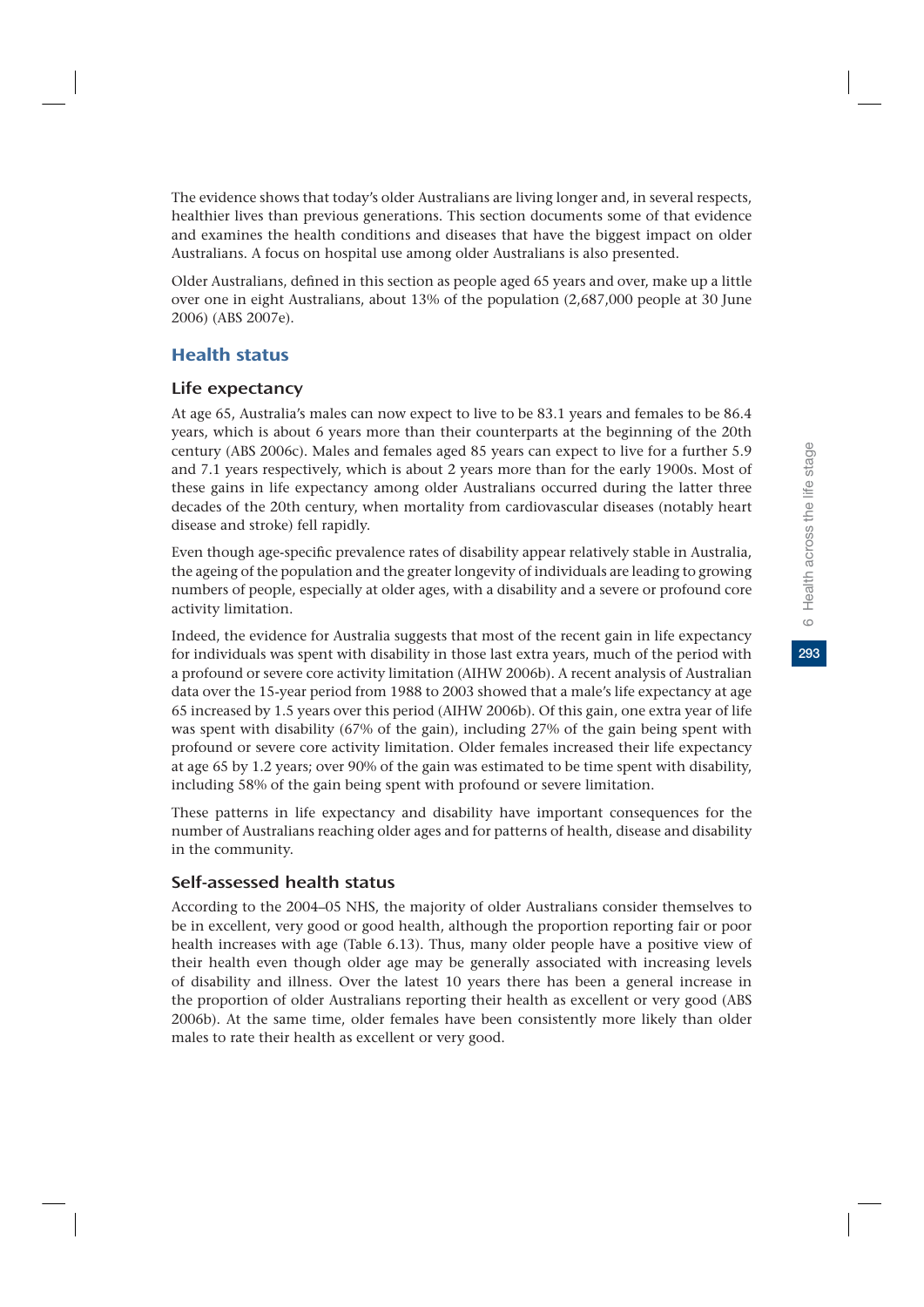| Health status <sup>(a)</sup> | $65 - 74$ | 75-84 | 85 and over | 65 and over |
|------------------------------|-----------|-------|-------------|-------------|
| <b>Males</b>                 |           |       |             |             |
| Excellent/very good          | 36.3      | 28.2  | $*24.4$     | 32.7        |
| Good                         | 34.8      | 34.4  | $*37.5$     | 34.8        |
| Fair/poor                    | 28.9      | 37.4  | 38.1        | 32.5        |
| <b>Total</b>                 | 100.0     | 100.0 | 100.0       | 100.0       |
| <b>Females</b>               |           |       |             |             |
| Excellent/very good          | 40.1      | 31.0  | 20.5        | 34.7        |
| Good                         | 35.4      | 30.3  | 37.2        | 33.7        |
| Fair/poor                    | 24.5      | 38.8  | 42.3        | 31.7        |
| <b>Total</b>                 | 100.0     | 100.0 | 100.0       | 100.0       |
| <b>Persons</b>               |           |       |             |             |
| Excellent/very good          | 38.2      | 29.8  | 21.9        | 33.8        |
| Good                         | 35.1      | 32.1  | 37.3        | 34.2        |
| Fair/poor                    | 26.6      | 38.2  | 40.8        | 32.0        |
| <b>Total</b>                 | 100.0     | 100.0 | 100.0       | 100.0       |

#### **Table 6.13: Self-assessed health status of Australians aged 65 years and over, by age and sex, 2006**

\* Estimate has a standard error of 25% to 50% and should be used with caution.

(a) The person's general assessment of his or her own health against a five-point scale ranging from excellent through to poor. *Note:* Components may not add to total because of rounding.

*Source:* ABS 2007d.

# Causes of death and disability

The top 12 specific causes of death were responsible for almost 70% of all deaths among older Australians in 2005 (Table 6.14).

Coronary heart disease and cerebrovascular disease (notably stroke) were the two leading causes of death, accounting for about 30% of all deaths among older males and females in 2005. These diseases are also major causes of disability among older Australians. Other heart diseases, which include heart failure, also featured prominently.

Lung cancer was the third most common cause of death for older males and the fifth for older females. Colorectal cancer was also prominent for both sexes, and prostate cancer and breast cancer were two prominent sex-specific causes of death. Cancers where the primary site was unknown were ranked in the top 12 causes of death for both older males and females.

Chronic pulmonary obstructive disease, which includes emphysema, was a significant cause of death for older males and females (ranked sixth for both), responsible for just over 4% of all deaths among older Australians.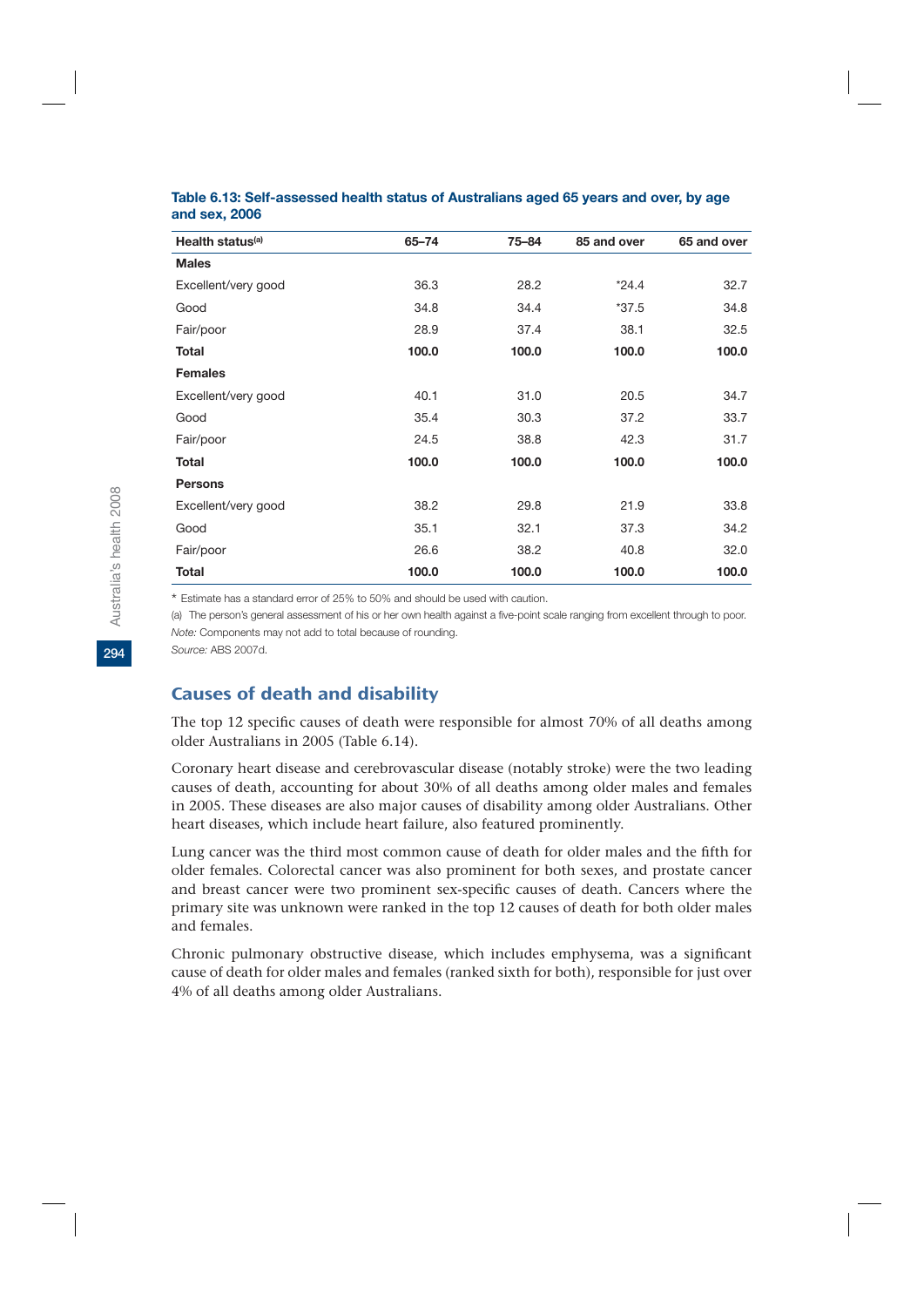|                                          |               | Per cent |                                          |               | Per cent |
|------------------------------------------|---------------|----------|------------------------------------------|---------------|----------|
| <b>Males</b>                             | <b>Deaths</b> | of total | <b>Females</b>                           | <b>Deaths</b> | of total |
| Coronary heart disease                   | 10,016        | 20.1     | Coronary heart disease                   | 10,565        | 19.7     |
| Cerebrovascular disease                  | 4,226         | 8.5      | Cerebrovascular disease                  | 6,527         | 12.2     |
| Lung cancer                              | 3,542         | 7.1      | Other heart diseases                     | 4.050         | 7.6      |
| Prostate cancer                          | 2,752         | 5.5      | Dementia & related<br>disorders          | 3,234         | 6.0      |
| Other heart diseases                     | 2,625         | 5.3      | Lung cancer                              | 1,990         | 3.7      |
| Chronic obstructive<br>pulmonary disease | 2,589         | 5.2      | Chronic obstructive<br>pulmonary disease | 1.839         | 3.4      |
| Colorectal cancer                        | 1,687         | 3.4      | Influenza & pneumonia                    | 1,615         | 3.0      |
| <b>Diabetes</b>                          | 1,462         | 2.9      | <b>Diabetes</b>                          | 1,594         | 3.0      |
| Dementia & related disorders             | 1,445         | 2.9      | <b>Breast cancer</b>                     | 1,450         | 2.7      |
| Cancers (unknown primary<br>site)        | 1,353         | 2.5      | Colorectal cancer                        | 1,448         | 2.7      |
| Influenza & pneumonia                    | 1.227         | 2.6      | Cancers (unknown primary<br>site)        | 1.294         | 2.4      |
| Diseases of arteries etc.                | 1,090         | 2.2      | Diseases of arteries etc.                | 1,110         | 2.1      |
| Total (12 leading causes)                | 34,014        | 68.1     | Total (12 leading causes)                | 36,716        | 68.5     |
| Total (All deaths 65+)                   | 49,920        | 100.0    | Total (All deaths 65+)                   | 53,566        | 100.0    |

#### **Table 6.14: Leading causes of death in Australians aged 65 and over, by sex, Australia, 2005**

*Source:* AIHW National Mortality Database.

Although the 'burden of disease' caused by dementia is due mainly to disability rather than to premature death, dementia and related disorders, which include Alzheimer's disease, still cause many deaths among older Australians (ranked ninth for males and fourth for females).

Diabetes was the underlying (primary) cause of over 3,000 deaths and was ranked the eighth leading cause for both older males and females. It is more commonly listed as an associated (contributory) cause of death, especially when coronary heart disease, cancer and stroke are the underlying causes. It is also associated with disability and poor quality of life.

Diseases of the arteries, which include aortic aneurysm, atherosclerosis and other peripheral vascular diseases, were the twelfth leading cause of death for older males and females.

The top 12 causes of death show important differences for each of the age groups 65–74 years, 75–84 years and 85 years and over (AIHW 2007e). For example, the top causes of death for 65–74 year olds include pancreatic cancer, cirrhosis of the liver (males) and ovarian cancer (females). At 75–84 years, deaths from dementia and related disorders become relatively more important, and influenza and pneumonia appear in the top causes of death for the first time. For those aged 85 years and over, influenza and pneumonia become relatively more important and kidney failure appears among the top causes.

When the effect of disability is taken into account, the other conditions with a large impact on older Australians include adult-onset hearing loss, Parkinson's disease (males), osteoarthritis (females) and falls (females) (Begg et al. 2007).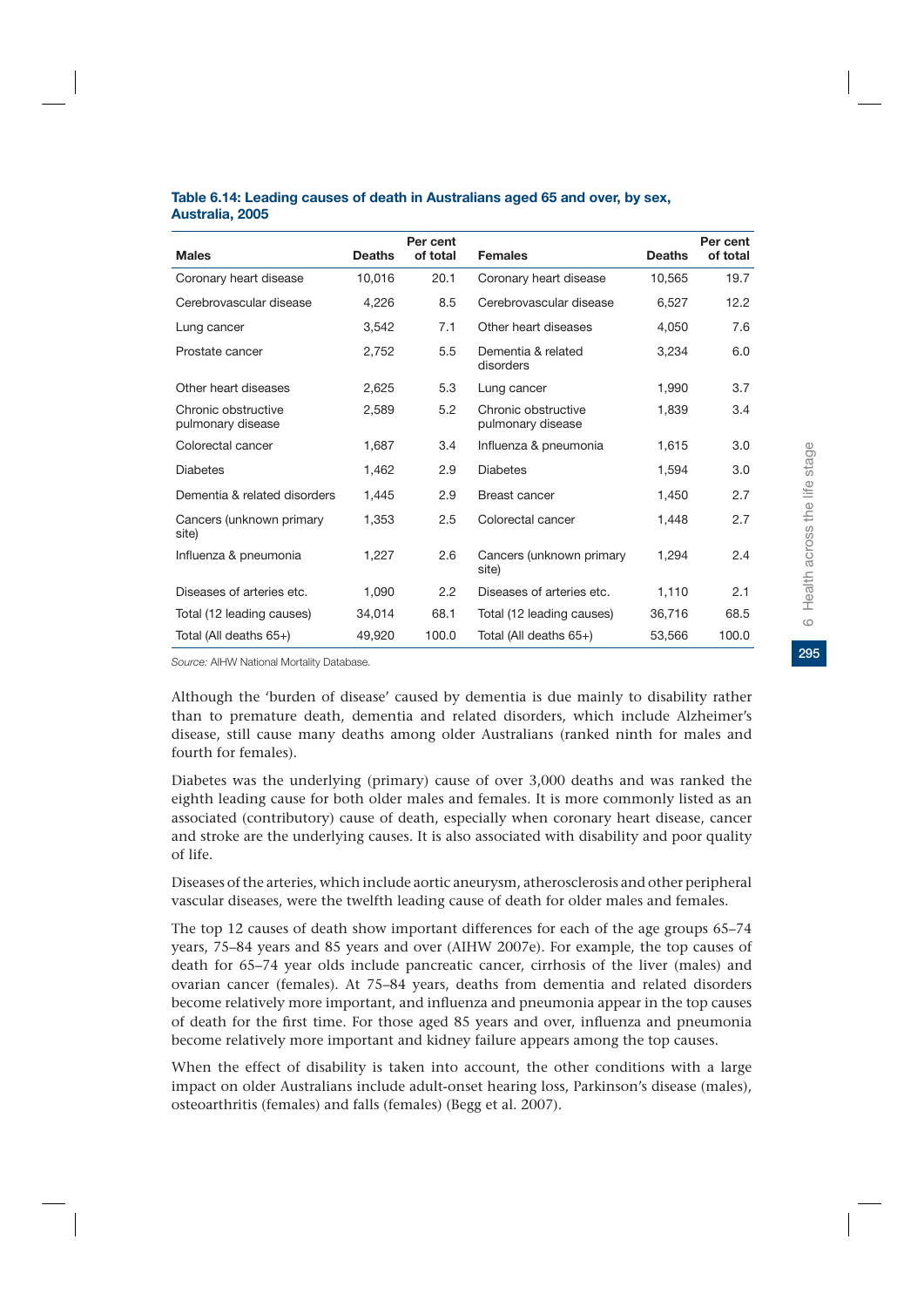### Use of health services

In 2004–05, there were 2.5 million separations from Australian hospitals for people aged 65 years and over, representing 35% of all separations (see Box 7.9 for more information about terms and data sources relating to hospital use). Although overall rates of hospital bed use among the Australian population have remained reasonably stable among younger people since the early 1990s, these rates have declined among the population aged 65 and over, reflecting interactions between growth in the older population and the relative increase in same-day (versus overnight) hospital separations (Gray et al. 2004). However, at the same time, older people have grown as a proportion of the population. The effect of these trends is that the share of hospital patient days used by older people has remained stable (AIHW: Karmel et al. 2007).

Nevertheless, older people are still much higher users of hospitals than their younger counterparts, making up 53% (29,000) of people in hospital on the night of 30 June 2004 and accounting for 37% of hospitalisations lasting at least one night during 2004–05 (AIHW: Karmel et al. 2007). Age-specific rates of separation increase for each age group within the population aged 65 years and over, as does average length of stay (AIHW 2007e).

Older males have higher rates of hospital use than older females—with separation rates of 475 overnight hospital episodes per 1,000 older males compared with 414 for older females (AIHW: Karmel et al. 2007). However, because older females make up a larger proportion of the older population, they constituted over half (55%) of the older people in hospital on 30 June 2004.

Consistent with the information about major causes of death, the most common principal diagnoses for older Australians admitted to hospital in 2004–05 were diseases of the circulatory system (accounting for one-fifth of overnight hospitalisations for older males and females) and cancers and tumours (11%) (Figure 6.11; AIHW: Karmel et al. 2007). Other common principal diagnoses were respiratory and digestive diseases (both around 10% of hospital separations), injury or poisoning (9%), musculoskeletal diseases (9%) and diseases included in the category *Symptoms, signs and abnormal findings not elsewhere classified* (9%).

On discharge from hospital, older people are less likely than younger people to return to their usual residence, and more likely to enter residential aged care or die. In particular, a relatively high proportion of injury-related hospitalisations for older people are followed by discharge to a residential aged care or 'other health facility' (AIHW: Karmel et al. 2007).

The interface between acute hospital care and residential aged care has long been recognised as an important issue in aged care services policy and research (Duckett 2002; Renwick et al. 1992). The analysis of movements of older people between these two sectors of the health-care system has recently become possible with the development of a data linkage method using administrative by-product data for hospital separations and residential aged care admissions (Karmel & Gibson 2007; AIHW: Karmel & Rosman 2007; AIHW: Karmel et al. 2008).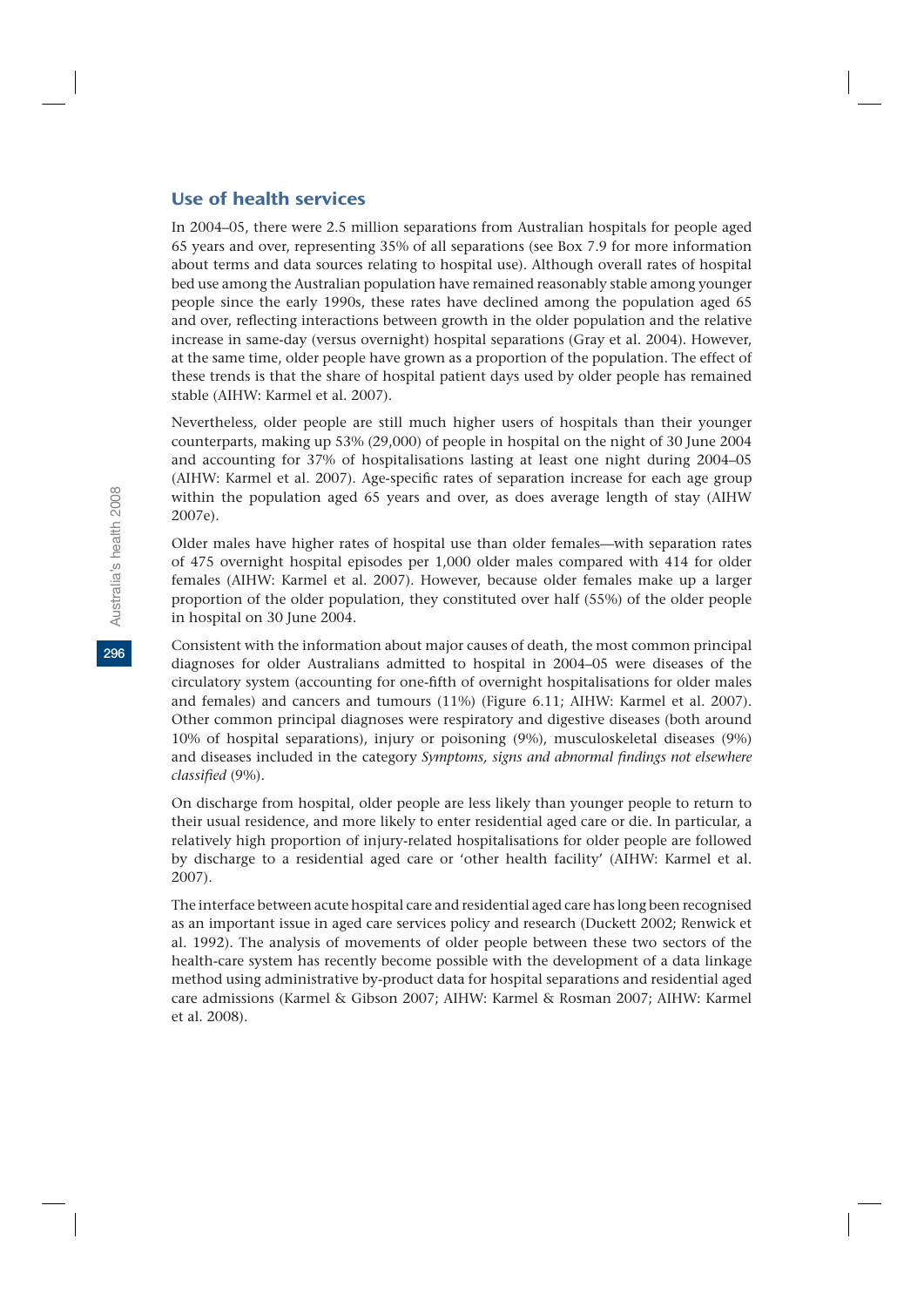

Although, from the perspective of the hospital sector, a relatively small proportion of separations among older people involve transfers to residential aged care, a substantial proportion of residential aged care admissions come from hospital. (In addition, many aged care residents have periods in hospital.) During 2001–02, across six selected jurisdictions, there were over 620,000 separations from hospital for stays lasting at least one night for people aged 65 years and over (Table 6.15). Of these hospital separations, about one in ten (61,700) involved transferring into residential aged care, either as returns (6% of all separations) or as new admissions (3% to permanent and 1% to respite residential age care).

In contrast, across the six jurisdictions there were 67,348 residential aged care admissions during 2001–02, of which nearly one-third were from hospital (23% into permanent and 10% into respite residential aged care) (Table 6.15). From the perspective of the residential aged care sector, this means that more older people made the transition to aged care facilities on a permanent basis via hospitals (15,600 out of 38,511, or 41% of all permanent admissions) than from the community (9,200 out of 38,511, or 24% of all permanent admissions). The remaining permanent admissions (13,730) related to transfers between residential aged care facilities. Quite a different pattern was seen for respite admissions, with admissions from the community accounting for more than three times as many respite admissions as those from hospital (21,000 compared with 6,800). Transfers into respite care from other residential aged care facilities were a relatively small group (1,007 admissions).

297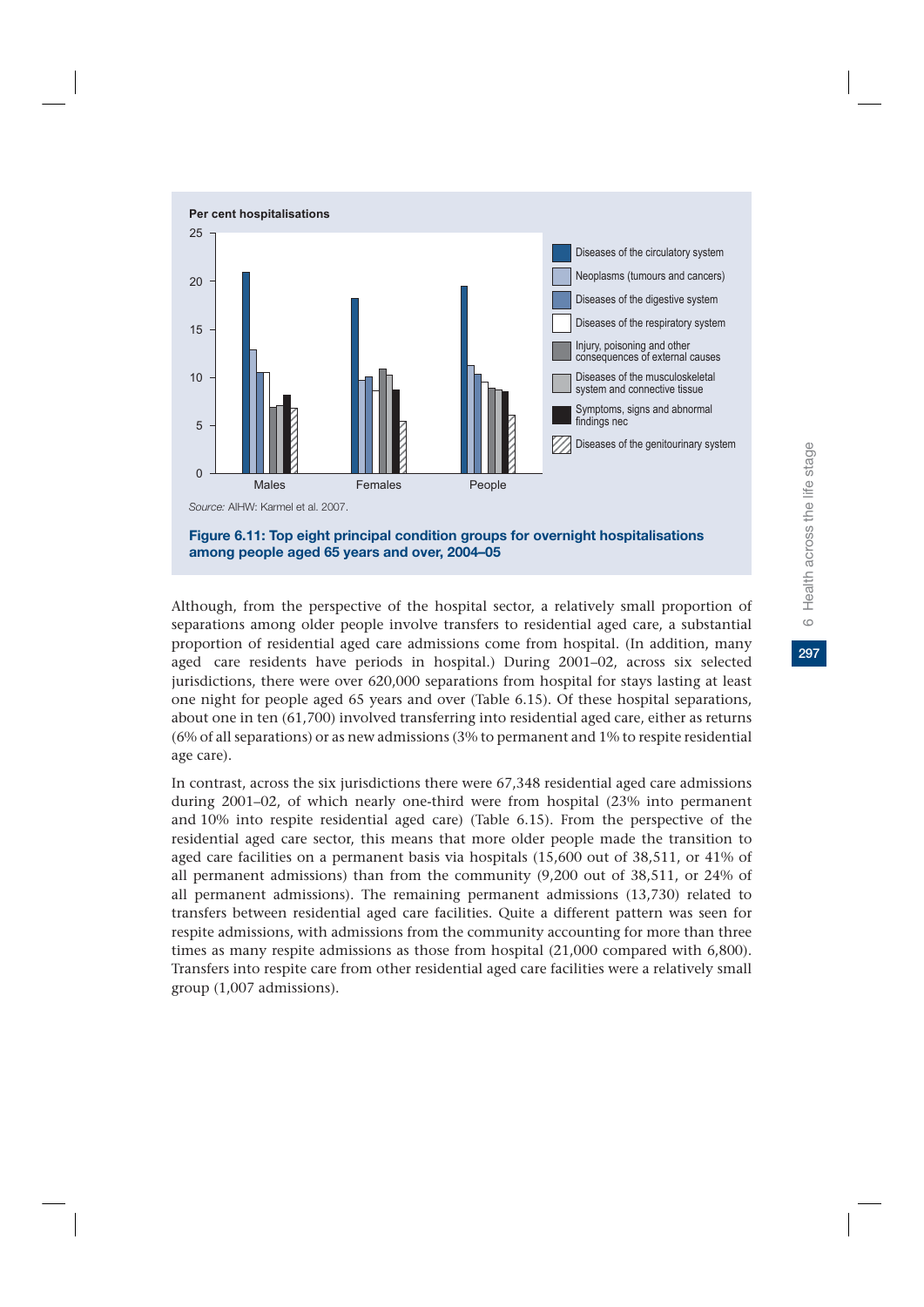| <b>Type of movement</b>                          | <b>Number</b> | Per cent |
|--------------------------------------------------|---------------|----------|
| <b>Hospital separations</b>                      |               |          |
| Return to permanent RAC <sup>(a)</sup> (b)       | 39,200        | 6.3      |
| To permanent RAC(a) (b) (c)                      | 15,700        | 2.5      |
| To respite RAC <sup>(b)</sup> (c)                | 6,800         | 1.1      |
| All to RAC                                       | 61,700        | 9.9      |
| To community/other <sup>(d)</sup>                | 528,900       | 85.3     |
| Died in hospital <sup>(d)</sup>                  | 29,755        | 4.8      |
| All                                              | 620,372       | 100.0    |
| <b>RAC admissions</b>                            |               |          |
| From hospital to permanent RAC(a) (b) (c)        | 15,600        | 23.2     |
| From hospital to respite RAC(a) (b) (c)          | 6,800         | 10.1     |
| Transfer into permanent RAC <sup>(e)</sup>       | 13,730        | 20.4     |
| Transfer into respite RAC <sup>(e)</sup>         | 1,007         | 1.5      |
| From community into permanent RAC <sup>(e)</sup> | 9,200         | 13.6     |
| From community into respite RAC <sup>(e)</sup>   | 21,000        | 31.2     |
| Total into permanent RAC                         | 38.511        | 57.2     |
| Total into respite RAC                           | 28,837        | 42.9     |
| All                                              | 67,348        | 100.0    |

#### **Table 6.15: Movement types for hospital separations and residential aged care (RAC) admissions, people aged 65 or more, 2001–02 (six jurisdictions)**

(a) Links to a permanent admission on the same or next day as the end of a period of hospital leave for the same person have been reassigned as linking to the hospital leave. This affected 102 links to permanent admissions.

(b) Based on linked hospital and RAC records. Same-day and next-day re-admissions into permanent RAC are treated as transfers and so have been combined into a single period of care when identifying returns to RAC after hospital leave. Links to RAC hospital and social leave are both classified as returns to RAC.

(c) Estimates between hospital and RAC vary slightly depending on whether movements from hospital or into RAC are being examined because of transitions occurring across either the beginning or end of the financial year or at different ages.

(d) Unlinked hospital separations. Deaths are based on reported hospital mode of separation.

(e) Unlinked RAC admissions (includes people changing RAC facility on return from hospital).

*Notes*

2. Table excludes same-day hospital episodes, statistical discharges and transfers to other hospitals.

3. Table includes all states/territories except Victoria and Western Australia.

4. The numbers for live discharges from hospital and non-transfer admissions into RAC have been adjusted to allow for underidentification of transitions into RAC and so are rounded to the nearest hundred. Numbers not affected by these adjustments are not rounded. Percentages are based on the unrounded numbers.

*Source:* AIHW: Karmel et al. 2008.

<sup>1.</sup> Age is as at time of hospital admission or RAC admission.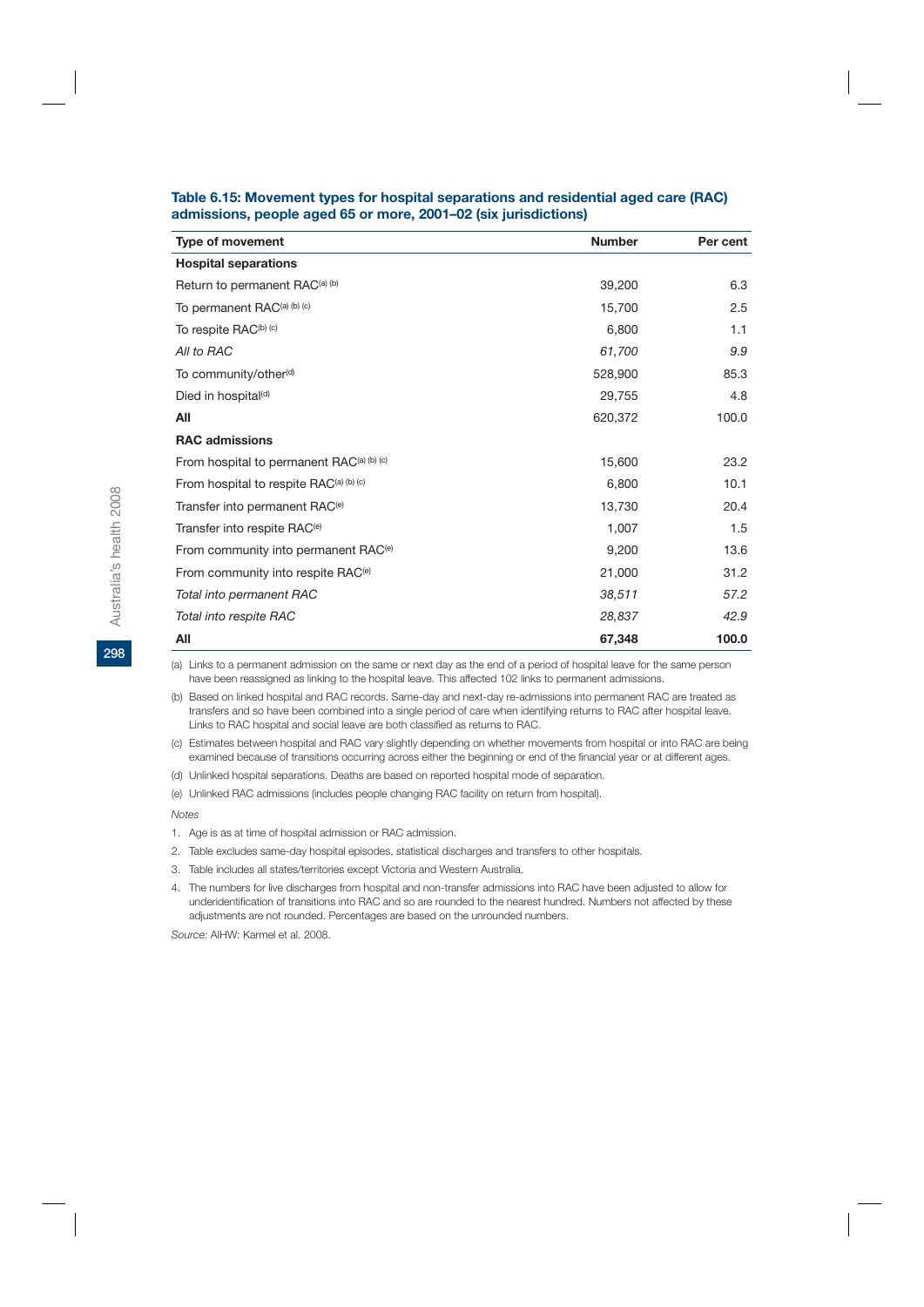299

# **References**

- Australia and New Zealand Food Regulation Ministerial Council. Joint communiqué Food Ministers Protect Public Health 2007. Viewed 10 April 2008 at <www.health.gov.au>.
- ABS (Australian Bureau of Statistics) 2002. 2001 National health survey: summary of results. ABS cat. no. 4715.0. Canberra: ABS.
- ABS 2003. Breastfeeding in Australia, 2001. ABS cat. no. 4810.0.55.001. Canberra: ABS.
- ABS 2004. Disability, ageing and carers: summary of findings, 2003. ABS cat. no. 4433.0. Canberra: ABS.
- ABS 2006a. Births Australia, 2005. ABS cat. no. 3301.0. Canberra: ABS.
- ABS 2006b. National Health Survey 2004–05. ABS cat. no. 4364.0. Canberra: ABS.
- ABS 2006c. Deaths, Australia, 2005. ABS cat. no. 3302.0. Canberra: ABS.
- ABS 2007a. Births, Australia 2006. ABS cat. no. 3301.0. Canberra: ABS.
- ABS 2007b. Causes of death Australia, 2005. ABS cat. no. 3303.0. Canberra: ABS.
- ABS 2007c. 2006 Census tables: age by Indigenous status by sex, Australia. ABS cat. no. 2068.0. Canberra: ABS.
- ABS 2007d. General Social Survey: summary results, 2006. ABS cat. no. 4159.0. Canberra: ABS.
- ABS 2007e. Australian demographic statistics, March quarter 2007. ABS cat. no. 3101.0. Canberra: ABS.
- ABS & AIHW (Australian Institute of Health and Welfare) 2005. The health and welfare of Australia's Aboriginal and Torres Strait Islander peoples, 2005. ABS Cat. no. 4704.0; AIHW Cat. no. IHW 14. Canberra: ABS.
- ABS & AIHW 2008. The health and welfare of Australia's Aboriginal and Torres Strait Islander peoples, 2008. ABS cat. no 4704.0; AIHW cat. no. IHW 21. Canberra: ABS & AIHW.
- AIHW (Australian Institute of Health and Welfare) 2005. A picture of Australia's children. Cat. no. PHE 58. Canberra: AIHW.
- AIHW 2006a. Australia's health 2006. Cat. no. AUS 73. Canberra: AIHW.
- AIHW 2006b. Life expectancy and disability in Australia 1988 to 2003. Cat. no. DIS 47. Canberra: AIHW.
- AIHW 2007a. Young Australians: their health and wellbeing 2007. Cat. no. PHE 87. Canberra: AIHW.
- AIHW 2007b. Profile of nutritional status of children and adolescents. Cat. no. PHE 89. Canberra: AIHW.
- AIHW 2007c. Statistics on drug use in Australia 2006. Drug statistics series no. 18. Cat. no. PHE 80. Canberra: AIHW.
- AIHW 2007d. Australian hospital statistics 2005–06. Cat. no. HSE 50. Canberra: AIHW.
- AIHW 2007e. Older Australia at a glance. Cat. no. AGE 52. Canberra: AIHW.
- AIHW: Catanzariti L, Faulks K & Waters A-M 2007. National diabetes register: statistical profile 1999–2005. Cat. no. CVD 39. Canberra: AIHW.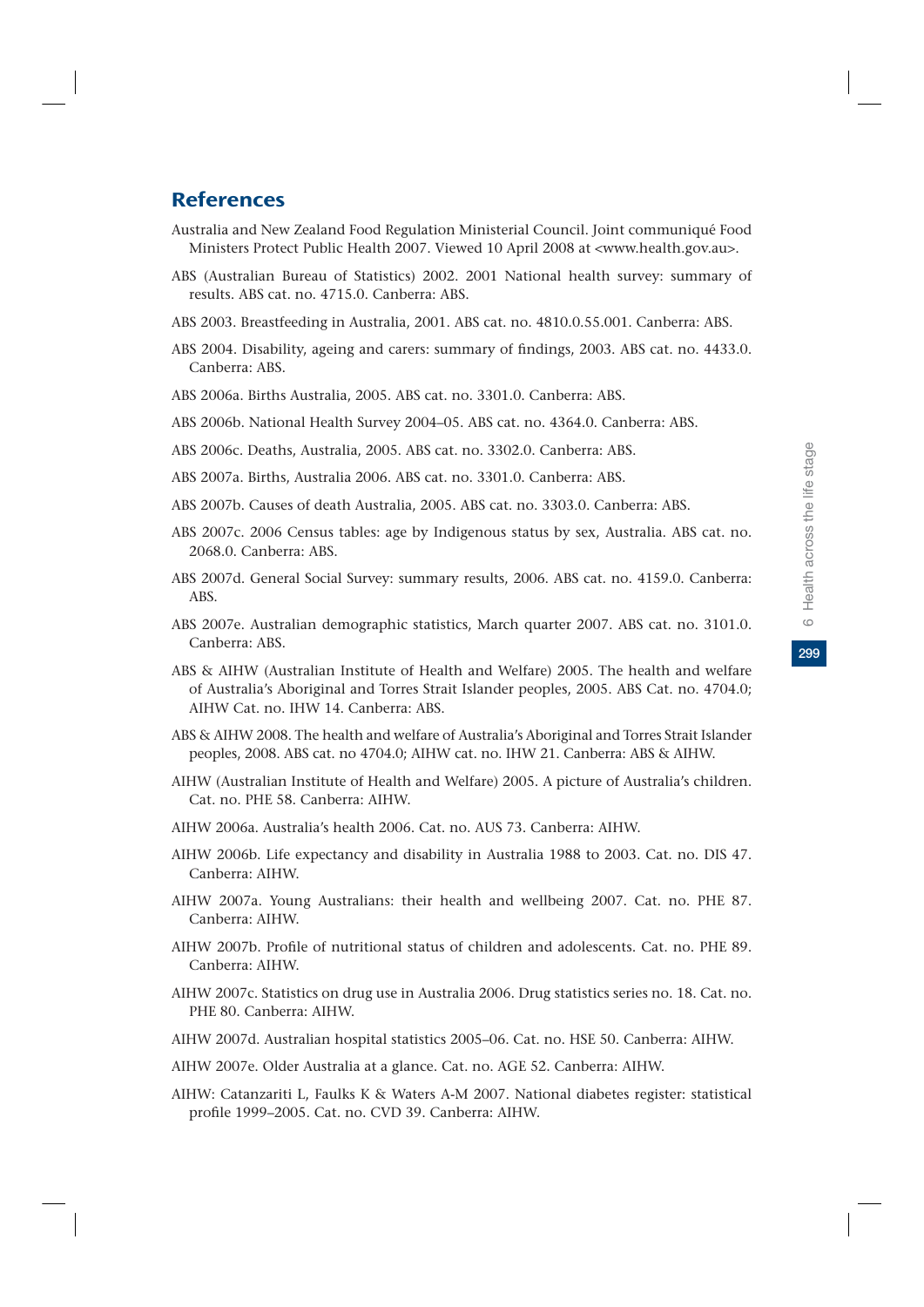- AIHW: Karmel R, Lloyd J & Hales C 2007. Older Australians in hospital. Bulletin no. 53. Cat. no. AUS 92. Canberra: AIHW.
- AIHW: Karmel R, Lloyd J & Anderson P 2008. Movement from hospital to residential aged care: preliminary results. Canberra: AIHW.
- AIHW: Karmel R & Rosman D 2007. Comparing name-based and event-based strategies for data linkage: a study linking hospital and residential aged care data for Western Australia. Data linkage series no. 3. Cat. no. CSI 3. Canberra: AIHW.
- ASCC (Australian Safety and Compensation Council) 2007. Viewed 12 September 2007 at <www.ascc.gov.au>.
- Begg S, Vos T, Barker B, Stevenson C, Stanley L & Lopez A 2007. The burden of disease and injury in Australia, 2003. Cat. no. PHE 82. Canberra: AIHW.
- Booth M, Okely AD, Denney-Wilson E, Hardy L, Yang B & Dobbins T 2006. NSW Schools Physical Activity and Nutrition Survey (SPANS) 2004: full report. Sydney: NSW Department of Health.
- Bowles KA , Dobbinson S & Wakefield M 2005. Sun protection and sunburn incidence of Australian adults: summer 2003–04. A report prepared for the Commonwealth Cancer Strategies Group and The Cancer Council Australia in consultation with a national collaborative research group. Melbourne: Cancer Council Victoria.
- Carter KD & Stewart JF 2003. National Dental Telephone Interview Survey 2002. Cat. no. DEN 128. Adelaide: AIHW Dental Statistics and Research Unit.
- DoHA (Australian Government Department of Health and Ageing) 2005. National sexually transmissible infections strategy, 2005–2008. Canberra: DoHA.
- DoHA & NHMRC (National Health and Medical Research Council) 2005. Food for health: dietary guidelines for Australians. Viewed 19 November 2007, <http://www.nhmrc.gov. au/publications/synopses/\_files/n31.pdf>.
- Duckett SJ 2002. Aged care symposium: overview. Australian Health Review 25:130–1.
- Gray L, Yeo M & Duckett S 2004. Trends in the use of hospital beds by older people in Australia: 1993–2002. Medical Journal of Australia 181:478–81.
- IDF (International Diabetes Federation) 2006. Diabetes atlas, 3rd edition. Belgium: IDF.
- Karmel R & Gibson D 2007. Event-based linkage in health and aged care services data: a methodological innovation. BMC Health Services Research 7:154.
- Laws PJ, Abeywardana S, Walker J & Sullivan EA 2007. Australia's mothers and babies 2005. Cat. no. PER 40. Sydney: AIHW National Perinatal Statistics Unit.
- Laws PJ & Sullivan EA 2004. Australia's mothers and babies 2001. Cat. no. PER 25. Sydney: AIHW National Perinatal Statistics Unit.
- Medicare Australia 2007. Australian Childhood Immunisation Register statistics. Viewed 28 May 2007, <www.medicareaustralia.gov.au>.
- National Notifiable Diseases Surveillance System 2007. Viewed 15 February 2008 at <www9.health.gov.au.>
- NHMRC (National Health and Medical Research Council) 2001. Australian alcohol guidelines: health risks and benefits. Canberra: NHMRC.